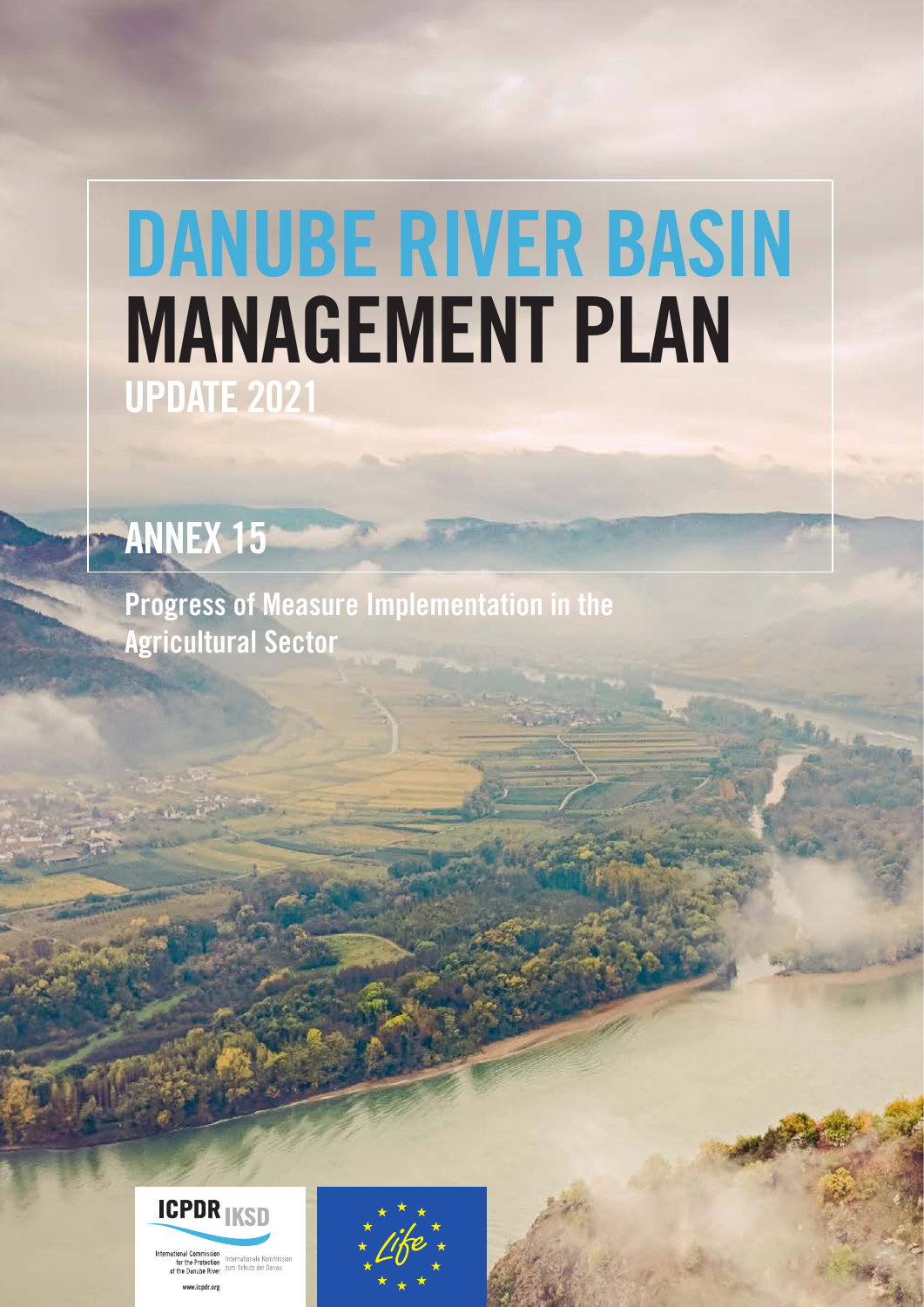### **Table 1: Nitrates Directive implementation**

|         |                                                       |                                                                                                                                                                                                                                                                    |                                                                                                                                                                                                                                                                                                                                                                                                                                                           | <b>MEASURES</b>                                                                                                                                                                                                                                                                                                                                                                                                                                                                                                                                            |                                                          |                                                          |                                                                                                                                                                                                                                                                                                                                                                                                                                                                                                                                                                                                                                                                                                                                                                                                                                                                                                                                                                 |
|---------|-------------------------------------------------------|--------------------------------------------------------------------------------------------------------------------------------------------------------------------------------------------------------------------------------------------------------------------|-----------------------------------------------------------------------------------------------------------------------------------------------------------------------------------------------------------------------------------------------------------------------------------------------------------------------------------------------------------------------------------------------------------------------------------------------------------|------------------------------------------------------------------------------------------------------------------------------------------------------------------------------------------------------------------------------------------------------------------------------------------------------------------------------------------------------------------------------------------------------------------------------------------------------------------------------------------------------------------------------------------------------------|----------------------------------------------------------|----------------------------------------------------------|-----------------------------------------------------------------------------------------------------------------------------------------------------------------------------------------------------------------------------------------------------------------------------------------------------------------------------------------------------------------------------------------------------------------------------------------------------------------------------------------------------------------------------------------------------------------------------------------------------------------------------------------------------------------------------------------------------------------------------------------------------------------------------------------------------------------------------------------------------------------------------------------------------------------------------------------------------------------|
| Country | <b>Nitrates</b><br><b>Directive</b><br>implementation | <b>NVZ</b> designation<br>method and NVZ<br>area (ha agricultural                                                                                                                                                                                                  | <b>Manure storage</b><br>capacity (months)                                                                                                                                                                                                                                                                                                                                                                                                                | <b>Prohibition periods for</b><br>applying fertilizer and<br>manure (months)                                                                                                                                                                                                                                                                                                                                                                                                                                                                               | <b>Limitation of N and P application</b><br>kg/ha on     |                                                          | <b>Restrictions of some agricultural</b><br>activities on slopes (slope in %)                                                                                                                                                                                                                                                                                                                                                                                                                                                                                                                                                                                                                                                                                                                                                                                                                                                                                   |
|         | status                                                | land)                                                                                                                                                                                                                                                              |                                                                                                                                                                                                                                                                                                                                                                                                                                                           |                                                                                                                                                                                                                                                                                                                                                                                                                                                                                                                                                            | agricultural land                                        | kg/ha on grass<br>land                                   |                                                                                                                                                                                                                                                                                                                                                                                                                                                                                                                                                                                                                                                                                                                                                                                                                                                                                                                                                                 |
| DE      | Implemented.                                          | Whole territory<br>approach according to<br>Article $5(6)$ of the<br>ND. In addition areas<br>with a high nitrate<br>contamination of the<br>groundwater are<br>designated ("red<br>areas"): 385 Tha in<br>whole Bavaria 30 Tha<br>in whole Baden-<br>Württemberg. | At least 6 months:<br>Manure and digestate<br>that are produced on the<br>farm have to be stored<br>for a fixed time. Liquid<br>manure and liquid/solid<br>digestate require 6<br>month storing capacity.<br>Farms with more than 3<br>LSU/ha or without own<br>application areas have to<br>prove 9 months storing<br>capacity for liquid<br>manure. For solid<br>manure and compost the<br>required storing capacity<br>has to be at least 2<br>months. | On arable land the<br>prohibition period starts with<br>the harvest of the last main<br>crop and lasts up to including<br>31st January. If an autumn<br>application is required, the<br>following exception applies<br>for: - catch crops, winter<br>rapeseed and field forage, -<br>winter barley after growing<br>grains These crops can be<br>fertilized until 1st October<br>with up to 30 kg of<br>ammonium-N or 60 kg total-<br>N per ha. On grassland the<br>blocking period starts with<br>1st November and lasts up to<br>including 31st January. | 170 kg N/ha from<br>livestock manure in<br>line with ND. | 170 kg N/ha from<br>livestock manure<br>in line with ND. | The minimum distance to water bodies for<br>the fertiliser $(N/P)$ spreading: The width of<br>the fertiliser-free strip depends on the<br>terrain slope and the technique: Areas that<br>have a slope of less than 5% require a<br>distance of 4 meters to the top edge of the<br>embankment. If a boundary spreading<br>device is used the fertiliser-free strip is<br>reduced to 1 meter. On farm- and<br>grassland with an average slope of 5% or<br>more in the first 20 meters form the<br>embankment top edge no fertiliser can be<br>spread closer than 4 meters to the<br>embankment top edge. If a boundary<br>spreading device is used the fertiliser-free<br>strip is reduced to 3 meters. For 10% or<br>more the distance is 5 meters. On farm-<br>and grassland with an average slope of<br>15% or more in the first 30 meters form<br>the embankment top edge no fertiliser can<br>be spread closer than 10 meters to the<br>embankment top edge. |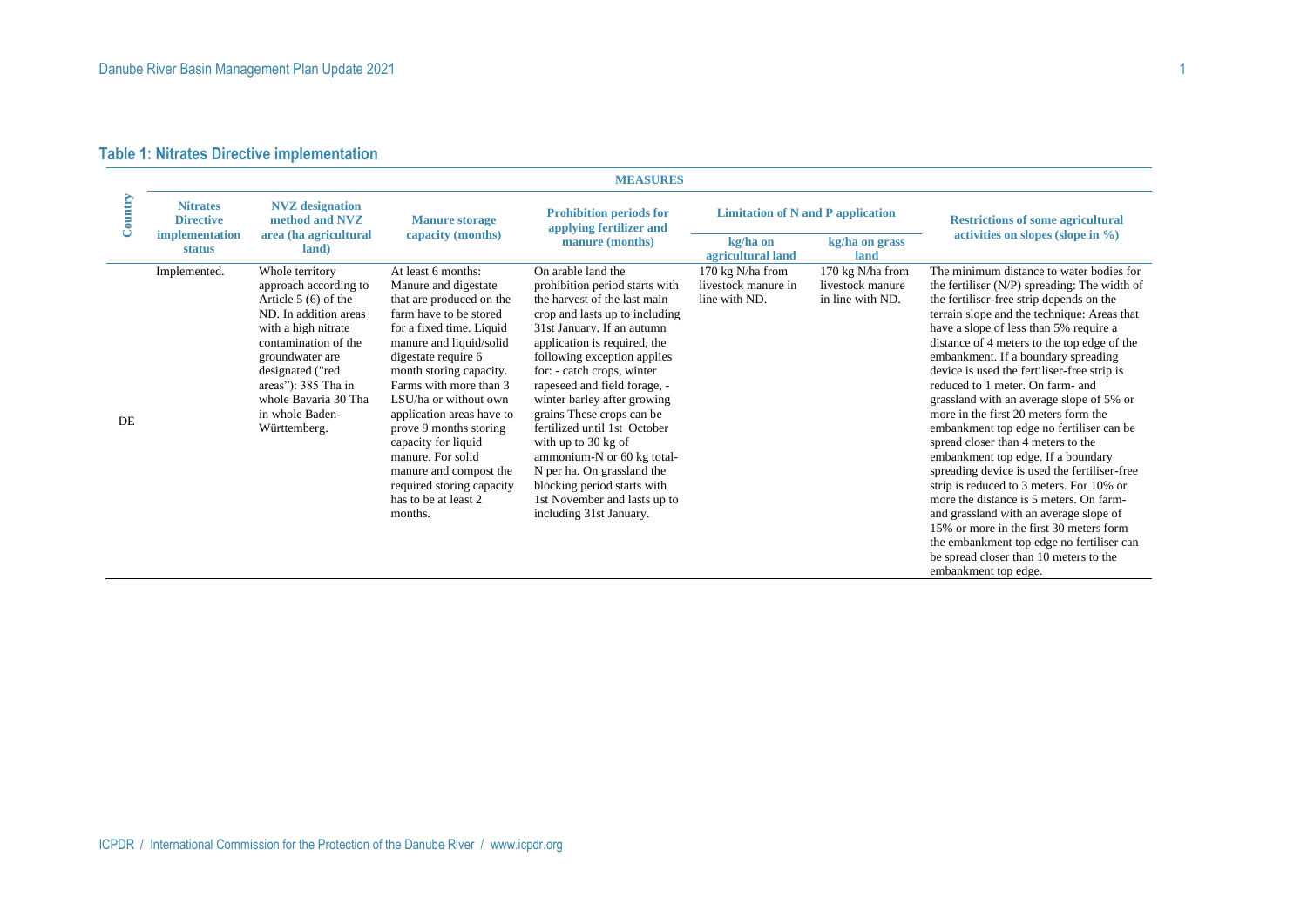| Country<br><b>Nitrates</b><br><b>NVZ</b> designation<br><b>Prohibition periods for</b><br><b>Limitation of N and P application</b><br><b>Directive</b><br><b>Manure storage</b><br><b>Restrictions of some agricultural</b><br>method and NVZ<br>applying fertilizer and<br>area (ha agricultural<br>activities on slopes (slope in $\%$ )<br>implementation<br>capacity (months)<br>manure (months)<br>kg/ha on<br>kg/ha on grass<br>land)<br><b>status</b><br>agricultural land<br>land<br>60 - 240 kg N/ha<br>40 - 280 kg N/ha<br>Application of N containing fertilizers<br>Whole territory<br>At least 6 months in<br>15th Oct - 15th Feb of the<br>Fully<br>approach according to<br>following year on<br>depending on no.<br>including sewage sludge on agricultural<br>implemented;<br>general; at least 10<br>depending on crop<br>Article $5(6)$ of the<br>fields with average slope of more than<br>revised nitrates<br>months for farms located<br>agricultural land in general<br>requirement<br>of cuts.<br>ND. Code of good<br>10% within distance of 20m towards<br>action<br>in communities of<br>for mineral fertilizer, slurry,<br>(expected crop<br>surface waters has to comply with the<br>agricultural practice is<br>Annex 5 with: - more<br>biogas slurry and digestates,<br>yield) and soil<br>programme in<br>therefore included in<br>force since<br>the prohibition period starts<br>following obligations: -application of<br>than 100 kg nitrogen<br>potential in total<br>1.1.2018.<br>more than 100 kg nitrogen per hectare-<br>the Nitrates Action<br>annually from pig slurry;<br>with 15th Nov, if catch crop<br>$(170 \text{ kg N/ha from})$<br>livestock manure in<br>with the exception of solid manure and<br>Programme (ca. 3.2)<br>- more than $1.000 \text{ kg}$<br>or following crop is sawn<br>nitrogen annually from<br>until 15th October; 30th Nov<br>line with ND).<br>compost - has to be split; -for crops with a<br>mio. ha).<br>slurry, -if more than 60%<br>- 15th Feb of the following<br>late growing season measures for reducing<br>of agricultural areas are<br>year for mineral fertilizer,<br>soil erosion have to be applied (horizontal<br>used for maize<br>slurry, biogas slurry and<br>sowing stripes with soil covering plants,<br>production, - if no<br>digestates on grassland, 30th<br>buffer strips, direct seeding, vegetation<br>AT<br>Nov - 15th February for<br>agricultural areas is used<br>over winter period.<br>by farm or if more than<br>farmyard manure, compost;<br>250 kg nitrogen per<br>Application limit for mineral<br>hectare of agricultural<br>fertilizer, slurry, biogas<br>area per year is<br>slurry and digestates within |  |
|----------------------------------------------------------------------------------------------------------------------------------------------------------------------------------------------------------------------------------------------------------------------------------------------------------------------------------------------------------------------------------------------------------------------------------------------------------------------------------------------------------------------------------------------------------------------------------------------------------------------------------------------------------------------------------------------------------------------------------------------------------------------------------------------------------------------------------------------------------------------------------------------------------------------------------------------------------------------------------------------------------------------------------------------------------------------------------------------------------------------------------------------------------------------------------------------------------------------------------------------------------------------------------------------------------------------------------------------------------------------------------------------------------------------------------------------------------------------------------------------------------------------------------------------------------------------------------------------------------------------------------------------------------------------------------------------------------------------------------------------------------------------------------------------------------------------------------------------------------------------------------------------------------------------------------------------------------------------------------------------------------------------------------------------------------------------------------------------------------------------------------------------------------------------------------------------------------------------------------------------------------------------------------------------------------------------------------------------------------------------------------------------------------------------------------------------------------------------------------------------------------------------------------------------------------------------------------------------------------------------------------------------------------------------------------------------------------------------------|--|
|                                                                                                                                                                                                                                                                                                                                                                                                                                                                                                                                                                                                                                                                                                                                                                                                                                                                                                                                                                                                                                                                                                                                                                                                                                                                                                                                                                                                                                                                                                                                                                                                                                                                                                                                                                                                                                                                                                                                                                                                                                                                                                                                                                                                                                                                                                                                                                                                                                                                                                                                                                                                                                                                                                                            |  |
| produced.<br>the period -from harvest till<br>the beginning of the<br>respective prohibition period<br>and -for grassland from 1st<br>Oct till the beginning of the<br>respective prohibition period<br>with not more than 60 kg of<br>N per hectare.                                                                                                                                                                                                                                                                                                                                                                                                                                                                                                                                                                                                                                                                                                                                                                                                                                                                                                                                                                                                                                                                                                                                                                                                                                                                                                                                                                                                                                                                                                                                                                                                                                                                                                                                                                                                                                                                                                                                                                                                                                                                                                                                                                                                                                                                                                                                                                                                                                                                      |  |
| ICPDR / International Commission for the Protection of the Danube River / www.icpdr.org                                                                                                                                                                                                                                                                                                                                                                                                                                                                                                                                                                                                                                                                                                                                                                                                                                                                                                                                                                                                                                                                                                                                                                                                                                                                                                                                                                                                                                                                                                                                                                                                                                                                                                                                                                                                                                                                                                                                                                                                                                                                                                                                                                                                                                                                                                                                                                                                                                                                                                                                                                                                                                    |  |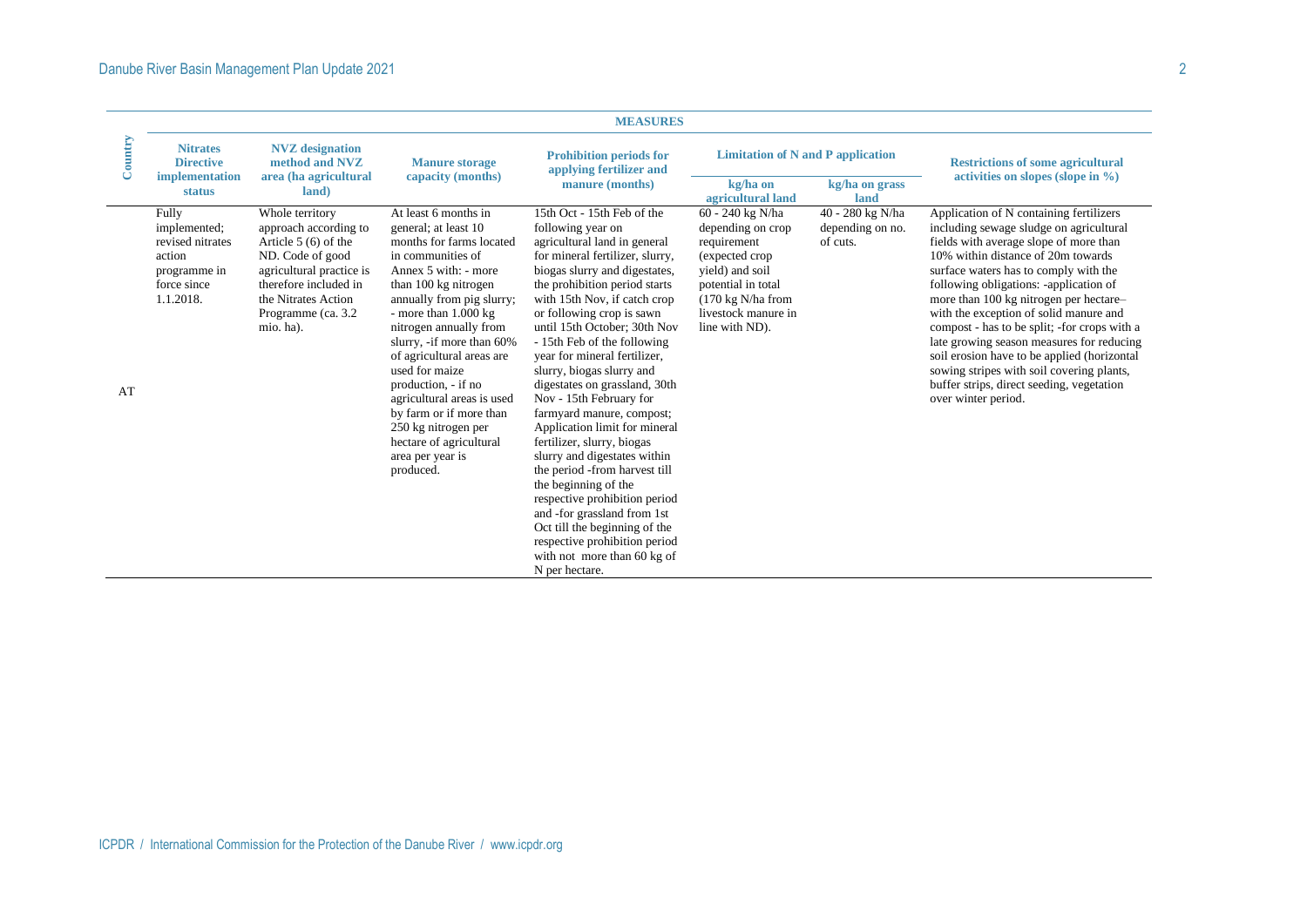| <b>Nitrates</b>                                                                                                                   |                                                                                                                                                                                                                                                                                                                                                                                                                                                                                                                                                                                                                                      |                                                                                                                                                                                                                                                                                                                                                                                                                                                                                                                                      |                                                                                                                                                                                                                                                                                                                                                                                                                                                                                     |                                                                                                                                                                                                                                                                                                                                                                                                                                                       |                                                                                                                                                                                                                                                                                                                               |                                                                                                                                                                                                                                                                                                     |
|-----------------------------------------------------------------------------------------------------------------------------------|--------------------------------------------------------------------------------------------------------------------------------------------------------------------------------------------------------------------------------------------------------------------------------------------------------------------------------------------------------------------------------------------------------------------------------------------------------------------------------------------------------------------------------------------------------------------------------------------------------------------------------------|--------------------------------------------------------------------------------------------------------------------------------------------------------------------------------------------------------------------------------------------------------------------------------------------------------------------------------------------------------------------------------------------------------------------------------------------------------------------------------------------------------------------------------------|-------------------------------------------------------------------------------------------------------------------------------------------------------------------------------------------------------------------------------------------------------------------------------------------------------------------------------------------------------------------------------------------------------------------------------------------------------------------------------------|-------------------------------------------------------------------------------------------------------------------------------------------------------------------------------------------------------------------------------------------------------------------------------------------------------------------------------------------------------------------------------------------------------------------------------------------------------|-------------------------------------------------------------------------------------------------------------------------------------------------------------------------------------------------------------------------------------------------------------------------------------------------------------------------------|-----------------------------------------------------------------------------------------------------------------------------------------------------------------------------------------------------------------------------------------------------------------------------------------------------|
| Country<br><b>Directive</b><br>implementation<br>status                                                                           | <b>NVZ</b> designation<br>method and NVZ<br>area (ha agricultural<br>land)                                                                                                                                                                                                                                                                                                                                                                                                                                                                                                                                                           | <b>Manure storage</b><br>capacity (months)                                                                                                                                                                                                                                                                                                                                                                                                                                                                                           | <b>Prohibition periods for</b><br>applying fertilizer and<br>manure (months)                                                                                                                                                                                                                                                                                                                                                                                                        | <b>Limitation of N and P application</b><br>kg/ha on<br>agricultural land                                                                                                                                                                                                                                                                                                                                                                             | kg/ha on grass<br>land                                                                                                                                                                                                                                                                                                        | <b>Restrictions of some agricultural</b><br>activities on slopes (slope in $\%$ )                                                                                                                                                                                                                   |
| The 5th Action<br>Programme and<br>NVZ revision for<br>2020-2024<br>period, valid<br>since 1 July<br>2020.<br>$\operatorname{CZ}$ | Area of NVZ revised<br>for ND in 2019 (valid<br>since 2020), adjusted<br>to land parcels $-1895$<br>483 ha (arable land $-1$<br>571 907 ha and<br>permanent grassland -<br>293 070 ha) - 53,30 %<br>of agricultural area<br>according to LPIS.<br>Quality monitoring<br>report in 2020. Code<br>of Good Agricultural<br>practices application is<br>obligatory in the<br>whole agricultural area<br>according to LPIS -<br>area of 3 556 340 ha<br>(35 563,40 km2), in<br>line with ND. ND<br>requirements are<br>obligatory for NVZ<br>defined. For the rest of<br>agricultural areas are<br>implemented on the<br>voluntary bases. | The capacity of storage<br>spaces for manure must<br>be sufficient for storing<br>of manure during the<br>period of ban for the<br>fertilization. The<br>deposition of solid<br>manure and solid organic<br>fertilizers on agricultural<br>land is permissible for 12<br>months at longest. The<br>deposition at the same<br>place can be repeated<br>after 4 years of land<br>cultivation. The capacity<br>of storage spaces for<br>manure will have to<br>correspond to the need<br>for storage of their six-<br>month production. | Use of fertilizers with a slow<br>releasable N on arable land<br>and permanent grassland is<br>prohibited between $1.6 -$<br>31.7. (this provision does not<br>apply in the case of<br>subsequent cultivation of<br>winter crops and catch crops)<br>and in period between 15.12<br>$-15.2$ . (15. 12. $-28.2$ . in<br>highlands). Use of fertilizers<br>with slow releasable N is<br>prohibited between 15.11. -<br>15.2. $(15.11 - 28.2)$ or 5.<br>$11. - 28. 2.,$ in highlands). | The quantity of total<br>N kg/ha applied<br>annually on<br>agricultural land in<br>organic and<br>combined<br>organic/inorganic<br>fertilizers, livestock<br>manure and sewage<br>sludge cannot<br>exceed on average<br>in total area of<br>agricultural land of<br>farm enterprise 170<br>kg ha-1, while<br>including<br>agricultural land<br>appropriate for<br>fertilization. For<br>each crop the N<br>limits of effective N<br>has been defined. | Application of N<br>fertilizing<br>substances is<br>restricted to 160<br>kg of effective<br>N/ha. The<br>calculation of<br>used effective N<br>dose per ha shall<br>be carried out on<br>the basis of data<br>on total N input in<br>organic and<br>combined organic<br>$/$ inorganic<br>fertilizers and<br>livestock manure. | Appropriate N limits and agrotechnical<br>erosion control measures which are in the<br>conformity with site conditions shall be<br>carried out on agricultural plots with<br>arable land on erosion endangered soils,<br>delimited in accordance with main soil<br>unit (limit of 7 or 12 degrees). |
|                                                                                                                                   |                                                                                                                                                                                                                                                                                                                                                                                                                                                                                                                                                                                                                                      |                                                                                                                                                                                                                                                                                                                                                                                                                                                                                                                                      |                                                                                                                                                                                                                                                                                                                                                                                                                                                                                     |                                                                                                                                                                                                                                                                                                                                                                                                                                                       |                                                                                                                                                                                                                                                                                                                               |                                                                                                                                                                                                                                                                                                     |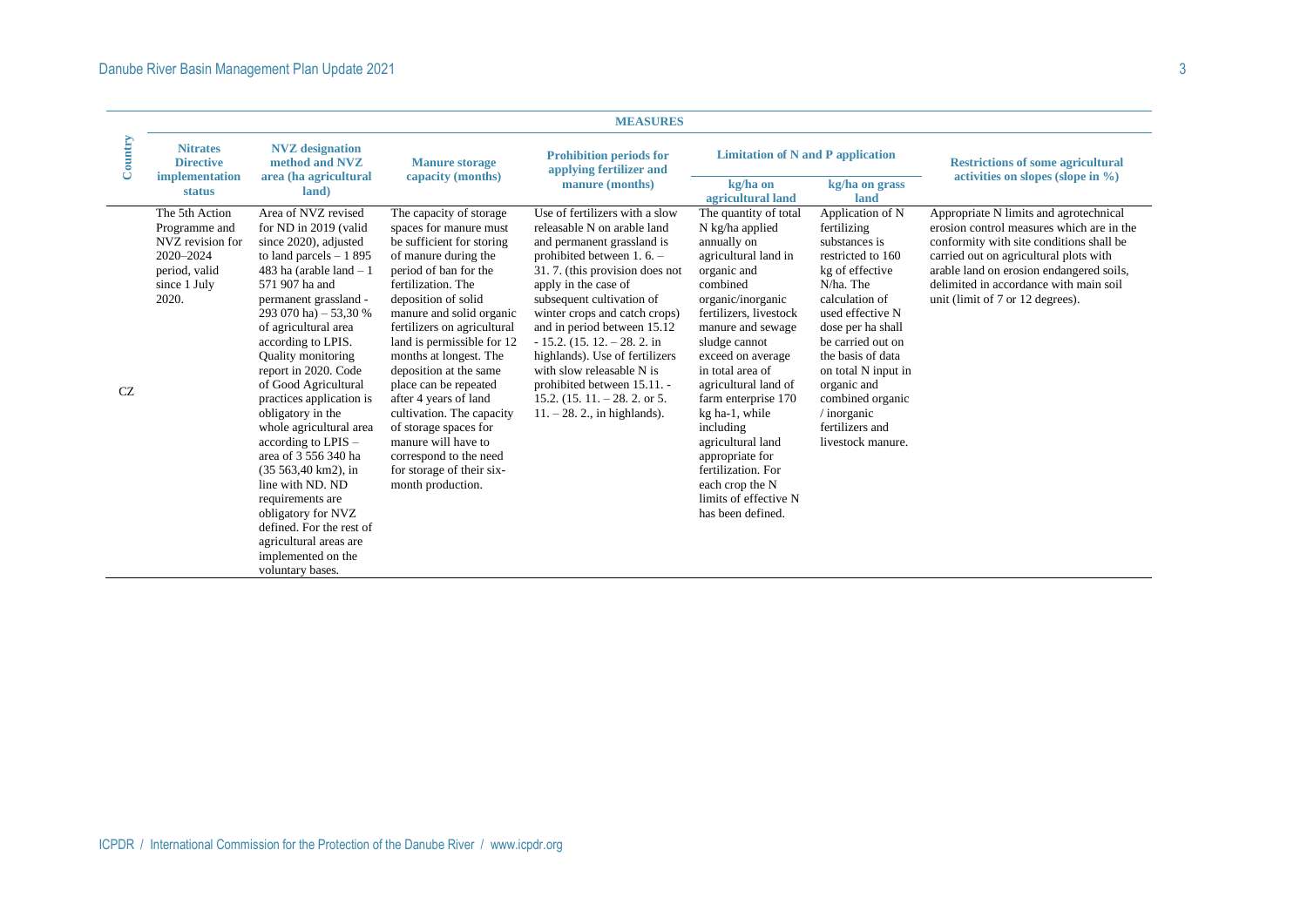|           |                                                                                                                                                                                                                                                                                                                         |                                                                                                                                                                                                                                                                                                                                                                                                                                                      |                                                                                                                                                                                                                                                                                                                       | <b>MEASURES</b>                                                                                                                                                                                                                                                                                                                                                                                                                                                                                                                                                                                                                                                                                                   |                                                                                                                                                                                                                                                                                                                                                                                                                          |                                                                                                                                                                                                            |                                                                                                                                                                                                                                                                                                                                                                                                                                                                                                                                                                                                                                                                                                                                                                                                                                                                               |
|-----------|-------------------------------------------------------------------------------------------------------------------------------------------------------------------------------------------------------------------------------------------------------------------------------------------------------------------------|------------------------------------------------------------------------------------------------------------------------------------------------------------------------------------------------------------------------------------------------------------------------------------------------------------------------------------------------------------------------------------------------------------------------------------------------------|-----------------------------------------------------------------------------------------------------------------------------------------------------------------------------------------------------------------------------------------------------------------------------------------------------------------------|-------------------------------------------------------------------------------------------------------------------------------------------------------------------------------------------------------------------------------------------------------------------------------------------------------------------------------------------------------------------------------------------------------------------------------------------------------------------------------------------------------------------------------------------------------------------------------------------------------------------------------------------------------------------------------------------------------------------|--------------------------------------------------------------------------------------------------------------------------------------------------------------------------------------------------------------------------------------------------------------------------------------------------------------------------------------------------------------------------------------------------------------------------|------------------------------------------------------------------------------------------------------------------------------------------------------------------------------------------------------------|-------------------------------------------------------------------------------------------------------------------------------------------------------------------------------------------------------------------------------------------------------------------------------------------------------------------------------------------------------------------------------------------------------------------------------------------------------------------------------------------------------------------------------------------------------------------------------------------------------------------------------------------------------------------------------------------------------------------------------------------------------------------------------------------------------------------------------------------------------------------------------|
| Country   | <b>Nitrates</b><br><b>Directive</b><br>implementation<br><b>status</b>                                                                                                                                                                                                                                                  | <b>NVZ</b> designation<br>method and NVZ<br>area (ha agricultural<br>land)                                                                                                                                                                                                                                                                                                                                                                           | <b>Manure storage</b><br>capacity (months)                                                                                                                                                                                                                                                                            | <b>Prohibition periods for</b><br>applying fertilizer and<br>manure (months)                                                                                                                                                                                                                                                                                                                                                                                                                                                                                                                                                                                                                                      | <b>Limitation of N and P application</b><br>kg/ha on<br>agricultural land                                                                                                                                                                                                                                                                                                                                                | kg/ha on grass<br>land                                                                                                                                                                                     | <b>Restrictions of some agricultural</b><br>activities on slopes (slope in $\%$ )                                                                                                                                                                                                                                                                                                                                                                                                                                                                                                                                                                                                                                                                                                                                                                                             |
| <b>SK</b> | Implemented,<br>without<br>infringement.                                                                                                                                                                                                                                                                                | NVZs designed<br>according to Articles 3<br>$(2)$ and $3(4)$ of<br>Nitrates Directive.<br><b>Existing NVZs</b><br>represent part of<br>agricultural and as of<br>31.12.2019 it<br>represented 11 891.47<br>km2. Last revision of<br>NVZs, completed in<br>December 2020, will<br>take effect from<br>January 2022.                                                                                                                                   | Storage capacities for<br>solid or liquid manure<br>should correspond with<br>six-month of their<br>production. In the case<br>of insufficient storage<br>capacity, animal manure<br>can be stored at another<br>subject or upload it for<br>other uses in volume<br>corresponding up to 3<br>month-storage capacity. | Prohibition period of animal<br>manure N application is<br>differentiated according to a)<br>category of animal manure,<br>b) category of agricultural<br>land – separately for arable<br>land and permanent<br>grasslands, and c) climate<br>and ranges from October 5th<br>to 30th November in autumn<br>to February 15th. The period<br>of N application in fertilizers<br>ranges from October 5th to<br>October 20th in the autumn<br>to February 15th. On<br>agricultural land with slope<br>up to $5^\circ$ , the inspection body<br>may grant an exemption from<br>the ban for a period of 14<br>days from beginning of the<br>prohibited period or 14 days<br>before the end of the<br>prohibited period. | <b>Besides ND limit</b><br>$(170 \text{ kg N/ha from})$<br>animal manures) N<br>inputs are limited<br>also via maximum<br>total N input with<br>respect to yield level<br>of individual crops<br>as well as the<br>maximum single N<br>rate in fertilizers. P<br>inputs in fertilizers<br>are regulated<br>especially with<br>regard to available<br>soil P supply and<br>crop demand on<br>specified vield.             | Total animal<br>manure N rate is<br>limited by NID<br>limit.<br>Phosphorous<br>application on<br>permanent<br>grasslands is not<br>limited and its<br>input is mainly<br>from animal<br>manure or excreta. | On the slopes are the following<br>restrictions / demands:<br>1) To use the agricultural land as arable<br>land with a slope above 12°;<br>2) Apply fertilizer N on slopes above $10^{\circ}$<br>at arable land unless incorporated into soil<br>within 24 hours after application; in the<br>case of permanent grasslands it applies on<br>slopes above 12°:<br>3) On agricultural land adjacent to water<br>resources with slope below 7°, application<br>of nitrogen fertilizers shall not be used in<br>zone 10-20 m from the bank of water<br>course or flood line of reservoir.<br>4) On the arable land adjacent to water<br>resources with slopes above 7°, fertilizers<br>containing nitrogen must not be applied in<br>zone 25 m from water courses; in the case<br>of row-crops are cultivated on these spots,<br>additional of defined measures must be<br>taken. |
| HU        | Hungary<br>implements<br>Nitrate Directive<br>under<br>Government<br>Decree No.<br>27/2006 (II.7.)<br>on the protection<br>of waters against<br>pollution caused<br>by nitrates of<br>agricultural<br>sources and<br>under Regulation<br>59/2008. (IV.29)<br>FVM on the<br>detailed rules of<br>the action<br>programme | HU transposed the<br>ND. The designation<br>entered into force by<br>Government Decree<br>No. 27/2006. (II.7.)<br>on the protection of<br>waters against<br>pollution caused by<br>nitrates of agricultural<br>sources. The<br>designation was<br>carried out according<br>to the ND. The<br>revision of the NVZ's<br>is fulfilled. The rules<br>of the Code of Good<br><b>Agricultural Practices</b><br>are obligatory on the<br>NVZ's (6.5 million | In accordance with The<br>Code of Good<br>Agricultural Practice the<br>capacity of the farmyard<br>manure storage facility<br>shall be sufficient for the<br>storage of 6 months'<br>volume of farmyard<br>manure.                                                                                                    | No manure shall be applied<br>between 30 Nov and 15 Feb,<br>except for the top dressing of<br>winter cereals where manure<br>application will be permitted<br>from the 1st Feb. The post-<br>harvest application of manure<br>containing readily soluble<br>nitrogen is prohibited if no<br>new crop is sown in autumn.<br>The application of fertilizers<br>is not allowed on frozen soil<br>and on lands saturated with<br>water or covered with snow.                                                                                                                                                                                                                                                          | The annual volume<br>of N applied through<br>organic manure on<br>agricultural areas<br>may not exceed 170<br>kg/ha. Whether it<br>originates from<br>grazing or from<br>livestock farms, the<br>volume of N applied<br>shall be calculated<br>by using the values<br>in the rules of the<br>action programme.<br>On NVZ areas the<br>maximum volume of<br>total (organic $+$<br>inorganic) N kg/ha<br>allowed for major | No special limit<br>value for grass<br>land in Hungary.                                                                                                                                                    | As for plantations on slopes more than 15<br>%, fertilizers may be applied only if the<br>anti-erosion measures specified in the soil<br>protection plan to be compiled pursuant to<br>separate legislation are fulfilled. The<br>application of slurry will not be allowed<br>on slopes above 6%, except if done with<br>the sliding hose (hose curtain) procedure<br>that may be used on slopes of maximum<br>12%. If applied on slopes above 12%, the<br>chemical fertilizers shall be promptly<br>incorporated into the soil except for top<br>dressing. The application of fertilizers will<br>not be allowed on slopes above 17%. On<br>slopes more than 2 % for the hindering of<br>erosion such cultivation method shall be<br>used which enhances the absorption of<br>rainwater in the soil due to the<br>conservation of the soil structure and the                |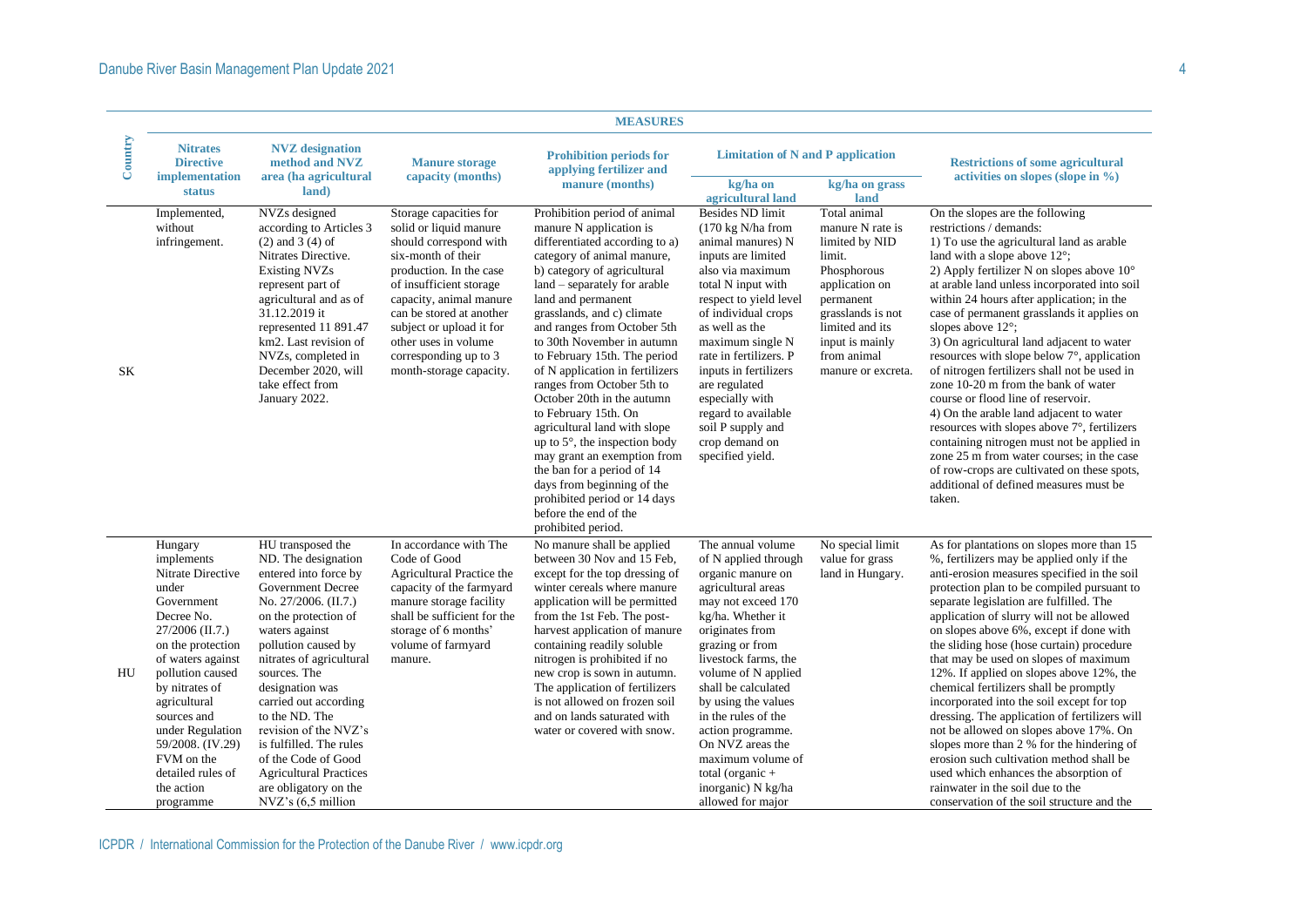|           |                                                                                                                                                                                                                                                                                          |                                                                                                                                                                                                                                                                                                                                                                                              |                                                                                                                                                                                                                                                                                                                                                                                                                                                                                                            | <b>MEASURES</b>                                                                                                                                                                                                                                                                                                                                                                                                                                                                                                                                                                                                                                                                                                                      |                                                                                                                                                                                                                                                                                                                                                                                                                                                                                                                                                |                                                                                                                                                                                                                                                                                                                                                                                                                                                                                       |                                                                                                                                                                                                                                                                                                                                                                                                                                                                                                                                                                                                                                                                                                                                                          |
|-----------|------------------------------------------------------------------------------------------------------------------------------------------------------------------------------------------------------------------------------------------------------------------------------------------|----------------------------------------------------------------------------------------------------------------------------------------------------------------------------------------------------------------------------------------------------------------------------------------------------------------------------------------------------------------------------------------------|------------------------------------------------------------------------------------------------------------------------------------------------------------------------------------------------------------------------------------------------------------------------------------------------------------------------------------------------------------------------------------------------------------------------------------------------------------------------------------------------------------|--------------------------------------------------------------------------------------------------------------------------------------------------------------------------------------------------------------------------------------------------------------------------------------------------------------------------------------------------------------------------------------------------------------------------------------------------------------------------------------------------------------------------------------------------------------------------------------------------------------------------------------------------------------------------------------------------------------------------------------|------------------------------------------------------------------------------------------------------------------------------------------------------------------------------------------------------------------------------------------------------------------------------------------------------------------------------------------------------------------------------------------------------------------------------------------------------------------------------------------------------------------------------------------------|---------------------------------------------------------------------------------------------------------------------------------------------------------------------------------------------------------------------------------------------------------------------------------------------------------------------------------------------------------------------------------------------------------------------------------------------------------------------------------------|----------------------------------------------------------------------------------------------------------------------------------------------------------------------------------------------------------------------------------------------------------------------------------------------------------------------------------------------------------------------------------------------------------------------------------------------------------------------------------------------------------------------------------------------------------------------------------------------------------------------------------------------------------------------------------------------------------------------------------------------------------|
| Country   | <b>Nitrates</b><br><b>Directive</b><br>implementation<br><b>status</b>                                                                                                                                                                                                                   | <b>NVZ</b> designation<br>method and NVZ<br>area (ha agricultural<br>land)                                                                                                                                                                                                                                                                                                                   | <b>Manure storage</b><br>capacity (months)                                                                                                                                                                                                                                                                                                                                                                                                                                                                 | <b>Prohibition periods for</b><br>applying fertilizer and<br>manure (months)                                                                                                                                                                                                                                                                                                                                                                                                                                                                                                                                                                                                                                                         | <b>Limitation of N and P application</b><br>kg/ha on<br>agricultural land                                                                                                                                                                                                                                                                                                                                                                                                                                                                      | kg/ha on grass<br>land                                                                                                                                                                                                                                                                                                                                                                                                                                                                | <b>Restrictions of some agricultural</b><br>activities on slopes (slope in $\%$ )                                                                                                                                                                                                                                                                                                                                                                                                                                                                                                                                                                                                                                                                        |
|           | required for the<br>protection of<br>waters against<br>pollution caused<br>by nitrates from<br>agricultural<br>sources and on<br>the procedures<br>for data<br>provision and<br>registration. The<br>Hungarian<br>Action<br>Programme was<br>published for the<br>first time in<br>2001. | ha). Outside the<br>NVZ's, the agri<br>environmental<br>measures assist the<br>implementation of<br>GAP on voluntary<br>basis.                                                                                                                                                                                                                                                               |                                                                                                                                                                                                                                                                                                                                                                                                                                                                                                            |                                                                                                                                                                                                                                                                                                                                                                                                                                                                                                                                                                                                                                                                                                                                      | crops during the<br>vegetation period by<br>soil category and<br>soil nutrient supply<br>is set.                                                                                                                                                                                                                                                                                                                                                                                                                                               |                                                                                                                                                                                                                                                                                                                                                                                                                                                                                       | hindering or elimination of soil<br>compaction.                                                                                                                                                                                                                                                                                                                                                                                                                                                                                                                                                                                                                                                                                                          |
| <b>SI</b> |                                                                                                                                                                                                                                                                                          | Whole territory<br>approach according to<br>Article 5 (6) of the<br>ND. Code of good<br>agricultural practice is<br>therefore included in<br>the Nitrates Action<br>Programme namely<br>the Decree on the<br>Protection of Waters<br>against Pollution<br>Caused by Nitrates<br>from Agricultural<br>Sources (Uradni list<br>RS, št.113/09, 5/13,<br>22/15 in 12/17<br>hereinafter: Decree). | The capacity of manure<br>storage is set out in<br>Article 12 of the Decree.<br>It is set out that the<br>capacity of storage<br>facilities for livestock<br>manure shall be adjusted<br>to the number and<br>species of animals on an<br>agricultural holding and<br>shall provide sufficient<br>capacity for at least six<br>months' storage. The<br>minimum necessary<br>capacity levels for<br>livestock manure storage<br>facilities are set out in<br>Table 3 of Annex 1 of<br>the mentioned Decree. | Liquid organic fertilisers<br>between 15 Nov. and 1<br>March. Exceptions<br>concerning liquid organic<br>fertilisers:<br>a) from 15 Nov. to 15 Feb. in<br>the case of the preparation of<br>land for the sowing of spring<br>cereals, grasses and grass-<br>clover mixtures or the spring<br>fertilisation of winter cereals<br>and seeded grassland.<br>b) in cadastral municipalities<br>listed in Annex 2 of the<br>Decree on agricultural land<br>with green cover from 15<br>Dec. to 15 Jan. and on<br>agricultural land without<br>green cover from 1 Dec. to<br>15 Febr.<br>c) in cadastral municipalities<br>listed in Annex 2 of the<br>Decree from 1 Dec. to 31<br>Jan. on agricultural land<br>without green cover in the | Livestock manure:<br>170 kg $N/ha$ of<br>agricultural land in<br>use at the level of<br>the agricultural<br>holding. The annual<br>land application of<br>nitrogen from<br>livestock manure<br>shall be calculated<br>on the basis of data<br>on the number of<br>animals on the<br>agricultural holding<br>and the annual<br>quantity of nitrogen<br>in livestock manure<br>produced by<br>individual species<br>and categories of<br>livestock and which<br>is shown in Table 1<br>of Annex 1 of the<br>Decree. The annual<br>application of | From livestock<br>manure: 170 kg<br>N/ha of<br>agricultural land<br>in use at the level<br>of the agricultural<br>holding. The<br>annual land<br>application of<br>nitrogen from<br>livestock manure<br>shall be calculated<br>on the basis of<br>data on the<br>number of animals<br>on the agricultural<br>holding and the<br>annual quantity of<br>nitrogen in<br>livestock manure<br>produced by<br>individual species<br>and categories of<br>livestock and<br>which is shown in | On steeply sloping land that incline<br>towards surface waters, the doses of<br>organic and mineral fertilisers that contain<br>nitrogen shall be divided into several parts<br>so that one-time dose of applied nitrogen<br>does not exceed 80 kg/ha. In addition to<br>the requirements, one of the following<br>measures must be ensured in fertilisation<br>on fields that lie on steeply sloping ground<br>inclined towards surface waters: the field<br>must be bounded by transverse green<br>zones, or there must be a belt of land at<br>least 15 m wide, with green cover or<br>containing other agricultural crops, or the<br>field must be worked transversely to the<br>slope, or the field must have green cover<br>throughout the winter. |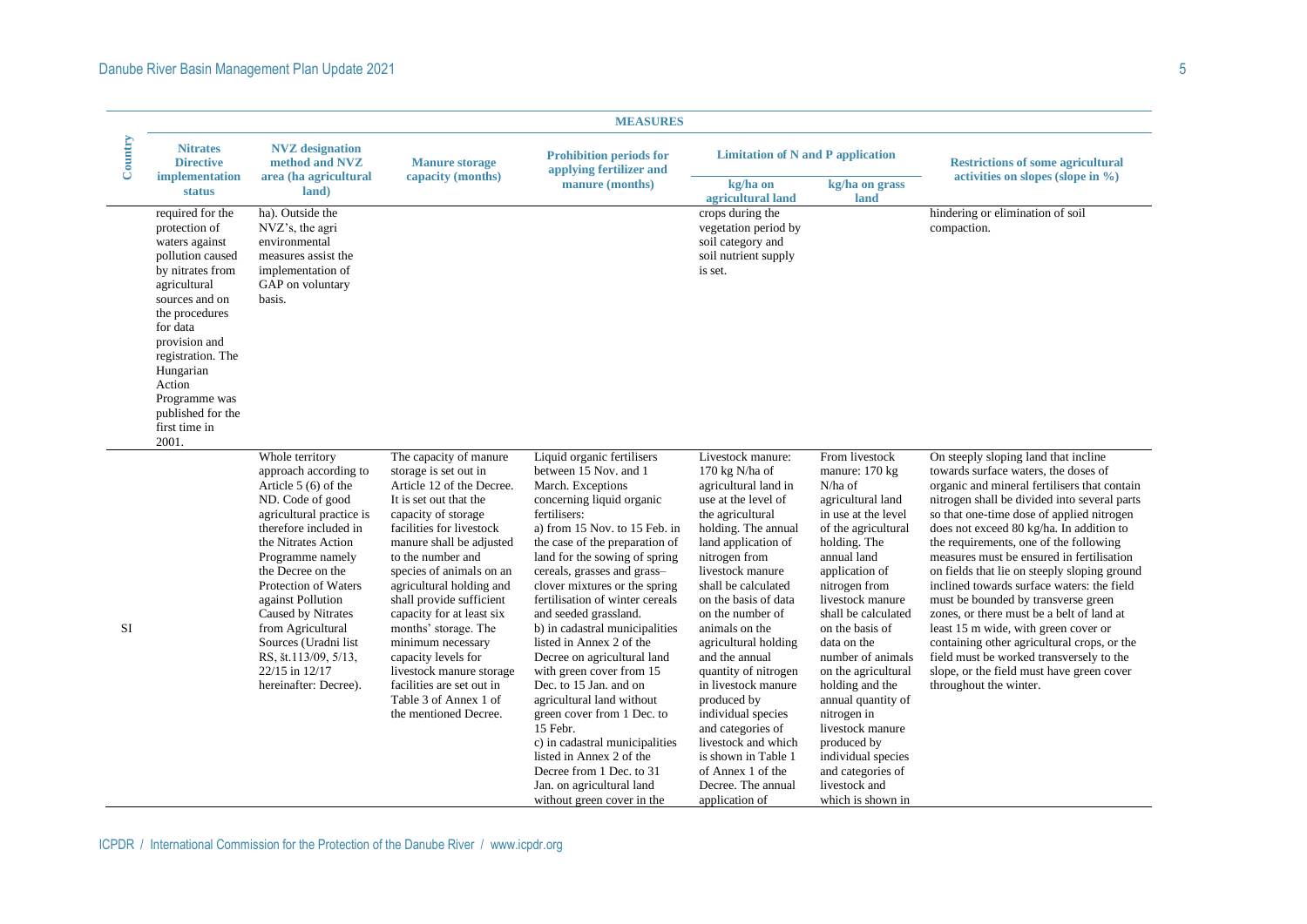|         |                                                                        |                                                                            |                                              | <b>MEASURES</b>                                                                                                                                                                                                                                                                                                                                                                                                                                                                                                                                                                                                                                                                                                                                                                                                                                                                                           |                                                                                                                                                                                                                                                                                                                                                                                                                                                                                                                                                                                                                                                                                                      |                                                                                                                                                                                                                                                                                                                                                                                                                                                                                                                                                                                                                                                                                                                                                                                   |                                                                                   |
|---------|------------------------------------------------------------------------|----------------------------------------------------------------------------|----------------------------------------------|-----------------------------------------------------------------------------------------------------------------------------------------------------------------------------------------------------------------------------------------------------------------------------------------------------------------------------------------------------------------------------------------------------------------------------------------------------------------------------------------------------------------------------------------------------------------------------------------------------------------------------------------------------------------------------------------------------------------------------------------------------------------------------------------------------------------------------------------------------------------------------------------------------------|------------------------------------------------------------------------------------------------------------------------------------------------------------------------------------------------------------------------------------------------------------------------------------------------------------------------------------------------------------------------------------------------------------------------------------------------------------------------------------------------------------------------------------------------------------------------------------------------------------------------------------------------------------------------------------------------------|-----------------------------------------------------------------------------------------------------------------------------------------------------------------------------------------------------------------------------------------------------------------------------------------------------------------------------------------------------------------------------------------------------------------------------------------------------------------------------------------------------------------------------------------------------------------------------------------------------------------------------------------------------------------------------------------------------------------------------------------------------------------------------------|-----------------------------------------------------------------------------------|
| Country | <b>Nitrates</b><br><b>Directive</b><br>implementation<br><b>status</b> | <b>NVZ</b> designation<br>method and NVZ<br>area (ha agricultural<br>land) | <b>Manure storage</b><br>capacity (months)   | <b>Prohibition periods for</b><br>applying fertilizer and<br>manure (months)                                                                                                                                                                                                                                                                                                                                                                                                                                                                                                                                                                                                                                                                                                                                                                                                                              | <b>Limitation of N and P application</b><br>kg/ha on                                                                                                                                                                                                                                                                                                                                                                                                                                                                                                                                                                                                                                                 | kg/ha on grass                                                                                                                                                                                                                                                                                                                                                                                                                                                                                                                                                                                                                                                                                                                                                                    | <b>Restrictions of some agricultural</b><br>activities on slopes (slope in $\%$ ) |
|         |                                                                        |                                                                            |                                              | case of the preparation of<br>land for the sowing of spring<br>cereals, grasses and grass-<br>clover mixtures.<br>Solid manure, compost or<br>digestate, where the latter<br>contains more than 20<br>percent of dry matter. from 1<br>Dec. to 15 Febr. and in<br>cadastral municipalities listed<br>in Annex 2 of the Decree<br>from 15 Dec. to 15 Jan.<br>Mineral fertilisers containing<br>nitrogen: from 15 Oct. to 1<br>Mar.<br>a) winter cereals: from 1<br>Dec. to 15 Febr.<br>b) in cadastral municipalities<br>listed in Annex 2 of the<br>Decree on agricultural land<br>with green cover from 15<br>Dec. to 15 Jan. and on<br>agricultural land without<br>green cover from 1 Dec. to<br>31 Jan.<br>c) In the period from 1 Sep.<br>to the beginning of the<br>prohibition period, the input<br>of nitrogen into the soil in the<br>form of mineral fertilisers<br>must not exceed 40 kg N/ha. | agricultural land<br>nitrogen from<br>organic fertilisers<br>per single unit of<br>agricultural land use<br>may not exceed 250<br>kg N/ha. Limit value<br>kg N/ha and<br>expected yields are<br>indicated in Table 4<br>of Annex 1 to the<br>Decree. Limit values<br>of nitrogen input to<br>the soil represents<br>the amount of<br>nitrogen that can be<br>introduced into the<br>soil for individual<br>plants in the form of<br>mineral and organic<br>fertilizers and when<br>irrigating plants,<br>taking into account<br>the expected crops,<br>in the period from<br>soil preparation for<br>sowing to harvest<br>and for permanent<br>crops and meadows<br>for a period of one<br>calendar. | land<br>Table 1 of Annex<br>1 of the Decree.<br>The annual<br>application of<br>nitrogen from<br>organic fertilisers<br>per single unit of<br>agricultural land<br>use may not<br>exceed 250 kg<br>N/ha. Limit value<br>kg N/ha and<br>expected yields<br>are indicated in<br>Table 4 of Annex<br>1 to the Decree.<br>Limit values of<br>nitrogen input to<br>the soil represents<br>the amount of<br>nitrogen that can<br>be introduced into<br>the soil for<br>individual plants<br>in the form of<br>mineral and<br>organic fertilizers<br>and when<br>irrigating plants,<br>taking into<br>account the<br>expected crops, in<br>the period from<br>soil preparation<br>for sowing to<br>harvest and for<br>permanent crops<br>and meadows for<br>a period of one<br>calendar. |                                                                                   |
| HR      |                                                                        | NVZ in Croatia are<br>established through the                              | According to the III<br>Action Programme the | According to the III Action<br>Programme application of                                                                                                                                                                                                                                                                                                                                                                                                                                                                                                                                                                                                                                                                                                                                                                                                                                                   | The application limit<br>is 170 kg N/ha/year.                                                                                                                                                                                                                                                                                                                                                                                                                                                                                                                                                                                                                                                        | Limits for<br>application of                                                                                                                                                                                                                                                                                                                                                                                                                                                                                                                                                                                                                                                                                                                                                      | According to the Ordinance on Cross<br>compliance, OG 113/19, agricultural        |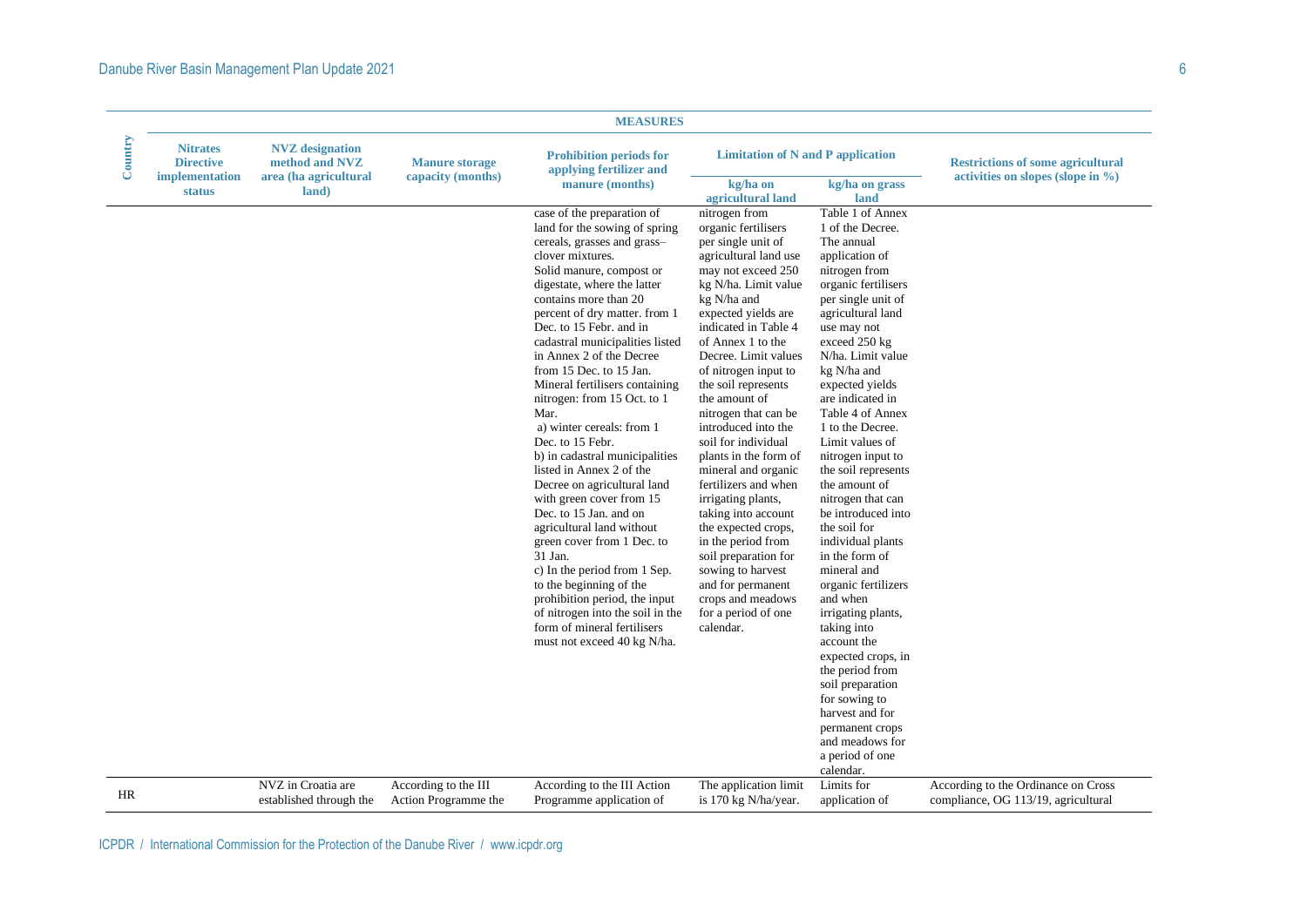|           |                                     |                                                                                                                                                                                                                                                                                                                                                                                                                                                                                                                          |                                                                                                                                                                                                                                                                                                                                                                                                                                                                      | <b>MEASURES</b>                                                                                                                                                                                                                                                                                                                                                                                                                                                                                             |                                                                                                                                                                                                                                                                                                                                                                                                |                                                                                                                                                                                                                                                                                                                                   |                                                                                                      |
|-----------|-------------------------------------|--------------------------------------------------------------------------------------------------------------------------------------------------------------------------------------------------------------------------------------------------------------------------------------------------------------------------------------------------------------------------------------------------------------------------------------------------------------------------------------------------------------------------|----------------------------------------------------------------------------------------------------------------------------------------------------------------------------------------------------------------------------------------------------------------------------------------------------------------------------------------------------------------------------------------------------------------------------------------------------------------------|-------------------------------------------------------------------------------------------------------------------------------------------------------------------------------------------------------------------------------------------------------------------------------------------------------------------------------------------------------------------------------------------------------------------------------------------------------------------------------------------------------------|------------------------------------------------------------------------------------------------------------------------------------------------------------------------------------------------------------------------------------------------------------------------------------------------------------------------------------------------------------------------------------------------|-----------------------------------------------------------------------------------------------------------------------------------------------------------------------------------------------------------------------------------------------------------------------------------------------------------------------------------|------------------------------------------------------------------------------------------------------|
| Country   | <b>Nitrates</b><br><b>Directive</b> | <b>NVZ</b> designation<br>method and NVZ                                                                                                                                                                                                                                                                                                                                                                                                                                                                                 | <b>Manure storage</b><br>capacity (months)                                                                                                                                                                                                                                                                                                                                                                                                                           | <b>Prohibition periods for</b><br>applying fertilizer and                                                                                                                                                                                                                                                                                                                                                                                                                                                   | <b>Limitation of N and P application</b>                                                                                                                                                                                                                                                                                                                                                       |                                                                                                                                                                                                                                                                                                                                   | <b>Restrictions of some agricultural</b>                                                             |
|           | implementation<br><b>status</b>     | area (ha agricultural<br>land)                                                                                                                                                                                                                                                                                                                                                                                                                                                                                           |                                                                                                                                                                                                                                                                                                                                                                                                                                                                      | manure (months)                                                                                                                                                                                                                                                                                                                                                                                                                                                                                             | kg/ha on<br>agricultural land                                                                                                                                                                                                                                                                                                                                                                  | kg/ha on grass<br>land                                                                                                                                                                                                                                                                                                            | activities on slopes (slope in $\%$ )                                                                |
|           |                                     | Governmental<br>Decision on<br>designation of<br>vulnerable zones, OG<br>130/12. Vulnerable<br>zones in Croatia cover<br>9 % of land territory<br>(75 local<br>municipalities and<br>cities). The Brochure<br>Codes of Good<br><b>Agricultural Practice</b><br>has been issued in<br>2009 by Croatian<br>Ministry of<br>Agriculture in<br>cooperation with<br>Croatian Advisory<br>Service. The Brochure<br>consists of Codes of<br>Good Agricultural<br>Practice in usage of<br>Land, Air, Water and<br>Animal Welfare. | requirement for storage<br>capacity is 6 months.                                                                                                                                                                                                                                                                                                                                                                                                                     | manure is prohibited from<br>15th of November until 15th<br>of February. Also the<br>application of fertilisers and<br>manure is prohibited on<br>water saturated, flooded,<br>frozen or snow covered<br>agricultural land.                                                                                                                                                                                                                                                                                 | Moreover, in the<br><b>Action Programme</b><br>the limits for<br>application of<br>nitrogen according<br>to the agricultural<br>plant species are<br>prescribed.                                                                                                                                                                                                                               | nitrogen on<br>grassland is 170<br>kg N/ha.                                                                                                                                                                                                                                                                                       | activity on slopes with inclination 15 % or<br>more must be conducted perpendicular to<br>the slope. |
| <b>BA</b> |                                     | According to Water<br>Law, there is<br>obligation for<br>detections.<br>methodologies,<br>obligations and<br>restrictions of<br>activities in NVZ and<br>monitoring of NVZ,<br>which will be<br>proclaimed by<br>Ministry of<br>agriculture, forestry<br>and water management<br>in cooperation with<br>Ministry in charge of<br>ecology, but no by-law<br>or decision, yet.                                                                                                                                             | According to: Basic<br>principles of good<br>agricultural practice in<br>the use of fertilizers.<br>which are prescribed by<br>the Rulebook on<br>conditions, manner and<br>methods for testing the<br>fertility of agricultural<br>land and determining the<br>amount of mineral<br>fertilizers and pesticides<br>("Official Gazette of<br>Republika Srpska" No.<br>26/14), recommended:<br>fertilizer storage on a<br>six-month basis: 1LU<br>solid manure storage | There is no regulation in<br>Federation of B&H that<br>prohibits the periodic<br>applying of fertilizers on<br>agricultural land during the<br>year. There is Law on<br>Agricultural Organic<br>Production ("Official Gazette<br>of FB&H" No. 72/16).<br>Regarding the good<br>agricultural practises there is<br>nothing mentioned in any a<br>valid law or bylaw related to<br>agriculture.<br>According to: Basic<br>principles of good<br>agricultural practice in the<br>use of fertilizers, which are | In FBiH it's not<br>adopted regulation<br>regarding Codes od<br>Good Agricultural<br>practice or any other<br>low or bylaw related<br>to agriculture which<br>regulates limitations<br>of N and P in<br>fertilizer application.<br>Only Law on<br>agricultural organic<br>production<br>("Official Gazette of<br>FB&H" No. 72/16)<br>mention that plant<br>production is<br>considered organic | According to:<br>Basic principles of<br>good agricultural<br>practice in the use<br>of fertilizers,<br>which are<br>prescribed by the<br>Rulebook on<br>conditions.<br>manner and<br>methods for<br>testing the fertility<br>of agricultural<br>land and<br>determining the<br>amount of mineral<br>fertilizers and<br>pesticides | No data available.                                                                                   |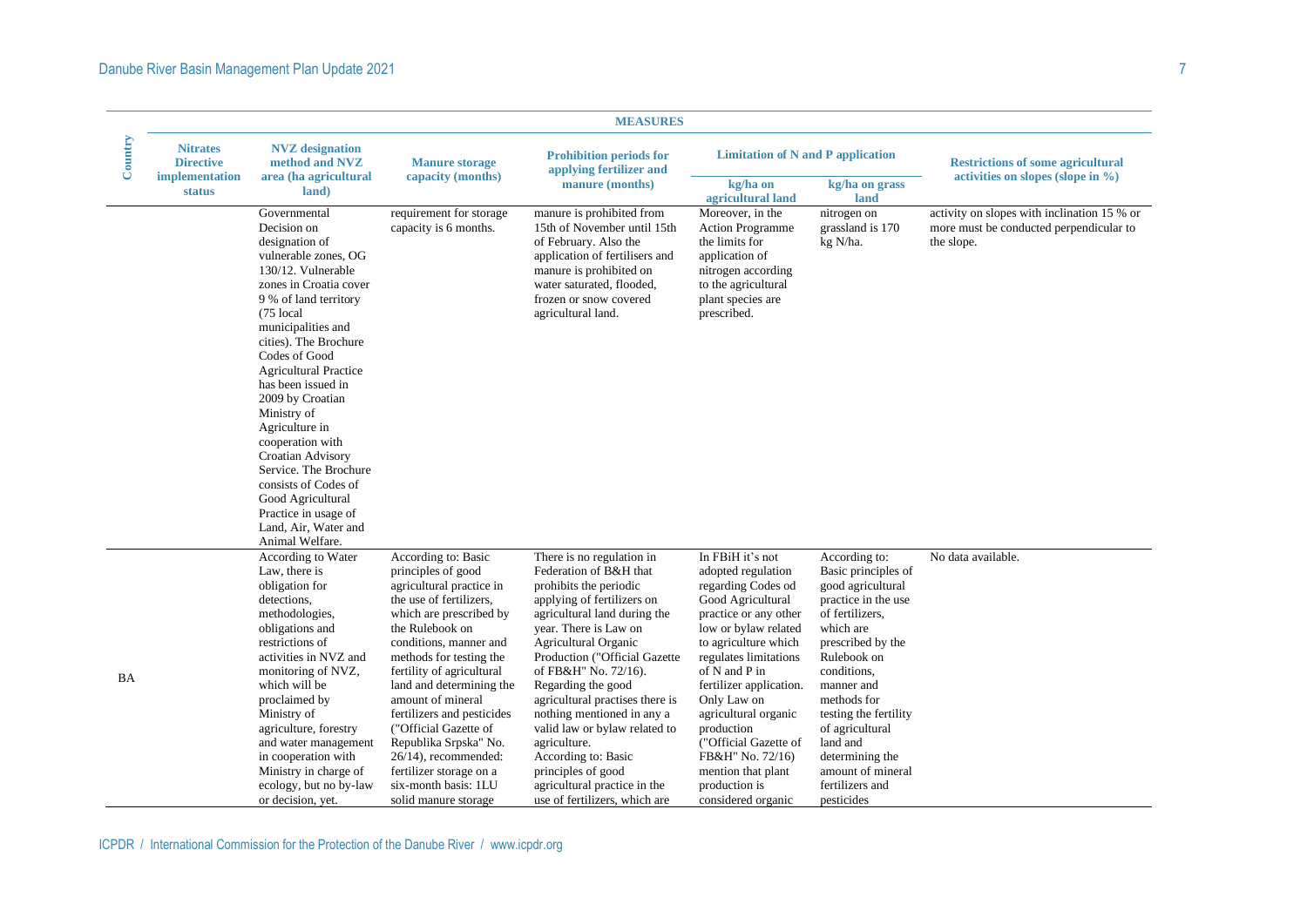| Country        | <b>Nitrates</b><br><b>Directive</b> | <b>NVZ</b> designation<br>method and NVZ                                                                                                                                                                                                                                                                                                                                                                                      | <b>Manure storage</b><br>capacity (months)                                                                  | <b>Prohibition periods for</b><br>applying fertilizer and<br>manure (months)                                                                                                                                                                                                                                                                                                                                                                                                                                                                                                                                                                                                                                                                                                                                                                                                                                                                                                                                                                                                  | <b>Limitation of N and P application</b>                                                                                                                                                                                                                                                                                                                                                                                                                                                                                                                                                                                                                                                                                                                                                                                                                                                                            |                                                                                                                                                                                                                                                                                                                                                                                                                                                                                                                                 | <b>Restrictions of some agricultural</b> |
|----------------|-------------------------------------|-------------------------------------------------------------------------------------------------------------------------------------------------------------------------------------------------------------------------------------------------------------------------------------------------------------------------------------------------------------------------------------------------------------------------------|-------------------------------------------------------------------------------------------------------------|-------------------------------------------------------------------------------------------------------------------------------------------------------------------------------------------------------------------------------------------------------------------------------------------------------------------------------------------------------------------------------------------------------------------------------------------------------------------------------------------------------------------------------------------------------------------------------------------------------------------------------------------------------------------------------------------------------------------------------------------------------------------------------------------------------------------------------------------------------------------------------------------------------------------------------------------------------------------------------------------------------------------------------------------------------------------------------|---------------------------------------------------------------------------------------------------------------------------------------------------------------------------------------------------------------------------------------------------------------------------------------------------------------------------------------------------------------------------------------------------------------------------------------------------------------------------------------------------------------------------------------------------------------------------------------------------------------------------------------------------------------------------------------------------------------------------------------------------------------------------------------------------------------------------------------------------------------------------------------------------------------------|---------------------------------------------------------------------------------------------------------------------------------------------------------------------------------------------------------------------------------------------------------------------------------------------------------------------------------------------------------------------------------------------------------------------------------------------------------------------------------------------------------------------------------|------------------------------------------|
| implementation | <b>status</b>                       | area (ha agricultural<br>land)                                                                                                                                                                                                                                                                                                                                                                                                |                                                                                                             |                                                                                                                                                                                                                                                                                                                                                                                                                                                                                                                                                                                                                                                                                                                                                                                                                                                                                                                                                                                                                                                                               | kg/ha on<br>agricultural land                                                                                                                                                                                                                                                                                                                                                                                                                                                                                                                                                                                                                                                                                                                                                                                                                                                                                       | kg/ha on grass<br>land                                                                                                                                                                                                                                                                                                                                                                                                                                                                                                          | activities on slopes (slope in $\%$ )    |
|                |                                     | The implementation of<br>ND and harmonization<br>with Codes of Good<br>Agricultural practice is<br>not finished<br>Federation B&H:<br>Rulebook on<br>Determining Areas<br>Susceptible to<br>Eutrophication and<br>Sensitive to Nitrates<br>(Official Gazette of<br>FBiH No. 71-09)<br>Rulebook on<br>monitoring in areas<br>subject to<br>eutrophication and<br>nitrate sensitive<br>(Official Gazette of<br>FBiH No. 71-09). | capacity 8 m3, 1 LU<br>liquid manure storage<br>capacity 2 m3, and 1 LU<br>slurry manure $10 \text{ m}^3$ . | prescribed by the Rulebook<br>on conditions, manner and<br>methods for testing the<br>fertility of agricultural land<br>and determining the amount<br>of mineral fertilizers and<br>pesticides ("Official Gazette<br>of Republika Srpska" No.<br>$26/14$ ),<br>- liquid and semi-liquid<br>manure fertilization on all<br>agricultural valuable areas<br>regardless of the cover, from<br>1 December to March 1,<br>- liquid and semi-liquid<br>manure fertilization by<br>distribution<br>top without entering all<br>agricultural areas, from 1.<br>May to 1 September,<br>- solid manure fertilization<br>on all agricultural<br>rails, from 1 May to 1<br>September,<br>- fertilization with mineral<br>fertilizers with nitrate<br>nitrogen on all agricultural<br>land, from 1 November to 1<br>February and the use of urea,<br>ammonium nitrate per<br>harvest residues,<br>- from harvest to 1 December<br>by fertilizing mineral<br>fertilizers;<br>- the use of fertilizers in areas<br>reserved for the protection of<br>drinking water sources is<br>prohibited. | production under<br>provided that in<br>addition to the<br>general rules of<br>production of this<br>law in organic plant<br>production apply<br>other rules and one<br>of them emphasized<br>that the use of<br>mineral nitrogen<br>fertilizers is<br>prohibited.<br>According to: Basic<br>principles of good<br>agricultural practice<br>in the use of<br>fertilizers, which are<br>prescribed by the<br>Rulebook on<br>conditions, manner<br>and methods for<br>testing the fertility<br>of agricultural land<br>and determining the<br>amount of mineral<br>fertilizers and<br>pesticides ("Official<br>Gazette of<br>Republika Srpska"<br>No. 26/14), During<br>one calendar year,<br>an agricultural farm<br>can fertilize<br>agricultural areas<br>with manure up to<br>the following<br>nitrogen application<br>limit values (N):<br>$-210$ kg / ha of<br>nitrogen (N),<br>permitted<br>application in the | ("Official Gazette<br>of Republika<br>Srpska" No.<br>$26/14$ ), During<br>one calendar year,<br>an agricultural<br>farm can fertilize<br>agricultural areas<br>with manure up to<br>the following<br>nitrogen<br>application limit<br>values $(N)$ :<br>$-210$ kg $/$ ha of<br>nitrogen (N),<br>permitted<br>application in the<br>first four annual<br>period after the<br>initial fertility<br>analysis was<br>performed and<br>- 170 kg / ha of<br>nitrogen (N),<br>permitted<br>application after<br>four annual<br>period. |                                          |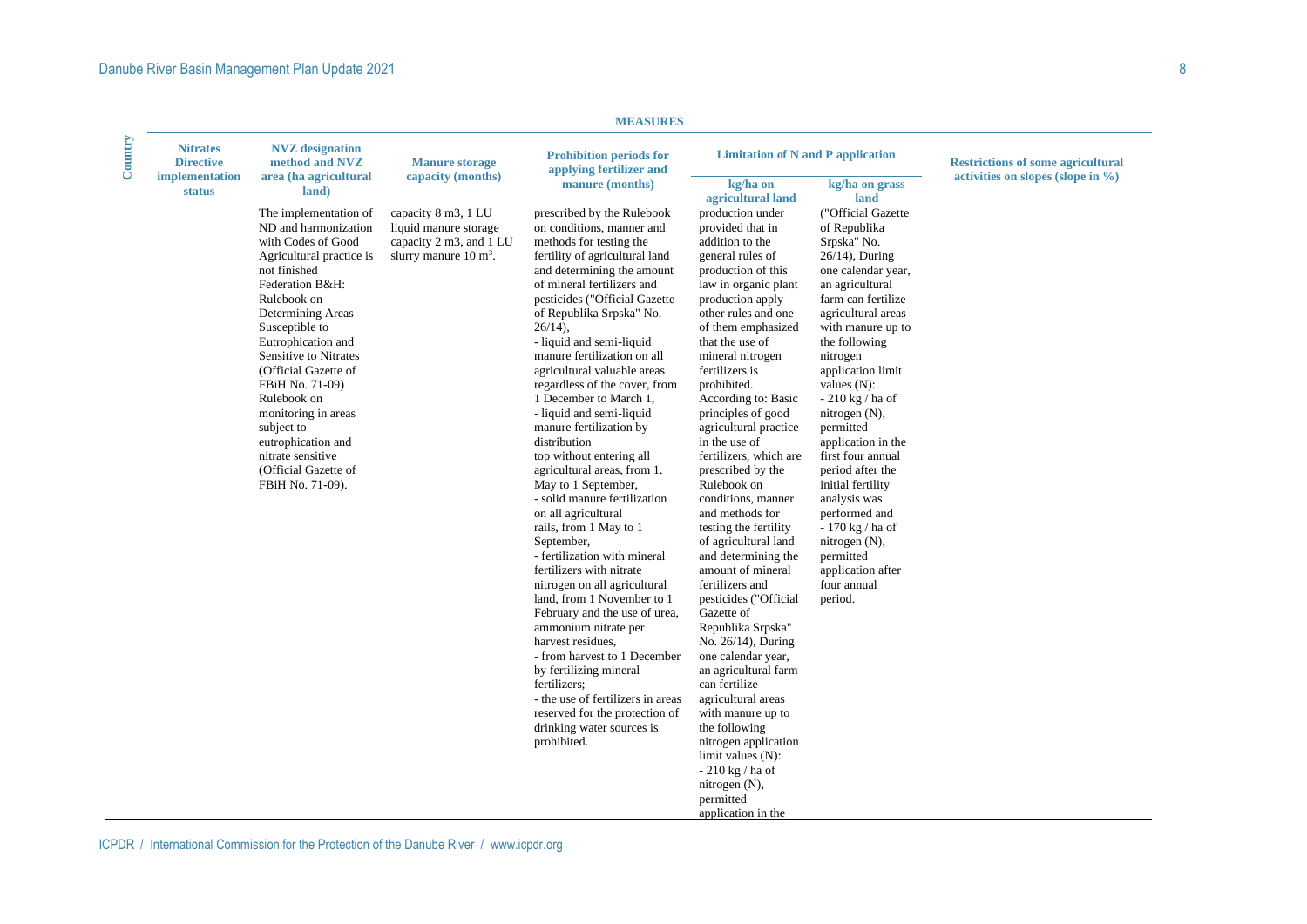|         |                                                                 |                                                                                                                                                                                                                                                                                                                                                                                                                                                        |                                                                                                                                                                                      | <b>MEASURES</b>                                                                                                                                                                                                               |                                                                                                                                                                                           |                        |                                                                                                                                                                                                                                                                                                                                |
|---------|-----------------------------------------------------------------|--------------------------------------------------------------------------------------------------------------------------------------------------------------------------------------------------------------------------------------------------------------------------------------------------------------------------------------------------------------------------------------------------------------------------------------------------------|--------------------------------------------------------------------------------------------------------------------------------------------------------------------------------------|-------------------------------------------------------------------------------------------------------------------------------------------------------------------------------------------------------------------------------|-------------------------------------------------------------------------------------------------------------------------------------------------------------------------------------------|------------------------|--------------------------------------------------------------------------------------------------------------------------------------------------------------------------------------------------------------------------------------------------------------------------------------------------------------------------------|
| Country | <b>Nitrates</b><br><b>Directive</b><br>implementation<br>status | <b>NVZ</b> designation<br>method and NVZ<br>area (ha agricultural<br>land)                                                                                                                                                                                                                                                                                                                                                                             | <b>Manure storage</b><br>capacity (months)                                                                                                                                           | <b>Prohibition periods for</b><br>applying fertilizer and                                                                                                                                                                     | <b>Limitation of N and P application</b>                                                                                                                                                  |                        | <b>Restrictions of some agricultural</b>                                                                                                                                                                                                                                                                                       |
|         |                                                                 |                                                                                                                                                                                                                                                                                                                                                                                                                                                        |                                                                                                                                                                                      | manure (months)                                                                                                                                                                                                               | kg/ha on<br>agricultural land                                                                                                                                                             | kg/ha on grass<br>land | activities on slopes (slope in $\%$ )                                                                                                                                                                                                                                                                                          |
|         |                                                                 |                                                                                                                                                                                                                                                                                                                                                                                                                                                        |                                                                                                                                                                                      |                                                                                                                                                                                                                               | first four annual<br>period after the<br>initial fertility<br>analysis was<br>performed and<br>- 170 kg / ha of<br>nitrogen (N),<br>permitted<br>application after<br>four annual period. |                        |                                                                                                                                                                                                                                                                                                                                |
| ME      |                                                                 |                                                                                                                                                                                                                                                                                                                                                                                                                                                        |                                                                                                                                                                                      | No data available.                                                                                                                                                                                                            |                                                                                                                                                                                           |                        |                                                                                                                                                                                                                                                                                                                                |
| RS      |                                                                 | Draft version is<br>prepared 2016 through<br>the cooperation Project<br>with Swedish EPA<br>(Designation of<br>sensitive and<br>vulnerable zones<br>according to the ND<br>and UWWD - ENVAP<br>II), but need revision,<br>will be adopted in<br>accordance with the<br>new Water Law. Draft<br>version of the Code of<br>Good Agricultural<br>Practice is also<br>prepared through the<br>ENVAPII project. It is<br>now in the process of<br>updating. | Legal framework for<br>manure storage capacity<br>is in preparation.<br>Recommendation for<br>storage capacity is 6<br>months and will be<br>implemented via<br>transposition of ND. | There is no regulation in<br>Serbia which prohibits the<br>periodic applying of<br>fertilizers on agricultural land<br>during the year.<br>Traditionally, fertilizers are<br>not applying on a frost or<br>snow-covered land. | n/a                                                                                                                                                                                       | n/a                    | According to the Law on Agricultural land<br>(2018) agricultural area with a slope<br>greater than 10% has to be cultivated<br>parallel to contour lines and area with a<br>slope greater than 25% should not be used<br>as arable land. Responsibility for<br>implementation these restrictions is under<br>local government. |
|         |                                                                 |                                                                                                                                                                                                                                                                                                                                                                                                                                                        | CPDR / International Commission for the Protection of the Danube River / www.icpdr.org                                                                                               |                                                                                                                                                                                                                               |                                                                                                                                                                                           |                        |                                                                                                                                                                                                                                                                                                                                |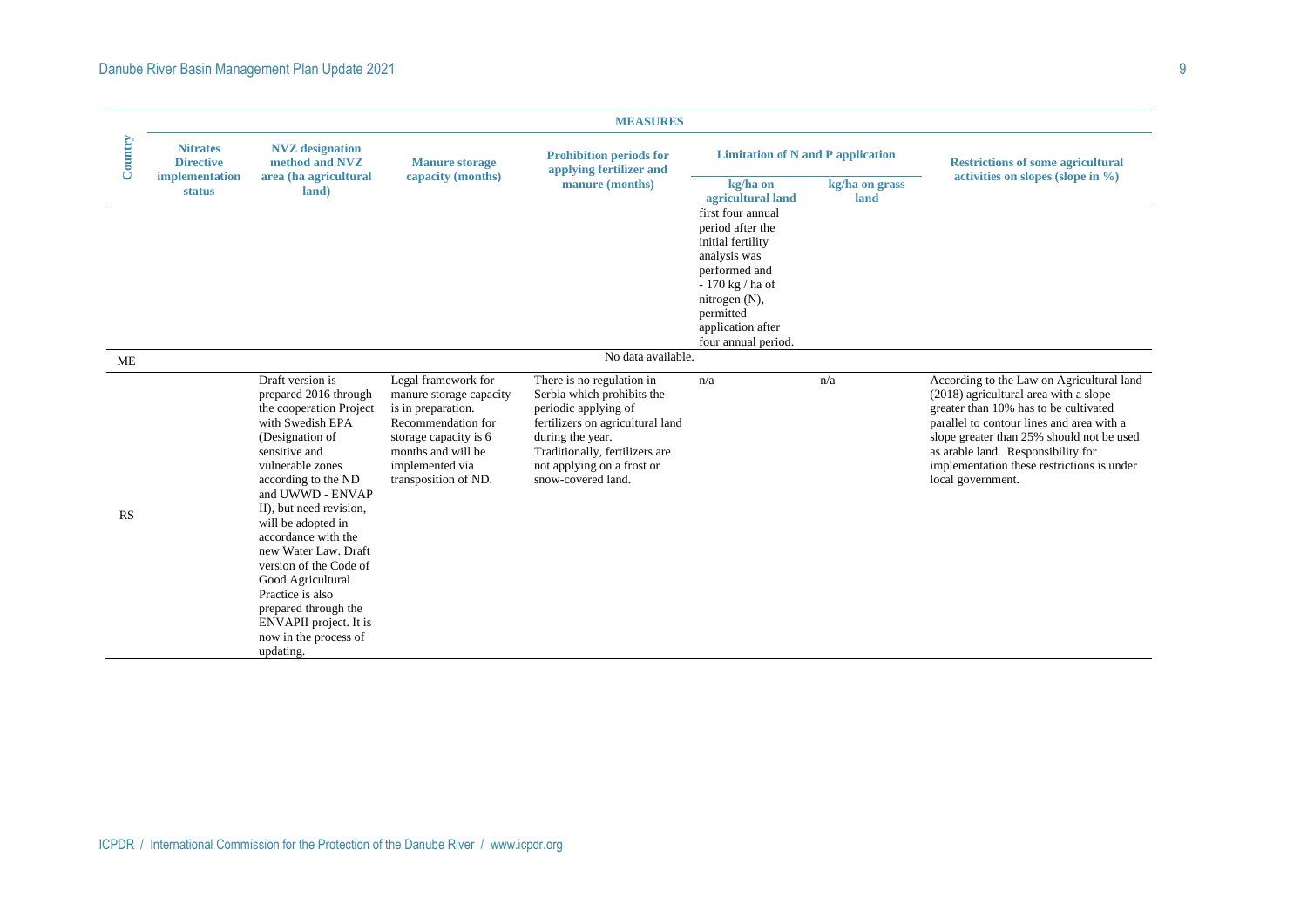|           |                                                                        |                                                                                                                                                                                                                                                                                                                                                                                                                                                                                                                                                                                                                                                                                                                              |                                                                                                                                                                        |                                                                                                                                                                                                                                                                                                                                                                                                                                                                                                                                                                                                                                                                                                                                                                                                                                                                           |                                                | <b>MEASURES</b>                                             |                                                                                                                                                                                                                                                                                                |                                                                                                                                                                                                                                                       |                                                                                                                                                                                                                                                                                                                                                                                     |
|-----------|------------------------------------------------------------------------|------------------------------------------------------------------------------------------------------------------------------------------------------------------------------------------------------------------------------------------------------------------------------------------------------------------------------------------------------------------------------------------------------------------------------------------------------------------------------------------------------------------------------------------------------------------------------------------------------------------------------------------------------------------------------------------------------------------------------|------------------------------------------------------------------------------------------------------------------------------------------------------------------------|---------------------------------------------------------------------------------------------------------------------------------------------------------------------------------------------------------------------------------------------------------------------------------------------------------------------------------------------------------------------------------------------------------------------------------------------------------------------------------------------------------------------------------------------------------------------------------------------------------------------------------------------------------------------------------------------------------------------------------------------------------------------------------------------------------------------------------------------------------------------------|------------------------------------------------|-------------------------------------------------------------|------------------------------------------------------------------------------------------------------------------------------------------------------------------------------------------------------------------------------------------------------------------------------------------------|-------------------------------------------------------------------------------------------------------------------------------------------------------------------------------------------------------------------------------------------------------|-------------------------------------------------------------------------------------------------------------------------------------------------------------------------------------------------------------------------------------------------------------------------------------------------------------------------------------------------------------------------------------|
| Country   | <b>Nitrates</b><br><b>Directive</b><br>implementation<br><b>status</b> | <b>NVZ</b> designation<br>method and NVZ<br>area (ha agricultural<br>land)                                                                                                                                                                                                                                                                                                                                                                                                                                                                                                                                                                                                                                                   | <b>Manure storage</b><br>capacity (months)                                                                                                                             | <b>Prohibition periods for</b><br>applying fertilizer and<br>manure (months)                                                                                                                                                                                                                                                                                                                                                                                                                                                                                                                                                                                                                                                                                                                                                                                              |                                                |                                                             | <b>Limitation of N and P application</b><br>kg/ha on<br>agricultural land                                                                                                                                                                                                                      | kg/ha on grass<br>land                                                                                                                                                                                                                                | <b>Restrictions of some agricultural</b><br>activities on slopes (slope in $\%$ )                                                                                                                                                                                                                                                                                                   |
| <b>RO</b> | Ongoing.                                                               | For the first Action<br>Program $(2005 -$<br>2008), a surface of<br>16,000 skm (6.7 %)<br>from the total surface)<br>was designated as<br>NVZ. Since December<br>2008, the NVZ surface<br>increased at 137,500<br>skm (13,750,000 ha),<br>which was<br>representing 57.7 %<br>from the total surface.<br>Since 2013 Romania<br>adopted whole<br>territory approach - art<br>3 (5) ND. (23,839 mil.<br>ha, 100% of the total<br>surface). The Action<br>Program (AP) and the<br>Code of Good<br><b>Agricultural Practices</b><br>(CGAP) are reviewed<br>every four years. The<br>AP is mandatory at the<br>national level. The<br>CGAP is mandatory<br>be applied for RD<br>voluntary for the rest<br>of farmers, since 2021. | Manure storage capacity<br>will be given by the<br>period of prohibition for<br>the application of<br>fertilizer/ manure to<br>which is added one<br>additional month. | Prohibition periods for the<br>field application of fertilizers<br>are defined by the time<br>period which the crop<br>nutrient requirements are low<br>and the risk of leakage /<br>runoff is high.<br>So, in the pedo-climatic<br>conditions of Romania, the<br>prohibition periods for<br>applying fertilizer and<br>manure are calculated based<br>on the 30 years climatic data<br>for the time interval which<br>the average air temperature is<br>below 50C. The end of the<br>prohibition period for the<br>application of solid and<br>liquid organic fertilizers, is<br>when air temperature<br>becomes higher than 50C. In<br>this respect three are region<br>categories with specific<br>prohibition period as<br>following:<br>1- plain,<br>$2 - hill$ ,<br>$3$ – mountain.<br><b>Region</b><br>$\mathbf{1}$<br>$\boldsymbol{2}$<br>$\overline{\mathbf{3}}$ | <b>Start</b><br>15.XI<br><b>10.XI</b><br>05.XI | End<br>10.III<br>20.III<br>25.III                           | The maximum<br>amount of nitrogen<br>from organic<br>fertilizers that can<br>be applied on<br>agricultural field<br>must not exceed 170<br>Kg / ha / year. Also,<br>in the sanitary and<br>hydrogeological<br>safeguard zone, the<br>fertilizers are<br>forbidden to be<br>applied or handled. | The application of<br>organic fertilizers<br>on permanent<br>meadows<br>(pastures and<br>hayfields)<br>complies to the<br>condition to not<br>exceed the amount<br>of 170 Kg N ha /<br>year and not to<br>apply during the<br>prohibition<br>periods. | AP requirements: Agriculture working soil<br>(including sowing) on arable land with a<br>slope greater than 12%, cultivated with<br>weeds, is carried out along the level of<br>curves. On lands with a slope of more than<br>12%, the fertilization should be done only<br>by incorporating fertilizers into the soil<br>(no later than 24 hours from the time of<br>application). |
|           | Ongoing<br>revised nitrates                                            | The NVZ was<br>designated by the                                                                                                                                                                                                                                                                                                                                                                                                                                                                                                                                                                                                                                                                                             | The capacity of the<br>facilities must be                                                                                                                              | Do not import nitrogen<br>fertilizers (organic and                                                                                                                                                                                                                                                                                                                                                                                                                                                                                                                                                                                                                                                                                                                                                                                                                        |                                                |                                                             | In all crops the<br>amount of imported                                                                                                                                                                                                                                                         | In all meadows<br>and permanent                                                                                                                                                                                                                       | On terrains with a slope of 6° to 12°, some<br>of the following measures must be                                                                                                                                                                                                                                                                                                    |
| <b>BG</b> | action<br>programme in                                                 | Order No RD-<br>660/28.08.2019 of the                                                                                                                                                                                                                                                                                                                                                                                                                                                                                                                                                                                                                                                                                        | sufficient to store<br>manure as follows:                                                                                                                              | mineral / inorganic) for field<br>crops, perennial crops,                                                                                                                                                                                                                                                                                                                                                                                                                                                                                                                                                                                                                                                                                                                                                                                                                 |                                                |                                                             | nitrogen compounds<br>from organic and                                                                                                                                                                                                                                                         | pastures the<br>amount of                                                                                                                                                                                                                             | applied:<br>1. in arable land:                                                                                                                                                                                                                                                                                                                                                      |
|           | force since<br>17.03.2020.                                             | Minister of<br>Environment and<br>Water.                                                                                                                                                                                                                                                                                                                                                                                                                                                                                                                                                                                                                                                                                     | 1. of solid manure at<br>least:                                                                                                                                        | orchards, meadows and<br>permanent pastures in the<br>following periods:                                                                                                                                                                                                                                                                                                                                                                                                                                                                                                                                                                                                                                                                                                                                                                                                  |                                                | mineral fertilizers<br>during the year<br>should not exceed | imported nitrogen<br>compounds from<br>organic and                                                                                                                                                                                                                                             | Anti-erosion crop rotations, where<br>applicable, tillage across the slope, cutting<br>with walking formation, construction of                                                                                                                        |                                                                                                                                                                                                                                                                                                                                                                                     |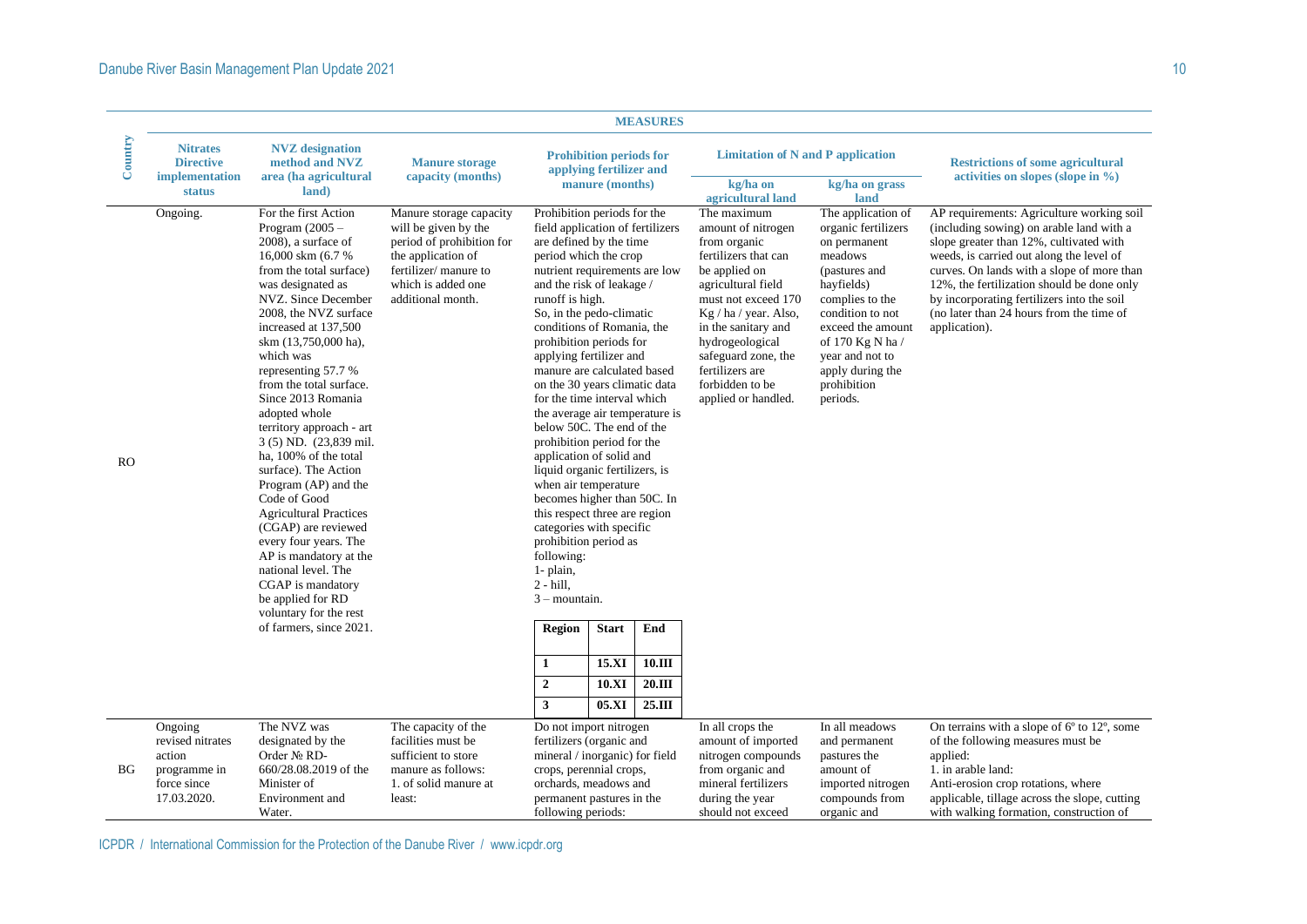| Country | <b>Nitrates</b><br><b>Directive</b> | <b>NVZ</b> designation<br>method and NVZ                                                                                                                                                                                                                                                                                                                                                                                                                                                                                                                         | <b>Manure storage</b>                                                                                                                                                                                                                                                                                                                                                                                                                                                                         | <b>Prohibition periods for</b><br>applying fertilizer and                                                                                                                                                                                                                                                                                                                                                                                                                                                                                                                                                                                                                                                                                                                                                                                                                                                                                                                                             | <b>Limitation of N and P application</b>                |                                                                                                  | <b>Restrictions of some agricultural</b>                                                                                                                                                                                                                                                                                                                                                                                                                                                                                                                                                                                                              |
|---------|-------------------------------------|------------------------------------------------------------------------------------------------------------------------------------------------------------------------------------------------------------------------------------------------------------------------------------------------------------------------------------------------------------------------------------------------------------------------------------------------------------------------------------------------------------------------------------------------------------------|-----------------------------------------------------------------------------------------------------------------------------------------------------------------------------------------------------------------------------------------------------------------------------------------------------------------------------------------------------------------------------------------------------------------------------------------------------------------------------------------------|-------------------------------------------------------------------------------------------------------------------------------------------------------------------------------------------------------------------------------------------------------------------------------------------------------------------------------------------------------------------------------------------------------------------------------------------------------------------------------------------------------------------------------------------------------------------------------------------------------------------------------------------------------------------------------------------------------------------------------------------------------------------------------------------------------------------------------------------------------------------------------------------------------------------------------------------------------------------------------------------------------|---------------------------------------------------------|--------------------------------------------------------------------------------------------------|-------------------------------------------------------------------------------------------------------------------------------------------------------------------------------------------------------------------------------------------------------------------------------------------------------------------------------------------------------------------------------------------------------------------------------------------------------------------------------------------------------------------------------------------------------------------------------------------------------------------------------------------------------|
|         | implementation<br><b>status</b>     | area (ha agricultural<br>land)                                                                                                                                                                                                                                                                                                                                                                                                                                                                                                                                   | capacity (months)                                                                                                                                                                                                                                                                                                                                                                                                                                                                             | manure (months)                                                                                                                                                                                                                                                                                                                                                                                                                                                                                                                                                                                                                                                                                                                                                                                                                                                                                                                                                                                       | kg/ha on<br>kg/ha on grass<br>agricultural land<br>land |                                                                                                  | activities on slopes (slope in $\%$ )                                                                                                                                                                                                                                                                                                                                                                                                                                                                                                                                                                                                                 |
|         |                                     | The NVZ for the<br>Bulgarian part of the<br>Danube River Basin is<br>2,153 million ha; for<br>the whole country<br>NVZ is 3,835 million<br>ha.<br>The rules of the Code<br>of Good Agricultural<br>practices are<br>obligatory within the<br>NVZ, for the<br>Bulgarian part of the<br>Danube River Basin it<br>is 2,153 million ha; for<br>whole country is 3,835<br>million ha.<br>Measure "NI_1_10 -<br>Application of the<br>adopted rules for good<br>agricultural practice<br>outside nitrate<br>vulnerable zones" is<br>included in the RBMP<br>2016-2021. | - 4 months for grazing<br>animals,<br>- 6 months in stable<br>livestock farming.<br>2. of the liquid manure 6<br>months, including the<br>period of prohibition for<br>use of nitrogen-<br>containing fertilizers.<br>In the case of biogas<br>production, the capacity<br>of the fresh and<br>processed manure<br>storage facility, it is<br>necessary to provide<br>storage volumes for the<br>period of prohibition,<br>according to the capacity<br>of the biogas production<br>facility. | 1. from November 1 to<br>February 25 for Northern<br>Bulgaria (municipalities and<br>parts thereof, defined as<br>nitrate vulnerable zones and<br>falling in the districts: Varna,<br>Vratsa, Veliko Tarnovo,<br>Vidin, Gabrovo, Dobrich,<br>Lovech Montana, Pleven,<br>Razgrad, Ruse, Silistra,<br>Targovishte and Shumen).<br>2. from 1 November to 5<br>February in areas with annual<br>crops sown in autumn<br>(autumn).<br>3. from November 1 to<br>February 25 on<br>free areas prepared for<br>sowing and planting of<br>agricultural crops.<br>4. from November 15 to<br>February 25 when creating<br>new orchards.<br>Do not fertilize with<br>nitrogen-containing<br>fertilizers on frozen soil, as<br>well as on soil completely or<br>partially covered with snow.<br>Do not apply nitrogen<br>fertilizers during rainfall and<br>thereafter until the soil is too<br>wet.<br>Do not import nitrogen<br>fertilizers on naturally wet<br>soils and flooded soils<br>(except rice fields). | 170 kg of nitrogen<br>per ha/year.                      | mineral fertilizers<br>during the year<br>should not exceed<br>170 kg of nitrogen<br>per ha/year | facilities for drainage or retention of<br>surface water, introduction of soil<br>improvers intrasoil.<br>Belt agriculture (contour or transverse of<br>the terrain), grass buffer belts, terracing,<br>application of soil improvers intrasoil.<br>2. in perennials terracing across the slope,<br>grassing between rows, mulching,<br>drainage facilities, application of soil<br>improvers intrasoil.<br>3. in pasture lands drainage furrows,<br>drainage retaining shafts, introduction of<br>soil-improving substances intra-soil is<br>allowed.<br>In areas with a slope greater than 12°, the<br>application of soil improvers is prohibited. |
| MD      | In progress.                        | Methodology for<br>identification of<br>sensitive areas was<br>approved by GD#<br>736/2020; sensitive<br>zones are preliminary                                                                                                                                                                                                                                                                                                                                                                                                                                   | According to GD no.<br>149 of 2006, the<br>stocking rates livestock<br>farming are is defined<br>for indoor and outdoor                                                                                                                                                                                                                                                                                                                                                                       | No legal provisions, just<br>recommendations provided<br>in Code of GAP as follows:<br>1. Arable lands autumn agri-<br>$plants -$<br>01.11-01.03                                                                                                                                                                                                                                                                                                                                                                                                                                                                                                                                                                                                                                                                                                                                                                                                                                                      | Not exceeding 170<br>kg N/ha/year.                      | This provision is<br>not included either<br>in regulations or<br>new Code of<br>GAP.             | restriction of agricultural activities on<br>slopes but just recommendations provided<br>in Code of GAPs<br>The optimal ratio between agricultural<br>crops on slopes, in%<br>Row-crop:                                                                                                                                                                                                                                                                                                                                                                                                                                                               |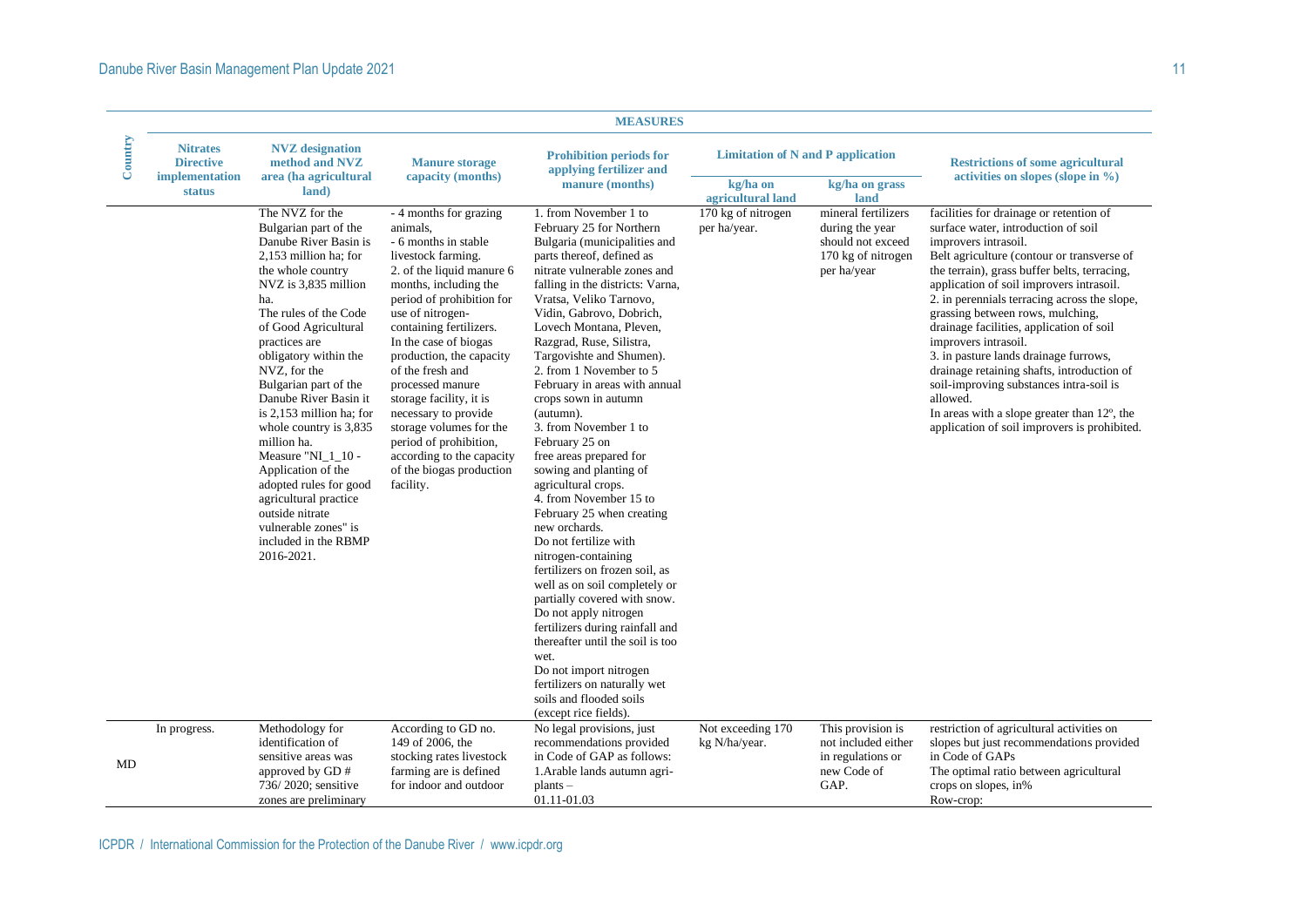| Country | <b>Nitrates</b><br><b>Directive</b> | <b>NVZ</b> designation<br>method and NVZ                                                                                                                                                                                                                                                                                                                                                                                                                                                                         | <b>Manure storage</b>                                                                                                                                                                                                                                                                                                                                                                                                                                                                                                                                                                                                                                                                                                                                                                                                                                                                                                                                                                                                 | <b>Prohibition periods for</b><br>applying fertilizer and                                   | <b>Limitation of N and P application</b>                         |                                                  | <b>Restrictions of some agricultural</b>                                                                                                                                                                                                                                               |  |
|---------|-------------------------------------|------------------------------------------------------------------------------------------------------------------------------------------------------------------------------------------------------------------------------------------------------------------------------------------------------------------------------------------------------------------------------------------------------------------------------------------------------------------------------------------------------------------|-----------------------------------------------------------------------------------------------------------------------------------------------------------------------------------------------------------------------------------------------------------------------------------------------------------------------------------------------------------------------------------------------------------------------------------------------------------------------------------------------------------------------------------------------------------------------------------------------------------------------------------------------------------------------------------------------------------------------------------------------------------------------------------------------------------------------------------------------------------------------------------------------------------------------------------------------------------------------------------------------------------------------|---------------------------------------------------------------------------------------------|------------------------------------------------------------------|--------------------------------------------------|----------------------------------------------------------------------------------------------------------------------------------------------------------------------------------------------------------------------------------------------------------------------------------------|--|
|         | implementation<br><b>status</b>     | area (ha agricultural<br>land)                                                                                                                                                                                                                                                                                                                                                                                                                                                                                   | capacity (months)                                                                                                                                                                                                                                                                                                                                                                                                                                                                                                                                                                                                                                                                                                                                                                                                                                                                                                                                                                                                     | manure (months)                                                                             | kg/ha on<br>agricultural land                                    | kg/ha on grass<br>land                           | activities on slopes (slope in $\%$ )                                                                                                                                                                                                                                                  |  |
|         |                                     | determined, and its<br>share in the Danube-<br>Prut basin is around<br>40% of the whole<br>territory. Yet, official<br>designation of NZAs<br>is to be occurred<br>simultaneously with<br>approval of the 2nd<br>Danube-Prut River<br><b>Basin Management</b><br>Plan by the end of<br>2021, the latest. New<br>Code of Good<br><b>Agricultural Practice</b><br>developed in<br>accordance with<br>European normative<br>acts and Moldovan<br>legislation was<br>approved by<br>Ministerial Order #<br>160/2020. | facilities, except<br>pastures, as follows:<br>1) Cattle: indoor - from<br>1,5 to 5 m2 per capita<br>with minimum 100 kg<br>per $1,0$ m2; outdoor $-$<br>from $1,1$ to $3,7$ m $2$ per<br>capita with minimum<br>100 kg per 0,75 m2<br>2) Milk caws: indoor $-6$<br>m2 per capita; outdoor -<br>4,5 m2 per capita<br>3) Bulls: indoor $-10$ m2<br>per capita; outdoor $-30$<br>m <sub>2</sub> per capita<br>$4)$ Pork: indoor – from<br>$0,8$ to 7,5 (for sow) m2<br>per capita; outdoor -<br>from $0,6$ to $8,0$ (for<br>fattening pigs) m2 per<br>capita<br>Solid fraction of manure<br>can be processed by both<br>passive (traditional) and<br>active (accelerated)<br>methods. When using the<br>passive method, the<br>manure is placed and<br>processed as follows:<br>under the positive<br>temperature it is placed<br>in the earth beads<br>(poultry manure is<br>mainly stored in open<br>anaerobic lagoons/<br>ponds), mixed with<br>composting material<br>(straw, etc.), and kept<br>within 2-3 months. | 2. Arable lands: other agri-<br>$plants -$<br>01.10-15.03<br>$3.Pastures -$<br>01.10-15.03. |                                                                  |                                                  | $<$ 10 - 50-60<br>$1-30-40-50$<br>$3-50-30-40$<br>$5 - 70 - 20 - 25$<br>$>70-$<br>Dense crop:<br>$<10-25-30$<br>$1-30-30-35$<br>$3-50-35-45$<br>$5 - 70 - 45 - 50$<br>$>70 - 30 - 35$<br>Perennial herbs:<br>$<$ 10 - 100<br>$1-30-69$<br>$3 - 50 - 73$<br>$5 - 70 - 83$<br>$>70 - 93$ |  |
| UA      |                                     | NVZ has n't yet<br>designated.<br>Designation is                                                                                                                                                                                                                                                                                                                                                                                                                                                                 | Manure storage is<br>regulated by the Law<br>about waste. According                                                                                                                                                                                                                                                                                                                                                                                                                                                                                                                                                                                                                                                                                                                                                                                                                                                                                                                                                   | There is no legal restriction<br>for applying of manure.<br>Norms of fertilizers are        | Doses of fertilizers<br>depend on soil, crop<br>and a plant-fore | Nitrogen 80-<br>$120$ kg/ha,<br>phosphorus 45-60 | There exist no legal provisions for<br>restriction of agricultural activities on<br>slopes but just recommendations.                                                                                                                                                                   |  |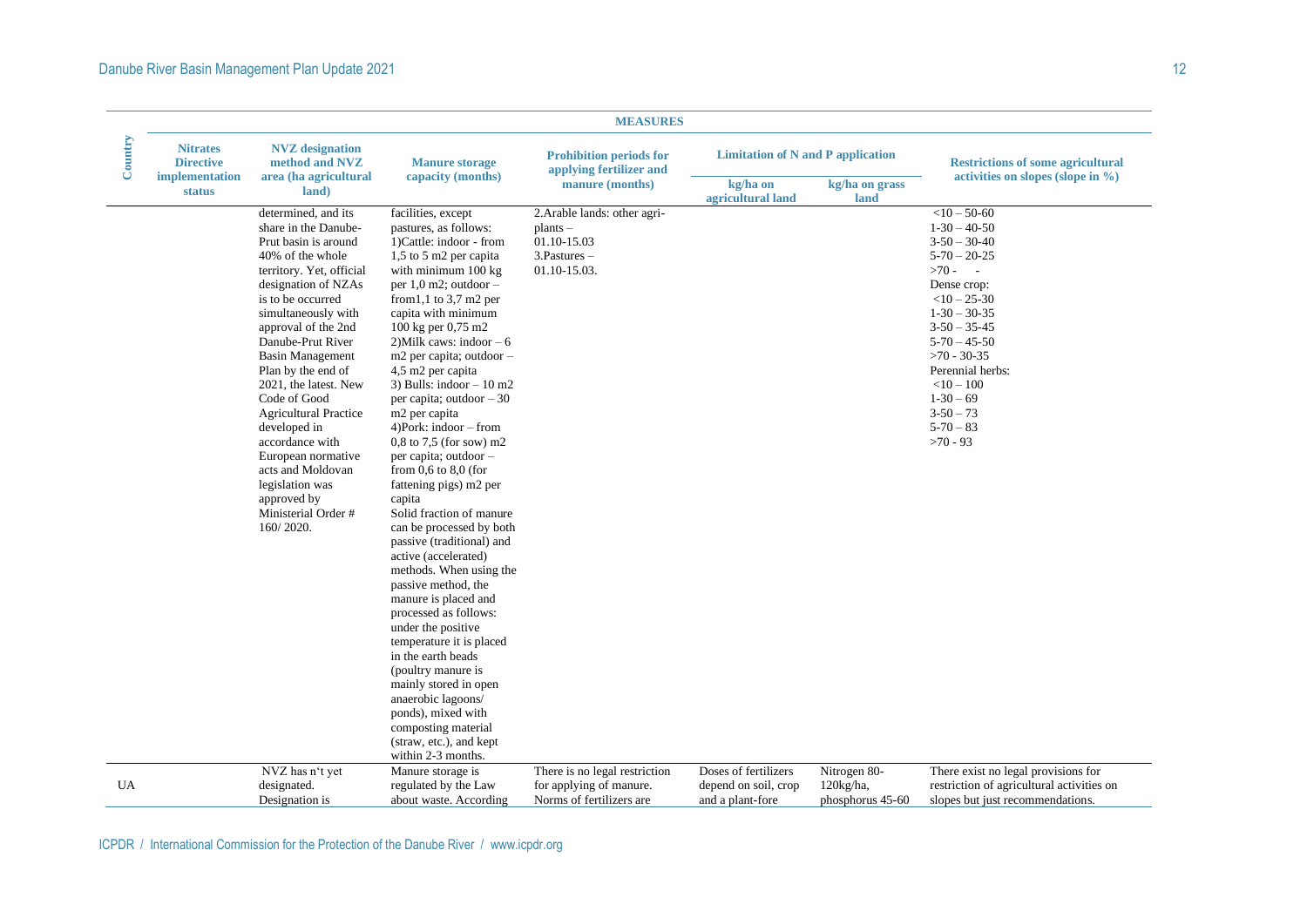| Country | <b>Nitrates</b><br><b>Directive</b><br>implementation | <b>NVZ</b> designation<br>method and NVZ<br>area (ha agricultural                                                                                                                                                                                                                                                                                                                                          | <b>Manure storage</b><br>capacity (months)                                                                                                                                                                                                                                                                                                                                                                                                         | <b>Prohibition periods for</b><br>applying fertilizer and                                                                                                                                                                                                                                                                                                                                                                                                                                                                                                                                                                                                                                                                                                                                                                                                                                                                                                                                                                                                                                                                                                                                                                                                      | <b>Limitation of N and P application</b>                                                                                                                                                                  |                                                                                                                                                                                                                                                                                                                                                           | <b>Restrictions of some agricultural</b><br>activities on slopes (slope in $\%$ )                                                                                                                                                                                                                                                                                                                                                                                                                                                                                                                                                           |
|---------|-------------------------------------------------------|------------------------------------------------------------------------------------------------------------------------------------------------------------------------------------------------------------------------------------------------------------------------------------------------------------------------------------------------------------------------------------------------------------|----------------------------------------------------------------------------------------------------------------------------------------------------------------------------------------------------------------------------------------------------------------------------------------------------------------------------------------------------------------------------------------------------------------------------------------------------|----------------------------------------------------------------------------------------------------------------------------------------------------------------------------------------------------------------------------------------------------------------------------------------------------------------------------------------------------------------------------------------------------------------------------------------------------------------------------------------------------------------------------------------------------------------------------------------------------------------------------------------------------------------------------------------------------------------------------------------------------------------------------------------------------------------------------------------------------------------------------------------------------------------------------------------------------------------------------------------------------------------------------------------------------------------------------------------------------------------------------------------------------------------------------------------------------------------------------------------------------------------|-----------------------------------------------------------------------------------------------------------------------------------------------------------------------------------------------------------|-----------------------------------------------------------------------------------------------------------------------------------------------------------------------------------------------------------------------------------------------------------------------------------------------------------------------------------------------------------|---------------------------------------------------------------------------------------------------------------------------------------------------------------------------------------------------------------------------------------------------------------------------------------------------------------------------------------------------------------------------------------------------------------------------------------------------------------------------------------------------------------------------------------------------------------------------------------------------------------------------------------------|
|         | <b>status</b>                                         | land)                                                                                                                                                                                                                                                                                                                                                                                                      |                                                                                                                                                                                                                                                                                                                                                                                                                                                    | manure (months)                                                                                                                                                                                                                                                                                                                                                                                                                                                                                                                                                                                                                                                                                                                                                                                                                                                                                                                                                                                                                                                                                                                                                                                                                                                | kg/ha on<br>agricultural land                                                                                                                                                                             | kg/ha on grass<br>land                                                                                                                                                                                                                                                                                                                                    |                                                                                                                                                                                                                                                                                                                                                                                                                                                                                                                                                                                                                                             |
|         |                                                       | expected till 2024.<br>Methodology for NVZ<br>designation was<br>adopted in 2021. Draft<br>of Good agricultural<br>practice was<br>developed. The<br>adoption of the<br>legislative act is<br>expected at the end of<br>2021. Scientific bases<br>and technology of<br>optimum cultivation of<br>separate cultures are<br>developed. It is not a<br>mandatory document<br>just a set of<br>recommendation. | this Law manure storage<br>is allowed in specialized<br>storage places,<br>authorized in conformity<br>with an established<br>procedure. The large<br>agricultural enterprises<br>store manure both liquid<br>and solid forms.<br>Household manure<br>storage are only as solid.<br>The capacity of manure<br>facilities must be at least<br>6 months. The total<br>amount of produced<br>manure in Ukraine was<br>19 772 thousand ton in<br>2020. | established depends on the<br>content of N or P in soil and<br>volumes of application of<br>organic fertilizers.<br>Appropriate recommendation<br>nitrogen fertilizers are<br>applied only in spring (if<br>soils are sandy or sandy loam<br>- directly before planting).<br>20 % of phosphorus are<br>recommended to apply in<br>spring and $80\%$ – in autumn.<br>For NVZ nitrogen fertilizers<br>application is regulated by<br>the 2nd annex of the Code of<br>Good Agricultural Practice.<br>In Ukraine it will be named<br>"Rules for ensuring soil<br>fertility and the use of certain<br>agrochemicals". The draft<br>Order of the Ministry of<br>Economy has been adopted<br>and is currently undergoing<br>interdepartmental approval.<br>Adoption of the Order is<br>expected by the end of 2021.<br>The prohibition period<br>depends on natural zone and<br>type of mineral fertilizer. On<br>average, the use of mineral<br>fertilizers is prohibited<br>during 1st December $-1st$<br>February (or March) and 1st<br>June $-31$ th August (or<br>September). Application of<br>organic fertilisers is<br>prohibited from 1st June till<br>31July and 15 November -<br>15 Match for solid form and<br>15 November - 15 March for<br>liquid form. | crop. Dose is<br>defined by 3<br>methods:<br>calculation, field,<br>complex.<br>Limitation: Nitrogen<br>30 - 180 kg N/ha per<br>year, Phosphorus -<br>45-90 kg P/ha her<br>year, Manure - 20-<br>60 t/ha. | kg/ha. In year<br>2020 had been<br>applied nitrogen<br>fertilizers: Tizsa<br>$basin - 2106.7 t$<br>$(189.3 \text{ kg/ha})$ ;<br>Prut basin $-18$<br>337.9 t in Ivano-<br>Frankivska region<br>$(105.4 \text{ kg/ha})$ and<br>7093 t in<br>Chernivetska<br>region $(82.1)$<br>kg/ha); Lower<br>Danube part $-9$<br>624 t (97.7 kg/ha)<br>in Odeska region. | Restrictions on agricultural work on the<br>slopes in the NVZ are contained in Annex<br>4 of "Rules for ensuring soil fertility and<br>the use of certain agrochemicals".<br>Agricultural activities depends of slope: <<br>3% - cultivation of all cultures is allowed;<br>3–9 % - soil-protective crop rotations are<br>applied; $>9-15$ % - the contour-strips<br>organisation of territory and soil-<br>protective crop rotations are applied;<br>>15% - only grass is allowed. By the<br>general estimations about 31,7 % of the<br>lands are eroded in Ukraine. Amount of<br>eroded lands annually increases by 80-90<br>thousand ha. |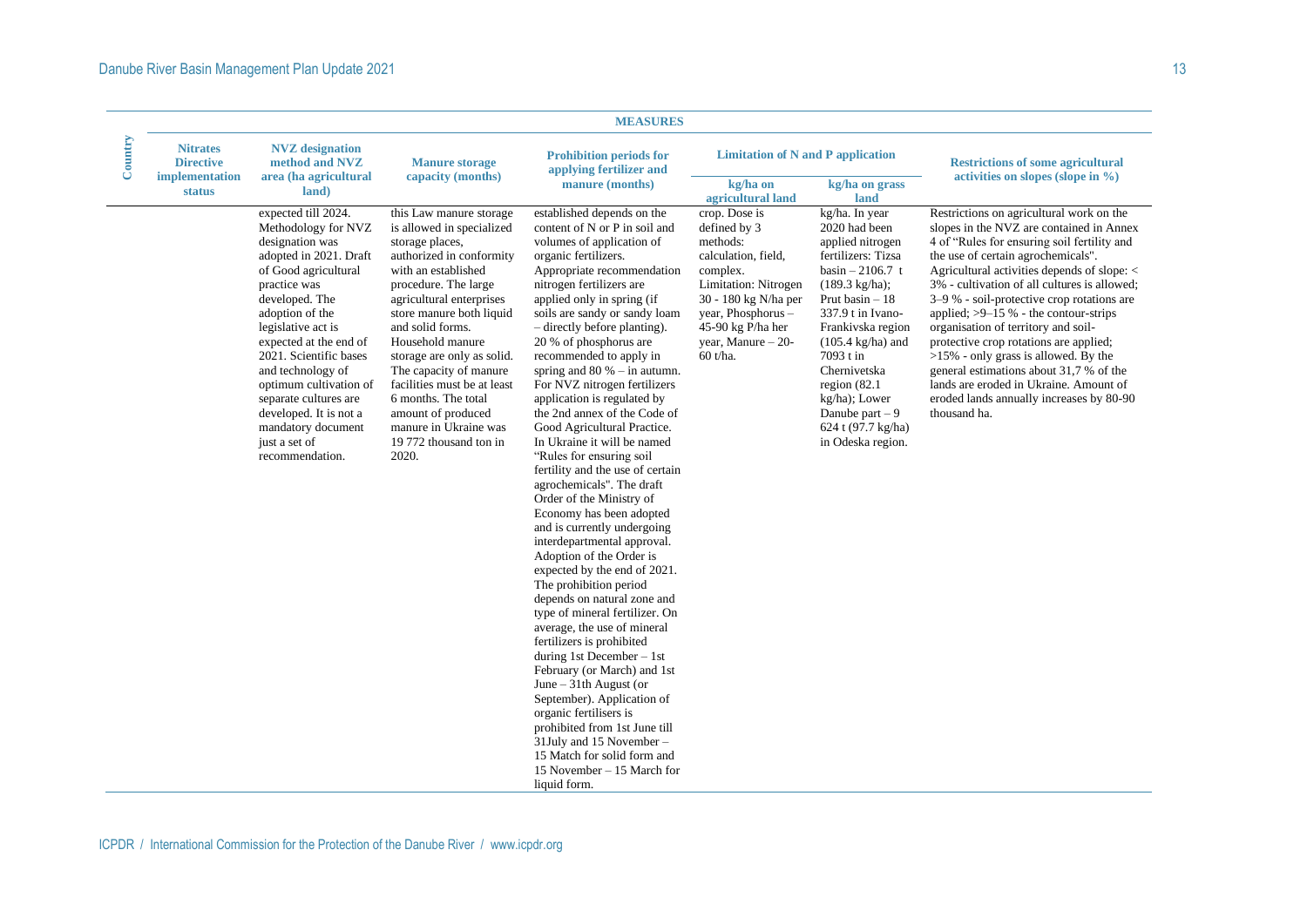### **Table 2: Agri-environmental measures**

|         | <b>MEASURES</b> (situation in 2021)                                                                                                                                                       |                                                                                                                                                                                                                                                                                                                                                                                                                                                                                                                                                                                                                                                                                                                                                                                                                            |                                                                                                                                                                                                                                                                                                                                           |                                                                                                                                                                                                                                                                                                   |                                                                                                                                                                                                                                                                                                                                                                                                                                                                                                                                                                                                                                                                     |                                                                                                                                    |                                                                                                                               |                                                                                                                                                                                                                                           |  |
|---------|-------------------------------------------------------------------------------------------------------------------------------------------------------------------------------------------|----------------------------------------------------------------------------------------------------------------------------------------------------------------------------------------------------------------------------------------------------------------------------------------------------------------------------------------------------------------------------------------------------------------------------------------------------------------------------------------------------------------------------------------------------------------------------------------------------------------------------------------------------------------------------------------------------------------------------------------------------------------------------------------------------------------------------|-------------------------------------------------------------------------------------------------------------------------------------------------------------------------------------------------------------------------------------------------------------------------------------------------------------------------------------------|---------------------------------------------------------------------------------------------------------------------------------------------------------------------------------------------------------------------------------------------------------------------------------------------------|---------------------------------------------------------------------------------------------------------------------------------------------------------------------------------------------------------------------------------------------------------------------------------------------------------------------------------------------------------------------------------------------------------------------------------------------------------------------------------------------------------------------------------------------------------------------------------------------------------------------------------------------------------------------|------------------------------------------------------------------------------------------------------------------------------------|-------------------------------------------------------------------------------------------------------------------------------|-------------------------------------------------------------------------------------------------------------------------------------------------------------------------------------------------------------------------------------------|--|
| Country | <b>Nutrient Balances</b><br>$\frac{6}{6}$ of farmers<br>obliged to do the<br>nutrient balances)                                                                                           | <b>Measures against</b><br>erosion: buffer stripes<br>(river in km, m of width)                                                                                                                                                                                                                                                                                                                                                                                                                                                                                                                                                                                                                                                                                                                                            | <b>Erosion-minimizing</b><br>cultivation systems and<br>catch crops (ha of arable<br>land)                                                                                                                                                                                                                                                | Area with organic production<br>(ha)                                                                                                                                                                                                                                                              | <b>Extensive grasslands,</b><br>natural landscape<br>elements (ha)                                                                                                                                                                                                                                                                                                                                                                                                                                                                                                                                                                                                  | <b>Afforestation</b><br>of<br>agricultural<br>land (ha)                                                                            | <b>Establishment</b><br>of wetlands<br>(ha of new<br>wetlands or<br>rehabilitated<br>ones)                                    | <b>On Farm</b><br><b>Advice/Extension</b><br><b>Services</b> (no of farmers<br>trained)                                                                                                                                                   |  |
| DE      | 100 % according to<br>fertilizer ordinance<br>(DüV). Nutrient flow<br>balances<br>(Stoffstrombilanz)for<br>farms: $>50$ LSU or<br>$>2.5$ LSU per<br>hectare.                              | Germany: Whole territory:<br>5 m (rivers and lakes); on<br>application of fertilisers<br>containing N or P, the<br>direct discharge of<br>nutrients into surface<br>waters has to be avoided,<br>and the run-off into<br>surface waters has to be<br>prevented. Bavaria:<br>optional with financial<br>support of the Bavarian<br>state: on arable land buffer<br>stripes with a width of 7 -<br>30 m to the water<br>pollution control and soil<br>conservation. Baden-<br>Württemberg: according<br>to the legal obligations the<br>riparian strip in the area<br>outside of settlements is<br>10 m, where trees and<br>shrubs must be preserved.<br>Up to a distance of 5 m no<br>fertilizers and pesticides<br>may be applied, in<br>addition, the use as arable<br>land is prohibited there<br>with a few exceptions. | Optional (financial support)<br>Bavaria (Danube River<br>Basin) 2019: ca. 148.000 ha<br>(10.5 % of arable land);<br>Optional (financial support)<br>Baden-Württemberg (Danube<br>River Basin) 2019: ca.<br>22.000 ha (catch crops,<br>fallow greening, soil<br>cultivation with strip till).<br>German Danube River Basin:<br>170.000 ha. | 215.900 ha in Bavaria (Danube<br>River Basin) are managed<br>according to the criteria of<br>organic farming (2019) 44.169<br>ha in Baden-Württemberg<br>(Danube River Basin) are<br>managed according to the<br>criteria of organic farming<br>(2019). German Danube River<br>Basin: 260.000 ha. | In Bavaria and Baden-<br>Württemberg exist<br>various programs<br>funding agri-<br>environmental<br>measures: cultural<br>landscape program<br>(KULAP - Bavaria),<br>support program for<br>agri-environment,<br>climate protection and<br>animal welfare (FAKT<br>- Baden-Württemberg)<br>and contractual nature<br>conservation program<br>(VNP): Extensive<br>grasslands: 467.600 ha.<br>Natural landscape<br>elements: 799 ha, in<br>Danube River Basin in<br>2019 (Bavaria).<br>Extensive<br>grasslands: 107.700 ha<br>in Danube River Basin<br>in 2019 (Baden-<br>Württemberg). German<br>Danube River Basin:<br>Extensive grasslands:<br>575.300 ha in 2019. | woodland<br>areas<br>increased by<br>1 % since<br>1980 without<br>legal<br>obligations.                                            | No data<br>available.                                                                                                         | Farm advice for the<br>protection of water and<br>the implementation of<br>the WFD by the offices<br>for agriculture and<br>forestry (AELF in<br>Bavaria BY) or the<br>county offices and<br>Regierungspräsidien in<br>Baden-Württemberg. |  |
| AT      | Nutrient balances<br>with obligatory<br>documentation<br>within the nitrates<br>action programme<br>$(NAP)$ on<br>• farm level: for all<br>farms with $>15$ ha<br>agricultural land, $>2$ | - Whole territory: : with<br>NAP obligatory erosion-<br>minimizing cultivation<br>measures on agricultural<br>areas with average slope<br>$>10\%$ ; minimum distances<br>for fertilizer application<br>near surface waters in case<br>of cultivated buffer strips                                                                                                                                                                                                                                                                                                                                                                                                                                                                                                                                                          | Obligatory erosion-<br>minimizing cultivation<br>measures on agricultural<br>areas with average slope<br>$>10\%$ within NAP;<br>beyond legal requirement<br>financial support for<br>voluntary measures of the                                                                                                                            | 669.921 ha (26%) not including<br>alpine pastures $(= 20 %$ of the<br>utilised agricultural area) – are<br>managed according to the<br>criteria of organic farming<br>(2019). No legal obligation.                                                                                                | • about 295.277<br>hectares of grassland<br>(25% of permanent<br>grassland) has been<br>used extensively (2019)<br>• natural landscape<br>elements were<br>implemented on 7.325<br>ha (2020).                                                                                                                                                                                                                                                                                                                                                                                                                                                                       | No legal<br>obligation;<br>wooded area<br>increased by<br>8 % since<br>$1961$ ; during<br>the last years<br>the area was<br>almost | Rural<br>development<br>programme<br>provides the<br>basis for<br>specific<br>measures to<br>enhance nature<br>protection and | Farm advisory services<br>are available at different<br>regional levels and by<br>different means:<br>• for all farms in frame<br>of rural development<br>programme (based on<br>Art. 12 of EU-<br>Regulation 1306/2013)                  |  |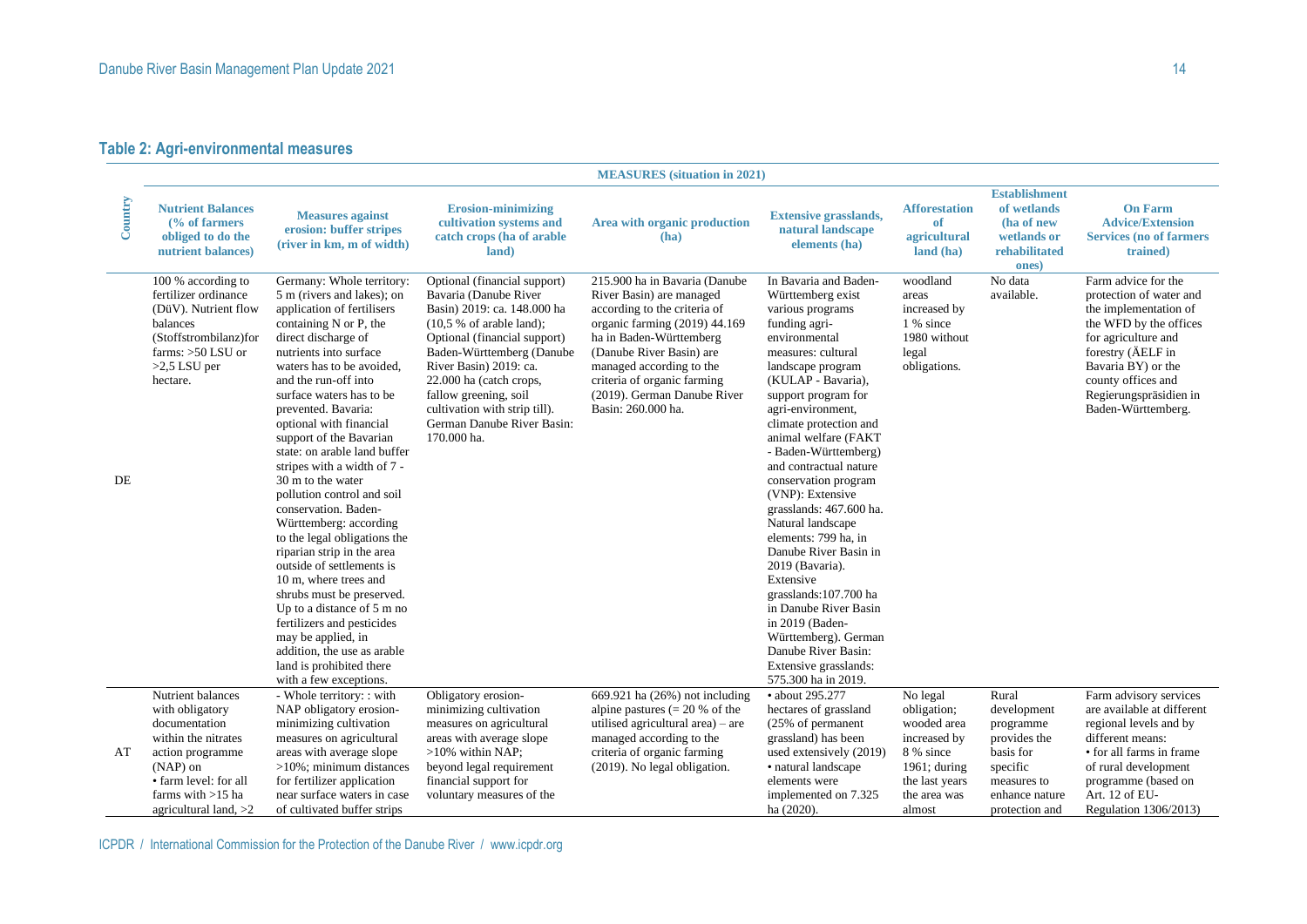|         |                                                                                                                                                                                                                                                                                                                                                                                                                                                                                                                                                                                                                                                                                                                                                                                                                                                                         |                                                                                                                                                                                                                                                                                                                                                                                                             |                                                                                                                                                                                                                                                                                                                                                                                                                                                                                                                                                                                                            | <b>MEASURES</b> (situation in 2021)  |                                                                    |                                                                             |                                                                                                                                                                                                                                                          |                                                                                                                                                                                                                                                                                                                                                            |
|---------|-------------------------------------------------------------------------------------------------------------------------------------------------------------------------------------------------------------------------------------------------------------------------------------------------------------------------------------------------------------------------------------------------------------------------------------------------------------------------------------------------------------------------------------------------------------------------------------------------------------------------------------------------------------------------------------------------------------------------------------------------------------------------------------------------------------------------------------------------------------------------|-------------------------------------------------------------------------------------------------------------------------------------------------------------------------------------------------------------------------------------------------------------------------------------------------------------------------------------------------------------------------------------------------------------|------------------------------------------------------------------------------------------------------------------------------------------------------------------------------------------------------------------------------------------------------------------------------------------------------------------------------------------------------------------------------------------------------------------------------------------------------------------------------------------------------------------------------------------------------------------------------------------------------------|--------------------------------------|--------------------------------------------------------------------|-----------------------------------------------------------------------------|----------------------------------------------------------------------------------------------------------------------------------------------------------------------------------------------------------------------------------------------------------|------------------------------------------------------------------------------------------------------------------------------------------------------------------------------------------------------------------------------------------------------------------------------------------------------------------------------------------------------------|
| Country | <b>Nutrient Balances</b><br>$\frac{6}{6}$ of farmers<br>obliged to do the<br>nutrient balances)                                                                                                                                                                                                                                                                                                                                                                                                                                                                                                                                                                                                                                                                                                                                                                         | <b>Measures against</b><br>erosion: buffer stripes<br>(river in km, m of width)                                                                                                                                                                                                                                                                                                                             | <b>Erosion-minimizing</b><br>cultivation systems and<br>catch crops (ha of arable<br>land)                                                                                                                                                                                                                                                                                                                                                                                                                                                                                                                 | Area with organic production<br>(ha) | <b>Extensive grasslands,</b><br>natural landscape<br>elements (ha) | <b>Afforestation</b><br>of<br>agricultural<br>land (ha)                     | <b>Establishment</b><br>of wetlands<br>(ha of new<br>wetlands or<br>rehabilitated<br>ones)                                                                                                                                                               | <b>On Farm</b><br><b>Advice/Extension</b><br><b>Services (no of farmers)</b><br>trained)                                                                                                                                                                                                                                                                   |
|         | ha vegetables or if<br>less than 90% of<br>agricultural area is<br>used as grassland;<br>documentation<br>includes amount of<br>nitrogen fertilizer<br>(including manure)<br>produced and<br>applied, nitrogen<br>demand of cultivated<br>crops<br>• field level: for<br>farms located in<br>communities listed in<br>Annex 5 of NAP and<br>with $>5$ ha arable<br>land or $>2$ ha<br>vegetables;<br>documentation in<br>addition to farm level<br>on date, amount and<br>field of fertilizer<br>application, dates of<br>sowing and harvest<br>as well as yield;<br>beyond legal<br>requirements nutrient<br>balances are an<br>integral part of<br>regional groundwater<br>protection measures<br>in frame of agri-<br>environmental<br>programme,<br>participation on<br>voluntary basis<br>$(12.414 \text{ farms } (12\%)$<br>with 320.146 ha<br>$(14\%)$ in 2019). | between 2.5m and 20m<br>depending on type of<br>surface water (river, lake)<br>and average slope of<br>adjacent agricultural area<br>$(<$ or $>$ 10%); beyond legal<br>requirements buffer strips<br>(width 12m minimum) are<br>integral part of regional<br>measures of agri-<br>environmental<br>programme, participation<br>on voluntary basis (about<br>800 farms (0.8%) with<br>$1.000$ ha $(2019)$ ). | agri-environmental<br>programme, <i>i.a.</i> :<br>• cultivation of catch crops<br>on at least 10% of arable area<br>of farm (24.937 farms (23%)<br>with 273.784 ha (12%) in<br>2019)<br>• permanent cultivation of<br>catch crops on at least 85%<br>of arable area of farm<br>$(13.294 \text{ farms } (12\%) \text{ with}$<br>200.230 ha (9%))<br>· dedicated soil conservation<br>and erosion-minimizing<br>measures (11.137 farms)<br>$(10\%)$ with 137.469 ha $(6\%)$<br>• dedicated erosion<br>prevention measures for fruit,<br>wine and hop production<br>$(5.692$ farms $(5%)$ with<br>42.345 ha). |                                      |                                                                    | constant. 4,0<br>million ha<br>woodland, 48<br>% of the state<br>territory. | to improve<br>ecological<br>status of<br>freshwaters<br>and water<br>retention in<br>rural<br>catchments;<br>however, data<br>on recently<br>established<br>wetlands is not<br>available yet;<br>inventory of<br>floodplains is<br>currently<br>updated. | with consideration of<br>regional and agricultural<br>circumstances<br>• chamber of agriculture<br>provides farm advisory<br>services on provincial<br>level in cooperation with<br>provincial governments<br>• participation of<br>education and advisory<br>services is integral part<br>of selected measures of<br>the agri-environmental<br>programme. |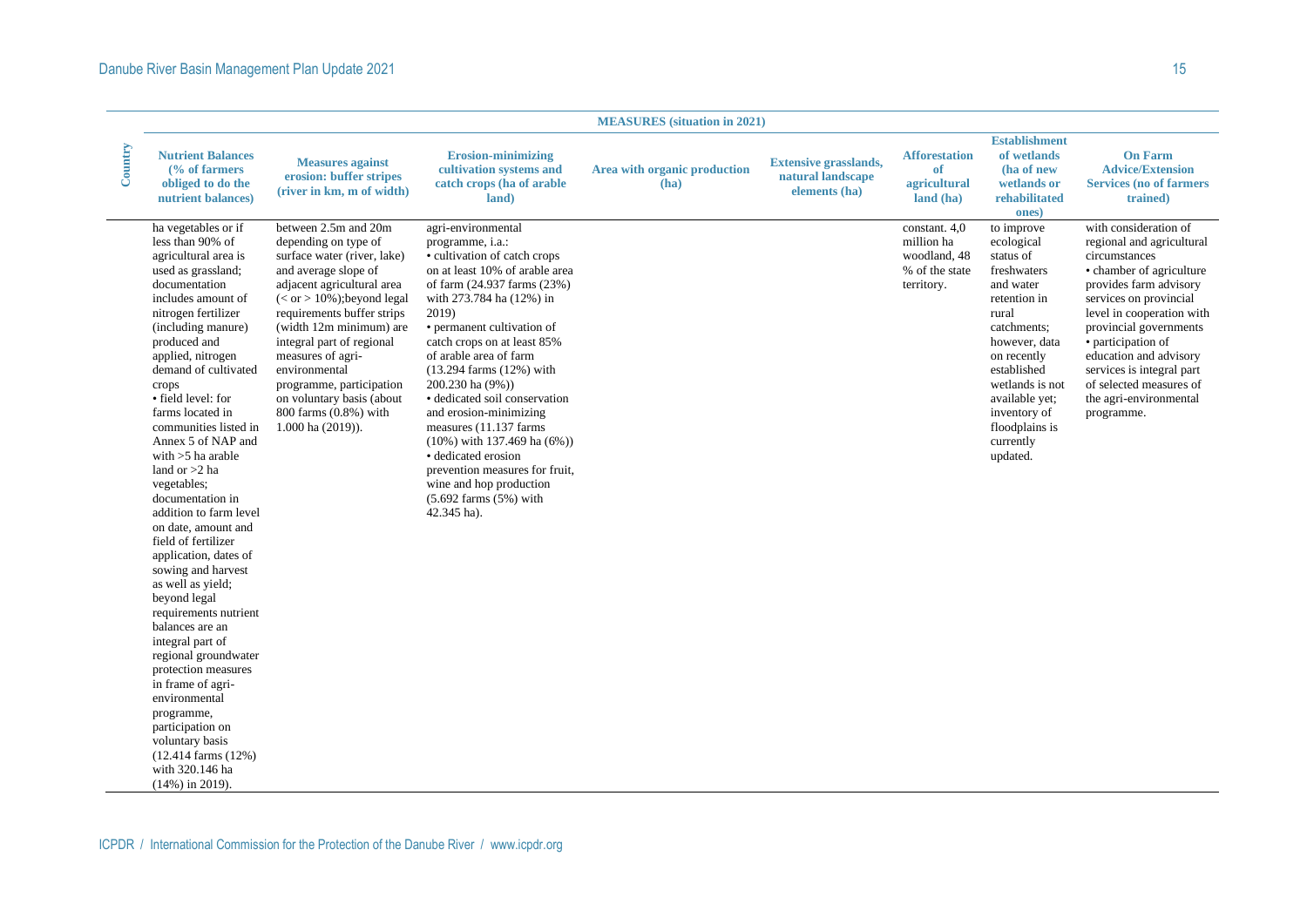|         |                                                                                                                                                                                                                                                                                                                                                                                      |                                                                                                                                                                                                                                                                                                                                                                                                                                                                                                                                                                                                                                     |                                                                                                                                                                                                                                                                                                                                                                                           | <b>MEASURES</b> (situation in 2021)                                                                                                                                                                                                           |                                                                                                                             |                                                                                                                                                                                                                                                                                                                                                                                                                                                                                                                                                                                                       |                                                                                                                                                                  |                                                                                                                                                                                                                                                                                                                                                                                                                                                                                                                                                                                                                                      |
|---------|--------------------------------------------------------------------------------------------------------------------------------------------------------------------------------------------------------------------------------------------------------------------------------------------------------------------------------------------------------------------------------------|-------------------------------------------------------------------------------------------------------------------------------------------------------------------------------------------------------------------------------------------------------------------------------------------------------------------------------------------------------------------------------------------------------------------------------------------------------------------------------------------------------------------------------------------------------------------------------------------------------------------------------------|-------------------------------------------------------------------------------------------------------------------------------------------------------------------------------------------------------------------------------------------------------------------------------------------------------------------------------------------------------------------------------------------|-----------------------------------------------------------------------------------------------------------------------------------------------------------------------------------------------------------------------------------------------|-----------------------------------------------------------------------------------------------------------------------------|-------------------------------------------------------------------------------------------------------------------------------------------------------------------------------------------------------------------------------------------------------------------------------------------------------------------------------------------------------------------------------------------------------------------------------------------------------------------------------------------------------------------------------------------------------------------------------------------------------|------------------------------------------------------------------------------------------------------------------------------------------------------------------|--------------------------------------------------------------------------------------------------------------------------------------------------------------------------------------------------------------------------------------------------------------------------------------------------------------------------------------------------------------------------------------------------------------------------------------------------------------------------------------------------------------------------------------------------------------------------------------------------------------------------------------|
| Country | <b>Nutrient Balances</b><br>$\frac{6}{6}$ of farmers<br>obliged to do the<br>nutrient balances)                                                                                                                                                                                                                                                                                      | <b>Measures against</b><br>erosion: buffer stripes<br>(river in km, m of width)                                                                                                                                                                                                                                                                                                                                                                                                                                                                                                                                                     | <b>Erosion-minimizing</b><br>cultivation systems and<br>catch crops (ha of arable<br>land)                                                                                                                                                                                                                                                                                                | Area with organic production<br>(ha)                                                                                                                                                                                                          | <b>Extensive grasslands,</b><br>natural landscape<br>elements (ha)                                                          | <b>Afforestation</b><br>of<br>agricultural<br>land (ha)                                                                                                                                                                                                                                                                                                                                                                                                                                                                                                                                               | <b>Establishment</b><br>of wetlands<br>(ha of new<br>wetlands or<br>rehabilitated<br>ones)                                                                       | <b>On Farm</b><br><b>Advice/Extension</b><br><b>Services</b> (no of farmers)<br>trained)                                                                                                                                                                                                                                                                                                                                                                                                                                                                                                                                             |
| CZ      | 100% keeping<br>records on fertilizer<br>consumption is an<br>obligation for all<br>farmers (base on the<br>national legislation -<br>using also for RDP<br>controls) Act No.<br>156/1998 Coll., on<br>fertilizers, as last<br>amended. Since<br>economical year<br>2020/2021 the<br>calculation of<br>nitrogen balance is<br>obligation for farms<br>above 30 ha, farmed<br>in NVZ. | For reasons of soil<br>protection from erosion<br>and waters from pollution,<br>wide-row crops (maize,<br>sunflower, soya, bean,<br>potatoes etc.) cannot be<br>cultivated on agricultural<br>plots with the slope above<br>7 degrees and in the<br>distance less than 25 m.<br>There are 74 815,743 ha<br>of arable land with slope<br>over 7 degrees nearby<br>watercourses or water<br>bodies. The water<br>protection and protection<br>against erosion is also<br>under GAEC covered by<br>special protection<br>technologies. The<br>protection activities are<br>also implemented under<br><b>AEM</b> in RDP<br>implemented. | Agricultural plots threatened<br>by soil erosion must be<br>cultivated in accordance with<br>GAEC practice. Plots<br>protected under ND<br>requirements. Over 7°-718<br>846.55 ha of NVZ. There are<br>also some measures under<br>RDP concerning the<br>problematic of erosion in<br>AECM. M10.1.5 Conversion<br>of arable land to grassland<br>13340 ha M10.1.6 Bio - belts<br>4204 ha. | 556 921,97 ha (29,95 % from<br>agri area of NVZ; or 15,66 %<br>from agri area of the whole<br>CZ). The percentage of area<br>overlapping reflects the<br>geographical position of land<br>plots designated or in organic<br>farming evidence. | 90 098,27 ha (4,8 %)<br>from agri area of NVZ<br>for extensive grassland;<br>or $2.53%$ from agri<br>area of the whole CZ). | In 2021, it<br>was not<br>possible to<br>apply for a<br>subsidy for<br>the<br>establishment<br>of a<br>woodland<br>under<br>Government<br>Regulation<br>185/2015<br>Coll., on the<br>conditions for<br>granting<br>subsidies<br>under the<br>afforestation<br>of agricultural<br>land measure.<br>It was only<br>possible to<br>apply for a<br>care subsidy<br>for<br>established<br>cover and for<br>the cessation<br>of farming<br>activities on<br>commitments<br>from previous<br>years. In<br>2020, 13<br>applications<br>were<br>submitted for<br>establishing<br>$12.1$ ha of<br>forest cover. | Negligible in<br>CZ<br>Permanently<br>waterlogged<br>and peat land<br>$meadows - 3$<br>284.34 ha<br>under special<br>management of<br><b>AECM</b><br>commitment. | Ministry of Agriculture<br>www.eagri.cz Regional<br>agencies for agriculture<br>and countryside. The<br>Network of Ministry of<br>Agriculture has been<br>built on providing<br>necessary information to<br>agricultural practice.<br>Accredited consultants<br>are taking part in regular<br>courses and training to<br>help farmers, not only in<br>practical matters, crops,<br>livestock and forestry,<br>but today mainly related<br>to subsidies. There is<br>close cooperation with<br>all researches' institutes.<br>www.nitrate.cz.<br>www.agroporadenstvi.cz<br>www.vuv.cz<br>www.vury.cz Private<br>sector participation. |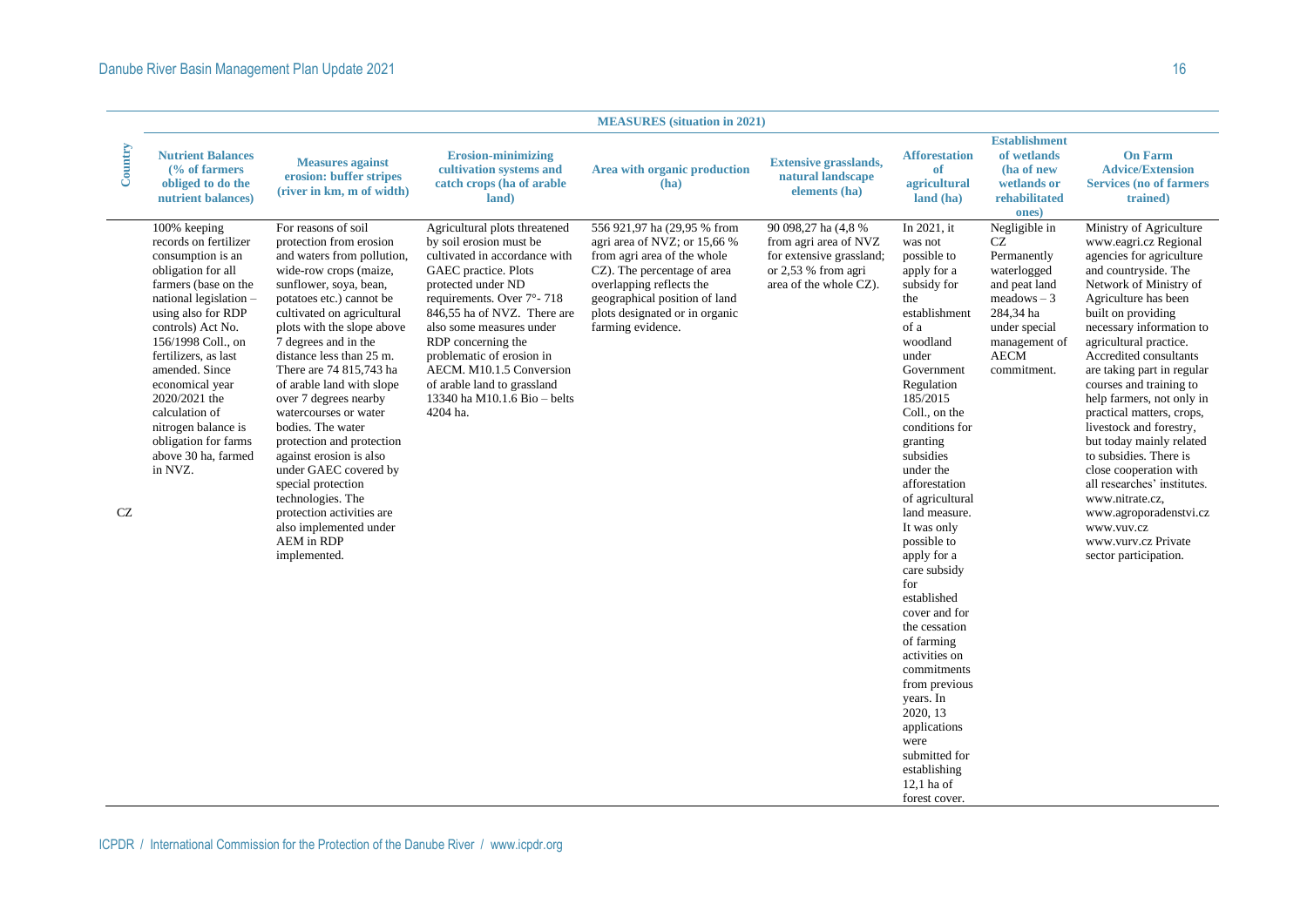|           |                                                                                                                                                                                                                                                                                                                             |                                                                                                                          |                                                                                                                                                                                                                                                                                                                                                                                                                                                                                                                                                                                                                                                                                                                    | <b>MEASURES</b> (situation in 2021)                                                                                                                                                  |                                                                                                                                                                                                                                                                                                                                                                                                                                                                                                                             |                                                                                                                                                                                                       |                                                                                                                                                                                                   |                                                                                                                                                                                                                                                                                                                                                                                                                                                                                                                                                                                                                                                                                               |
|-----------|-----------------------------------------------------------------------------------------------------------------------------------------------------------------------------------------------------------------------------------------------------------------------------------------------------------------------------|--------------------------------------------------------------------------------------------------------------------------|--------------------------------------------------------------------------------------------------------------------------------------------------------------------------------------------------------------------------------------------------------------------------------------------------------------------------------------------------------------------------------------------------------------------------------------------------------------------------------------------------------------------------------------------------------------------------------------------------------------------------------------------------------------------------------------------------------------------|--------------------------------------------------------------------------------------------------------------------------------------------------------------------------------------|-----------------------------------------------------------------------------------------------------------------------------------------------------------------------------------------------------------------------------------------------------------------------------------------------------------------------------------------------------------------------------------------------------------------------------------------------------------------------------------------------------------------------------|-------------------------------------------------------------------------------------------------------------------------------------------------------------------------------------------------------|---------------------------------------------------------------------------------------------------------------------------------------------------------------------------------------------------|-----------------------------------------------------------------------------------------------------------------------------------------------------------------------------------------------------------------------------------------------------------------------------------------------------------------------------------------------------------------------------------------------------------------------------------------------------------------------------------------------------------------------------------------------------------------------------------------------------------------------------------------------------------------------------------------------|
| Country   | <b>Nutrient Balances</b><br>$\frac{6}{6}$ of farmers<br>obliged to do the<br>nutrient balances)                                                                                                                                                                                                                             | <b>Measures against</b><br>erosion: buffer stripes<br>(river in km, m of width)                                          | <b>Erosion-minimizing</b><br>cultivation systems and<br>catch crops (ha of arable<br>land)                                                                                                                                                                                                                                                                                                                                                                                                                                                                                                                                                                                                                         | Area with organic production<br>(ha)                                                                                                                                                 | <b>Extensive grasslands,</b><br>natural landscape<br>elements (ha)                                                                                                                                                                                                                                                                                                                                                                                                                                                          | <b>Afforestation</b><br>of<br>agricultural<br>land (ha)                                                                                                                                               | <b>Establishment</b><br>of wetlands<br>(ha of new<br>wetlands or<br>rehabilitated<br>ones)                                                                                                        | <b>On Farm</b><br><b>Advice/Extension</b><br><b>Services (no of farmers)</b><br>trained)                                                                                                                                                                                                                                                                                                                                                                                                                                                                                                                                                                                                      |
| <b>SK</b> | At present, the<br>calculation of<br>nutrient balances is<br>not obligatory for<br>farmers.                                                                                                                                                                                                                                 | Grassed buffer strips on<br>arable land along water<br>courses are not applied as<br>systemic anti-erosion<br>measure.   | Besides the application of<br>anti-erosion measures related<br>to GAEC 5 and measures for<br>row-crop cultivation on<br>slopes over 7° on arable land<br>in Nitrates Directive Action<br>Plan. multifunctional bio-<br>belts at the edge of the fields<br>(if allocated near steams) can<br>contribute to minimization of<br>the soil erosion occurrence.<br>Catch crops represent the<br>optional component when<br>meeting the GAEC 4<br>requirement, which can be<br>achieved either winter,<br>perennial or inter/catch<br>crops. 40% coverage of<br>arable land on slopes above<br>12 $\degree$ in the period from 1<br>November to 1 March is<br>required. Specific numbers<br>are not available at present. | The area under organic farming<br>(including the conversion to<br>OF) in December 2020 was<br>222896 ha (11.66% of whole<br>UAA).                                                    | As extensive grasslands<br>are classified those<br>which fall into<br>following categories:<br>permanent grasslands<br>in NATURA 2000,<br>protected habitats of<br>semi-natural and<br>natural grasslands, and<br>permanent grasslands<br>within organic farming.<br>Final area of extensive<br>grasslands in 2020,<br>after overlapping of<br>respective GIS layers,<br>is 303 883 ha. Area of<br>natural landscape<br>elements, which can be<br>used for fulfilling the<br>greening requirements,<br>was in 2020 2654 ha. | At present it<br>is no longer<br>significant.                                                                                                                                                         | Negligible.                                                                                                                                                                                       | Pursuant to Article 14,<br>farmers are regularly<br>trained in the field of<br>water protection within<br>the meaning of the<br>Nitrates Directive. The<br>decisive part of these<br>measures is provided by<br>the Agroinstitute Nitra.<br>In addition, these<br>trainings are also<br>organized by the<br>regional offices of the<br>Slovak Chamber of<br>Agriculture and Food.<br>With regard to advisory<br>services (Article 15), the<br>Agroinstitute Nitra also<br>provides training for the<br>advisors themselves.<br>Information on the<br>number of advisory<br>services to farmers to<br>help them to solve<br>specific problems<br>(including water issues)<br>is not available. |
| <b>HU</b> | At the time of<br>planning the nutrient<br>management of<br>agricultural areas, the<br>volume of nutrients<br>to be applied shall be<br>calculated in view of<br>the nutrient supply of<br>the soil and the<br>nutrient demand of<br>the crop that is<br>necessary for a crop<br>yield adjusted to the<br>conditions of the | The establishment of<br>buffer stripes has been<br>legislated, the<br>implementation starts<br>from the 1st of Jan 2012. | 900 thousand hectares of<br>arable lands are supported by<br><b>Rural Development</b><br>Programmes (Agri-<br>environmental Program and<br>Agroecology Program)<br>between 2017-2021, where<br>sustainable farming practices<br>shall be applied. For example<br>catch crop/manure/organic<br>fertiliser must be applied at<br>least once in 5 years in these<br>areas and saturated soil<br>mustn't tillage.                                                                                                                                                                                                                                                                                                      | organic farming utilised<br>agricultural area in 2019:<br>303 190 ha; percentage of total<br>utilised agricultural area in<br>2019: 5,71%; agricultural<br>producers in 2019: 5,136. | n.a.                                                                                                                                                                                                                                                                                                                                                                                                                                                                                                                        | During the<br>period<br>2007/2020,<br>the average<br>afforestation<br>in HU was in<br>ha/year<br>2007: 18.948<br>2008: 7332<br>2009: 5168<br>2010: 5096;<br>2011: 2803;<br>2012: 4537;<br>2013: 2531; | The Rural<br>Development<br>Programme<br>M4.4.2. aims<br>to prevent<br>water<br>pollution,<br>promote water<br>retention,<br>combat climate<br>change<br>challenges to<br>improve<br>biodiversity | Regulation 16/2079.<br>$(IV.29)$ AM on<br>agricultural and rural<br>development advisory<br>services and the<br>agricultural advisory<br>system rules the<br>operation of agricultural<br>advisory systems in<br>Hungary. The<br>application of<br>agricultural advisory<br>service is also supported<br>by the Rural                                                                                                                                                                                                                                                                                                                                                                         |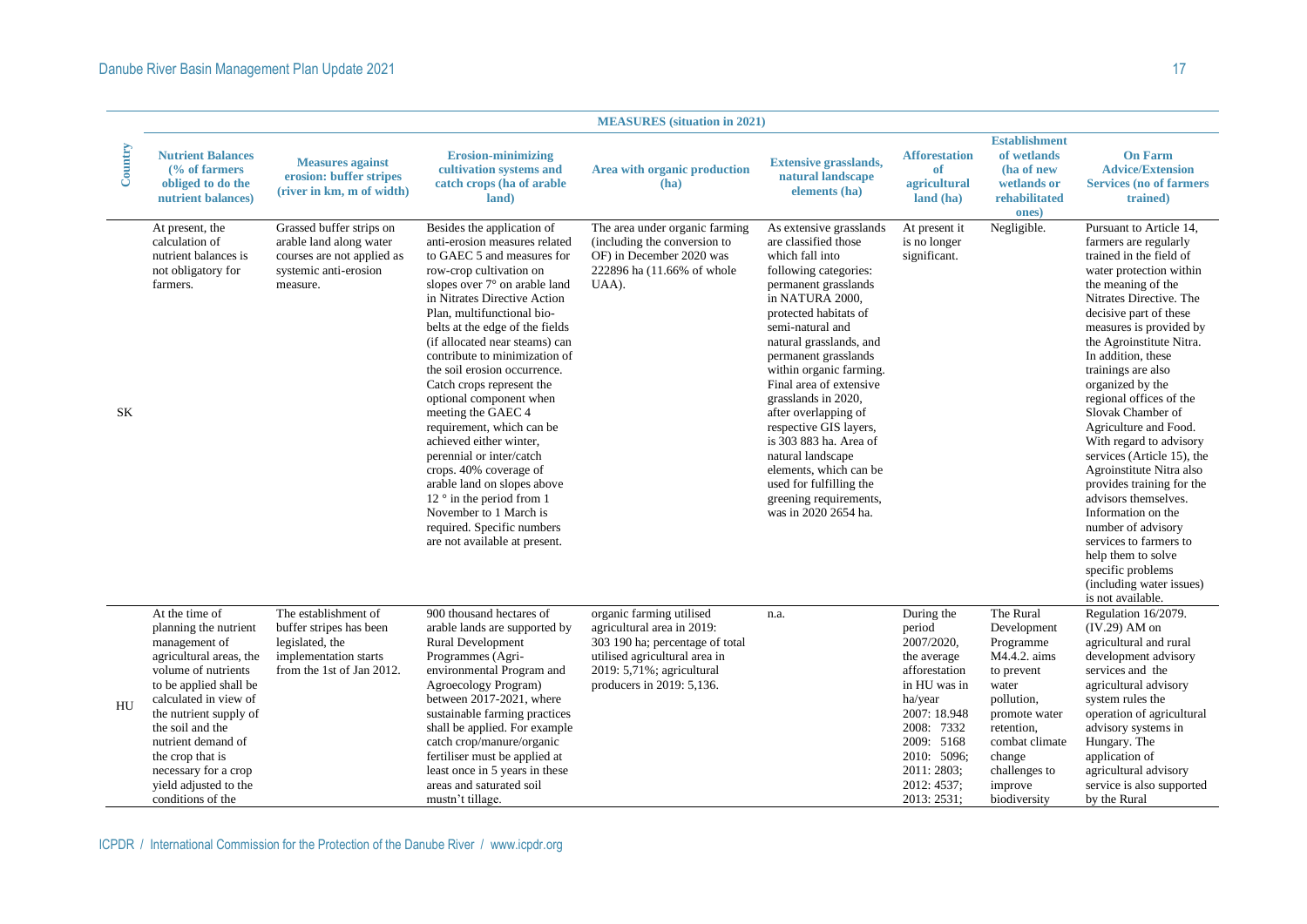### Danube River Basin Management Plan Update 2021 and the Contract of the Contract of the Contract of the Contract of the Contract of the Contract of the Contract of the Contract of the Contract of the Contract of the Contrac

|         |                                                                                                                                                                              |                                                                                               |                                                                                            | <b>MEASURES</b> (situation in 2021)                                                                                                                                                                                                    |                                                                    |                                                                                                             |                                                                                                                                                                                                                                                                                                                                                                                                                                                  |                                                                                                                                                                                                                     |  |  |  |
|---------|------------------------------------------------------------------------------------------------------------------------------------------------------------------------------|-----------------------------------------------------------------------------------------------|--------------------------------------------------------------------------------------------|----------------------------------------------------------------------------------------------------------------------------------------------------------------------------------------------------------------------------------------|--------------------------------------------------------------------|-------------------------------------------------------------------------------------------------------------|--------------------------------------------------------------------------------------------------------------------------------------------------------------------------------------------------------------------------------------------------------------------------------------------------------------------------------------------------------------------------------------------------------------------------------------------------|---------------------------------------------------------------------------------------------------------------------------------------------------------------------------------------------------------------------|--|--|--|
| Country | <b>Nutrient Balances</b><br>$\frac{6}{6}$ of farmers<br>obliged to do the<br>nutrient balances)                                                                              | <b>Measures against</b><br>erosion: buffer stripes<br>(river in km, m of width)               | <b>Erosion-minimizing</b><br>cultivation systems and<br>catch crops (ha of arable<br>land) | Area with organic production<br>(ha)                                                                                                                                                                                                   | <b>Extensive grasslands,</b><br>natural landscape<br>elements (ha) | <b>Afforestation</b><br>of<br>agricultural<br>land (ha)                                                     | <b>Establishment</b><br>of wetlands<br>(ha of new<br>wetlands or<br>rehabilitated<br>ones)                                                                                                                                                                                                                                                                                                                                                       | <b>On Farm</b><br><b>Advice/Extension</b><br><b>Services (no of farmers)</b><br>trained)                                                                                                                            |  |  |  |
|         | actual. Soil analysis<br>in every 5 year is an<br>important element of<br>this assessment.                                                                                   |                                                                                               |                                                                                            |                                                                                                                                                                                                                                        |                                                                    | 2014: 1287:<br>2015: 318:<br>2016: 158:<br>2017: 626:<br>2018: 1301;<br>2019: 1587;<br>2020: 2458;          | and save water<br>quantity and<br>quality. Target<br>areas:<br>$A) -$<br>Establishment<br>and<br>development of<br>water facilities<br>for territorial<br>water retention<br>in deep areas,<br>$B) -$<br>Establishment<br>and<br>development of<br>erosion<br>protection<br>facilities.<br>$C$ ) -<br>Establishment<br>and<br>development of<br>a buffer zone<br>for coastal<br>water<br>protection,<br>$D$ ) -<br>Establishment<br>of wetlands. | Development<br>Programme.                                                                                                                                                                                           |  |  |  |
| SI      | All farmers who use<br>mineral fertilizers are<br>obliged to make<br>nutrient balances and<br>farmers who<br>participate in Agri-<br><b>Environment Climate</b><br>Measures. | Buffer stripes for Rivers<br>1st order 15 m of width<br>and Rivers 2nd order 5 m<br>of width. | The Agri Environmental<br>Program between 2014 -<br>2021.                                  | The organic utilised<br>agricultural area in 2020<br>amounted to 52.078,48 ha<br>(Republic of Slovenia<br><b>Statistical Office;</b><br>https://www.stat.si/StatWeb/en/<br>News/Index/9671); data refers<br>to the whole SI territory. |                                                                    | Year 2014:<br>23.391 ha<br>(Dejanska<br>raba MKGP,<br>Kmetijsko<br>zemljišče v<br>zaraščanju -<br>$1410$ ). | Most actions<br>(projects) for<br>keeping<br>existing<br>wetlands with<br>sustainable<br>management,<br>for example:<br>ZaDravo<br>(project 2019-<br>2023).                                                                                                                                                                                                                                                                                      | Slovenian chamber for<br>agriculture and foresty<br>(KGZS) organizes<br>trainings and advisory<br>through regional units.<br>Farmers who apply for<br>Agri-Environment<br>Climate Measures must<br>attend training. |  |  |  |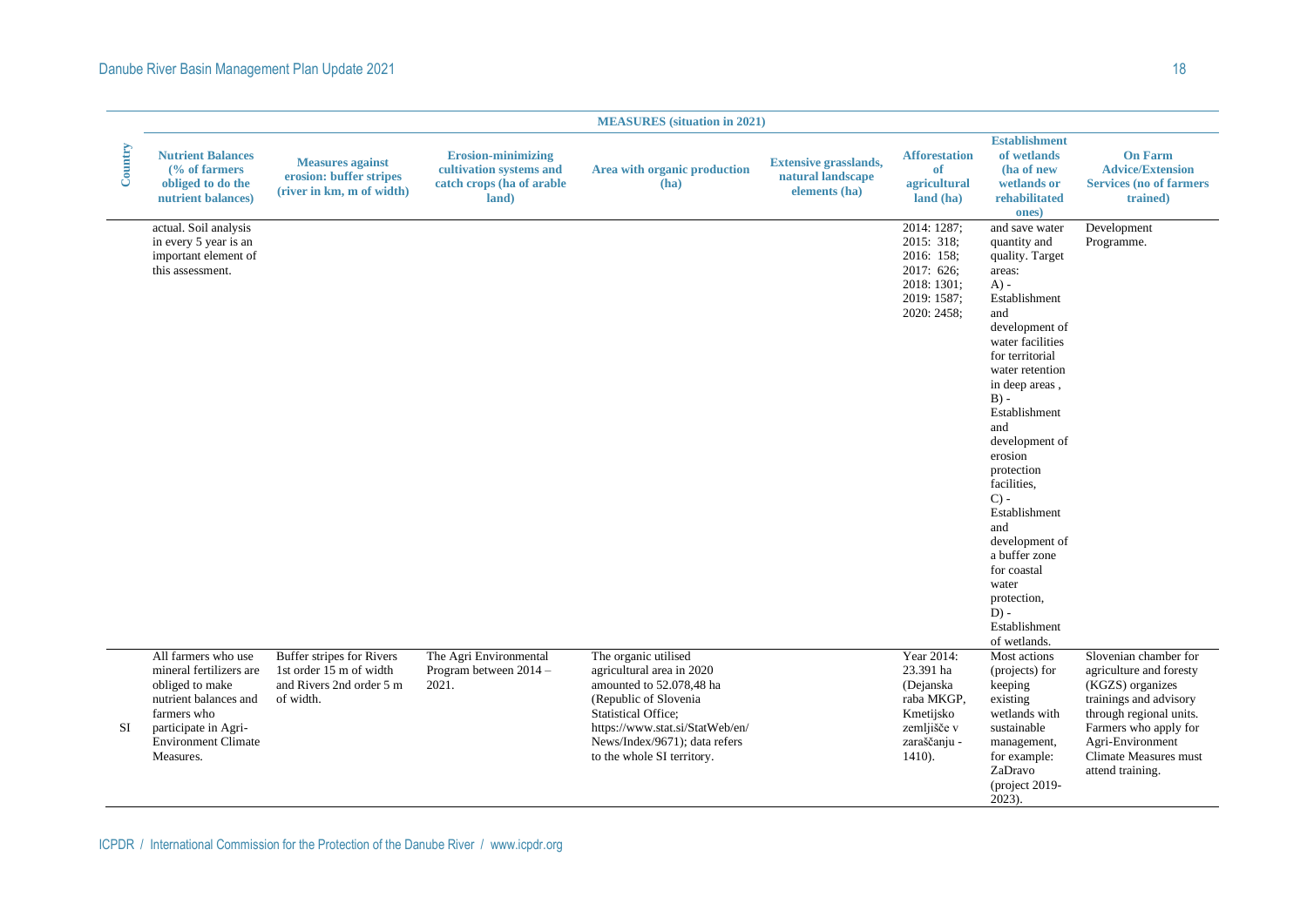|           |                                                                                                 |                                                                                                                                                                                                                                                                                                                                                                                                                                                                                                                                                                                          |                                                                                                                                                                                                                                                                                                                                          | <b>MEASURES</b> (situation in 2021)                                                                                            |                                                                    |                                                                                                           |                                                                                                                              |                                                                                                                                                                            |
|-----------|-------------------------------------------------------------------------------------------------|------------------------------------------------------------------------------------------------------------------------------------------------------------------------------------------------------------------------------------------------------------------------------------------------------------------------------------------------------------------------------------------------------------------------------------------------------------------------------------------------------------------------------------------------------------------------------------------|------------------------------------------------------------------------------------------------------------------------------------------------------------------------------------------------------------------------------------------------------------------------------------------------------------------------------------------|--------------------------------------------------------------------------------------------------------------------------------|--------------------------------------------------------------------|-----------------------------------------------------------------------------------------------------------|------------------------------------------------------------------------------------------------------------------------------|----------------------------------------------------------------------------------------------------------------------------------------------------------------------------|
| Country   | <b>Nutrient Balances</b><br>$\frac{6}{6}$ of farmers<br>obliged to do the<br>nutrient balances) | <b>Measures against</b><br>erosion: buffer stripes<br>(river in km, m of width)                                                                                                                                                                                                                                                                                                                                                                                                                                                                                                          | <b>Erosion-minimizing</b><br>cultivation systems and<br>catch crops (ha of arable<br>land)                                                                                                                                                                                                                                               | Area with organic production<br>(ha)                                                                                           | <b>Extensive grasslands,</b><br>natural landscape<br>elements (ha) | <b>Afforestation</b><br>of<br>agricultural<br>land (ha)                                                   | <b>Establishment</b><br>of wetlands<br>(ha of new<br>wetlands or<br>rehabilitated<br>ones)                                   | <b>On Farm</b><br><b>Advice/Extension</b><br><b>Services (no of farmers)</b><br>trained)                                                                                   |
| HR        | Farmers are not<br>obliged to do the<br>nutrient balance on<br>their farms.                     | Buffer stripes are<br>designated through 1st<br>Action Programme and<br>are as follows:<br>$-$ at 20 m distance from<br>the outer edge of a lake<br>bed, or other standing<br>water, $-$ at 3 m distance<br>from the outer edge of<br>water course beds having<br>a width of 5 meters or<br>more,- on slanted terrains<br>along the water courses,<br>having a slope greater<br>than 10% within a<br>distance of less than 10 m<br>from the outer edge of the<br>water course bed. Buffer<br>stripes are also obligatory<br>GAEC 1 according to the<br>Ordinance on Cross<br>compliance. | Problems with soil erosion<br>should be settled through<br>minimal soil cover. On<br>agricultural parcels with<br>slopes of 15% or more,<br>ploughing should be<br>performed only<br>perpendicular to the slope.<br>All GAEC standards<br>prescribed in Ordinance are<br>obligatory for farmers in use<br>of direct payments in Croatia. | In $2013$ there were $1609$<br>agricultural producers doing<br>organic production on 3,12% of<br>agricultural land in Croatia. |                                                                    | Ministry of<br>Agriculture<br>does not<br>collect data<br>on<br>afforestation<br>of agricultural<br>land. | In 2012, there<br>is 74.000 ha of<br>wetlands and<br>this number is<br>slightly<br>increased<br>$(+2.000)$ ha)<br>from 1990. | The Agricultural<br>Advisory Service in<br>Croatia employs 239<br>employees, mostly<br>Agricultural Engineers.<br>It has offices in each<br>Croatian county and<br>Zagreb. |
| <b>BA</b> |                                                                                                 | According to Water Law<br>of Federation B&H (an<br>erosion-prone area is an<br>area permanently or<br>temporarily subject to the<br>impact of surface, deep or<br>lateral water erosion, and<br>which is:<br>1. the source of floods<br>(erosion focus),<br>2. under the influence of<br>torrents.<br>3. made up of soil subject<br>to piping,<br>4. under the influence of<br>sea waves.<br>In FBiH According to<br>Water Law: The scope of<br>protection from harmful                                                                                                                  | No data.                                                                                                                                                                                                                                                                                                                                 | No valuable data. (till the date<br>of filling in this table).                                                                 | No data.                                                           | No data<br>regarding<br>afforestation<br>of agricultural<br>land.                                         | There is no<br>organized<br>establishment<br>of new or<br>revitalization<br>of old wetlands<br>in Republika<br>Srpska.       | No data.                                                                                                                                                                   |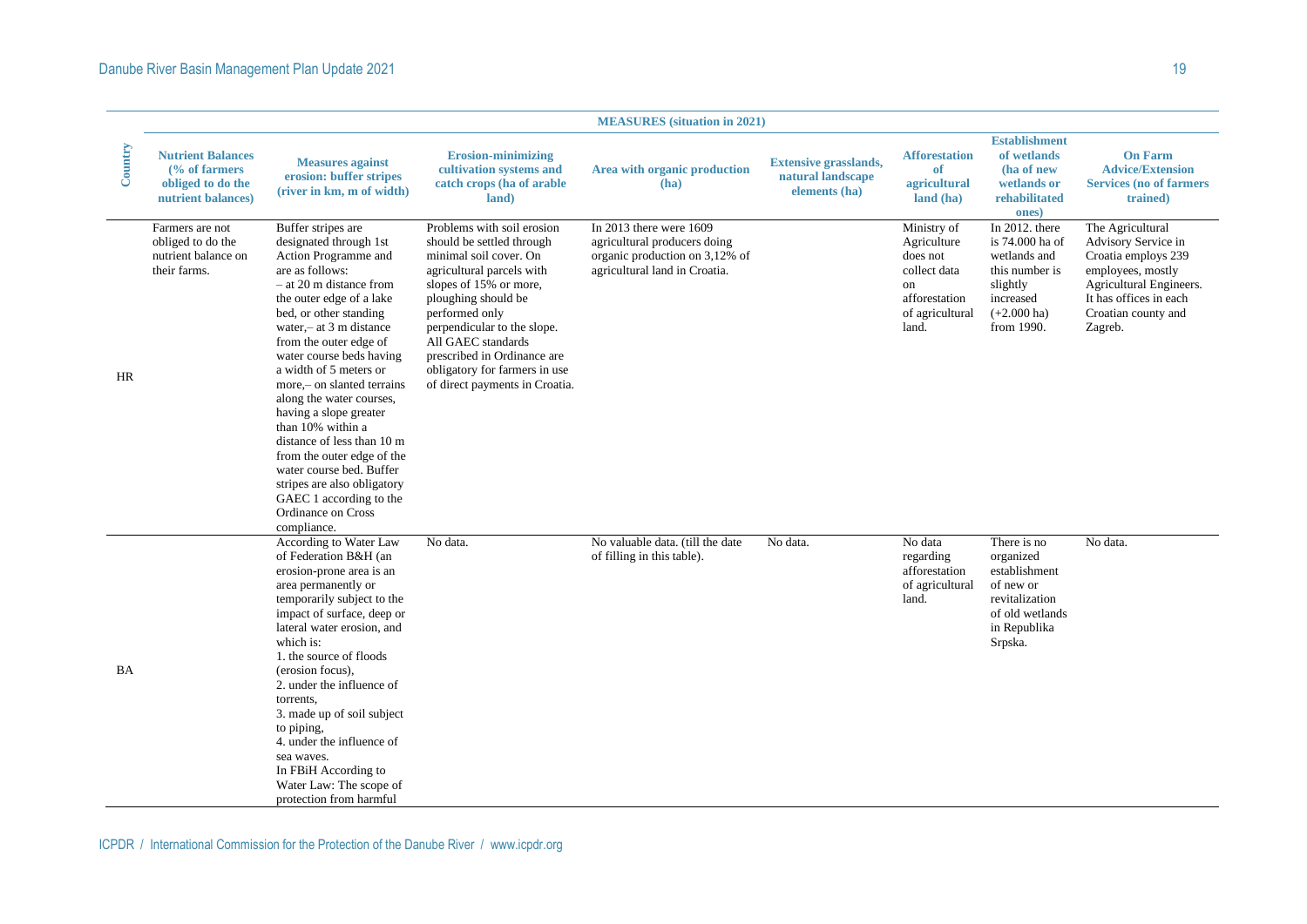### Danube River Basin Management Plan Update 2021 20 and 20 and 20 and 20 and 20 and 20 and 20 and 20 and 20 and 20 and 20 and 20 and 20 and 20 and 20 and 20 and 20 and 20 and 20 and 20 and 20 and 20 and 20 and 20 and 20 and

|         | <b>MEASURES</b> (situation in 2021)                                                             |                                                                                                                                                                                                                                                                                                                                                                                                                                                                                                                                                                                                                                                                                                                                                                                                                                                                                                                                                                                                                                                                                                    |                                                                                            |                                      |                                                                    |                                                         |                                                                                            |                                                                                         |
|---------|-------------------------------------------------------------------------------------------------|----------------------------------------------------------------------------------------------------------------------------------------------------------------------------------------------------------------------------------------------------------------------------------------------------------------------------------------------------------------------------------------------------------------------------------------------------------------------------------------------------------------------------------------------------------------------------------------------------------------------------------------------------------------------------------------------------------------------------------------------------------------------------------------------------------------------------------------------------------------------------------------------------------------------------------------------------------------------------------------------------------------------------------------------------------------------------------------------------|--------------------------------------------------------------------------------------------|--------------------------------------|--------------------------------------------------------------------|---------------------------------------------------------|--------------------------------------------------------------------------------------------|-----------------------------------------------------------------------------------------|
| Country | <b>Nutrient Balances</b><br>$\frac{6}{6}$ of farmers<br>obliged to do the<br>nutrient balances) | <b>Measures against</b><br>erosion: buffer stripes<br>(river in km, m of width)                                                                                                                                                                                                                                                                                                                                                                                                                                                                                                                                                                                                                                                                                                                                                                                                                                                                                                                                                                                                                    | <b>Erosion-minimizing</b><br>cultivation systems and<br>catch crops (ha of arable<br>land) | Area with organic production<br>(ha) | <b>Extensive grasslands,</b><br>natural landscape<br>elements (ha) | <b>Afforestation</b><br>of<br>agricultural<br>land (ha) | <b>Establishment</b><br>of wetlands<br>(ha of new<br>wetlands or<br>rehabilitated<br>ones) | <b>On Farm</b><br><b>Advice/Extension</b><br><b>Services (no of farmers</b><br>trained) |
|         |                                                                                                 | effects of waters and the<br>necessary measures shall<br>be defined by the<br>following plans: specials<br>flood and ice protection<br>plans, erosion protection<br>plans and extraordinary<br>water pollution protection<br>plans. The Federation<br>Government (Ministry of<br>agriculture, forestry and<br>agriculture) shall, on<br>proposal by the Federal<br>Minister, adopt a<br>regulation on the types<br>and contents of the plans<br>referred to the previously<br>mentioned.<br>In BA RS: According to<br>Water Law: The Ministry<br>of agriculture, forestry and<br>agriculture implements<br>measures and actions on<br>the preparation of<br>documentation<br>determining erosive areas,<br>with types of erosion,<br>intensity and other<br>characteristics.<br>According to Agricultural<br>Land Law:: protection of<br>agricultural land from the<br>harmful effects of erosion<br>and torrents, anti-erosion<br>measures are taken in the<br>erosive area are:<br>(1) Anti-erosion measures<br>in terms of this Law are:<br>a) temporary or permanent<br>ban on plowing meadows |                                                                                            |                                      |                                                                    |                                                         |                                                                                            |                                                                                         |
|         |                                                                                                 | and pastures and                                                                                                                                                                                                                                                                                                                                                                                                                                                                                                                                                                                                                                                                                                                                                                                                                                                                                                                                                                                                                                                                                   |                                                                                            |                                      |                                                                    |                                                         |                                                                                            |                                                                                         |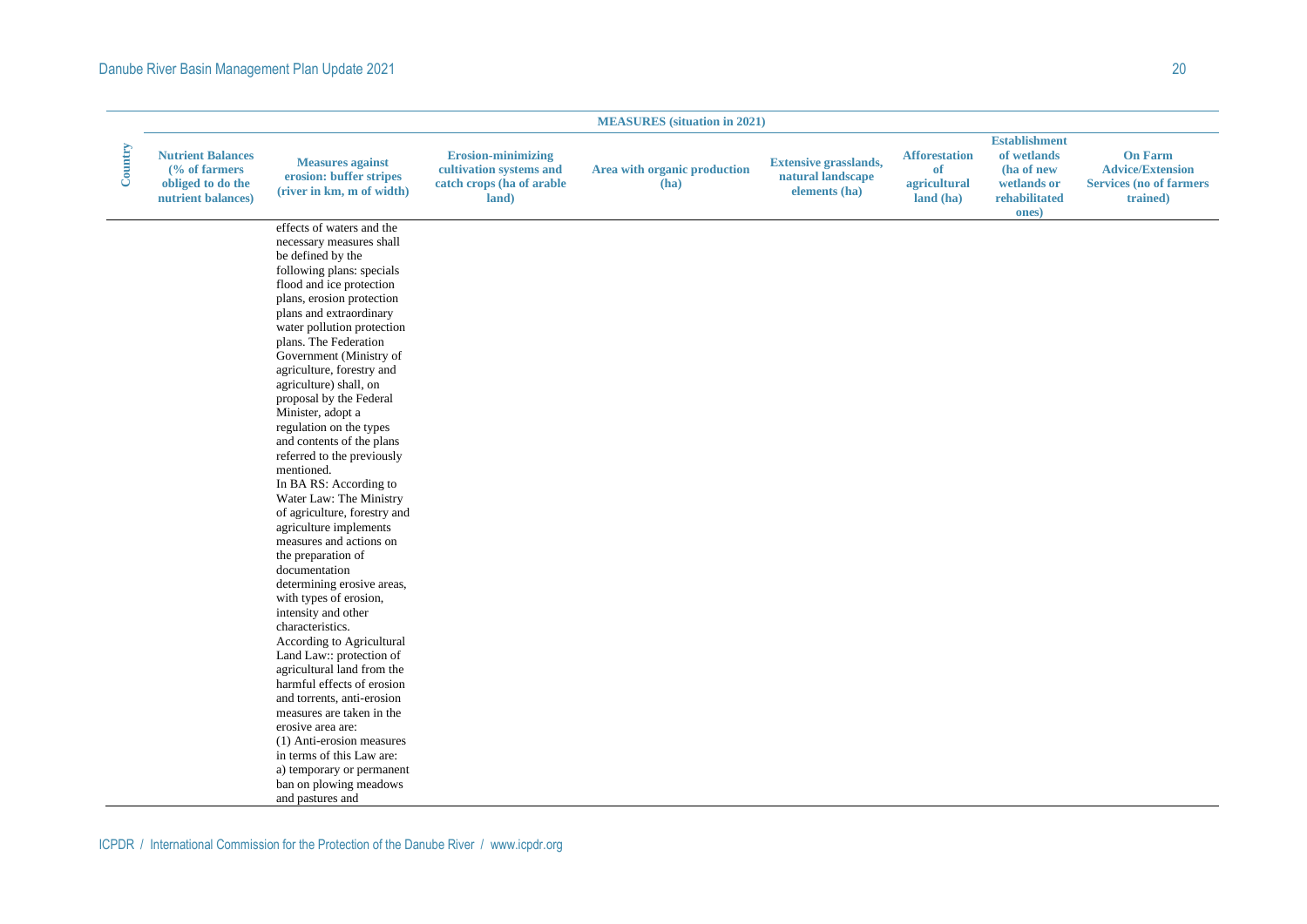### Danube River Basin Management Plan Update 2021 21 and 2008 2009 21 and 21 and 21 and 21 and 21 and 21 and 21 and 21 and 21 and 21 and 21 and 21 and 21 and 21 and 21 and 21 and 21 and 21 and 21 and 21 and 22 and 22 and 22 a

|           |                                                                                                                                                                                                                         |                                                                                                                                                                                                                                                                                                                                                                                                                                                                                                                                                                                                                                                              |                                                                                                                                                                                                                                                                                                                                                           | <b>MEASURES</b> (situation in 2021)                |                                                                    |                                                                                                                   |                                                                                                            |                                                                                                                                                                                                                                       |
|-----------|-------------------------------------------------------------------------------------------------------------------------------------------------------------------------------------------------------------------------|--------------------------------------------------------------------------------------------------------------------------------------------------------------------------------------------------------------------------------------------------------------------------------------------------------------------------------------------------------------------------------------------------------------------------------------------------------------------------------------------------------------------------------------------------------------------------------------------------------------------------------------------------------------|-----------------------------------------------------------------------------------------------------------------------------------------------------------------------------------------------------------------------------------------------------------------------------------------------------------------------------------------------------------|----------------------------------------------------|--------------------------------------------------------------------|-------------------------------------------------------------------------------------------------------------------|------------------------------------------------------------------------------------------------------------|---------------------------------------------------------------------------------------------------------------------------------------------------------------------------------------------------------------------------------------|
| Country   | <b>Nutrient Balances</b><br>$\frac{6}{6}$ of farmers<br>obliged to do the<br>nutrient balances)                                                                                                                         | <b>Measures against</b><br>erosion: buffer stripes<br>(river in km, m of width)                                                                                                                                                                                                                                                                                                                                                                                                                                                                                                                                                                              | <b>Erosion-minimizing</b><br>cultivation systems and<br>catch crops (ha of arable<br>land)                                                                                                                                                                                                                                                                | Area with organic production<br>(ha)               | <b>Extensive grasslands,</b><br>natural landscape<br>elements (ha) | <b>Afforestation</b><br>of<br>agricultural<br>land (ha)                                                           | <b>Establishment</b><br>of wetlands<br>(ha of new<br>wetlands or<br>rehabilitated<br>ones)                 | <b>On Farm</b><br><b>Advice/Extension</b><br><b>Services (no of farmers)</b><br>trained)                                                                                                                                              |
|           |                                                                                                                                                                                                                         | other areas for their<br>conversion into arable<br>land with annuals<br>crop;<br>b) introduction of crop<br>rotation.<br>c) cultivation of perennial<br>plantations,<br>g) construction of specific<br>buildings,<br>d) method of land<br>cultivation.<br>f) raising and cultivating<br>field protective forest<br>belts or planting<br>perennial woody plants,<br>e) prohibition of grazing<br>livestock for a certain<br>period of time or<br>limitation of the number<br>throats that can be<br>released on certain<br>surfaces.<br>h) prohibition of felling of<br>forests and forest<br>plantations above<br>endangered plots<br>z) and other measures. |                                                                                                                                                                                                                                                                                                                                                           |                                                    |                                                                    |                                                                                                                   |                                                                                                            |                                                                                                                                                                                                                                       |
| ME        |                                                                                                                                                                                                                         |                                                                                                                                                                                                                                                                                                                                                                                                                                                                                                                                                                                                                                                              |                                                                                                                                                                                                                                                                                                                                                           | No data available.                                 |                                                                    |                                                                                                                   |                                                                                                            |                                                                                                                                                                                                                                       |
| <b>RS</b> | About 150 farmers<br>(who owns at the<br>most 50 000 ha and<br>18 to 1000 cows)<br>went through<br>training for nutrient<br>balances<br>implementation. The<br>number of farmers<br>who went through<br>the training is | Measures against erosion<br>are organised locally.<br>Buffer strips are not<br>regulated by low.                                                                                                                                                                                                                                                                                                                                                                                                                                                                                                                                                             | Technical measures against<br>erosion are applied on $\sim$<br>160000 ha/year and<br>biological measures on<br>$\sim$ 120000 ha/year. Due to<br>extremely developed erosion,<br>every biological work was<br>done simultaneously with the<br>technical work and<br>administrative measures<br>against erosion are applied<br>on 1/4 of Serbian territory. | Area of organic production<br>covers 17.779,35 ha. |                                                                    | Wooded area<br>(Stat. Office)<br>of RS, 2017)<br>2.237.511ha -<br>29% of the<br>territory of<br>RS, 2014-<br>28%. | There is no<br>organized<br>establishment<br>of new, or<br>revitalization<br>of old wetlands<br>in Serbia. | In accordance with the<br>Low on the performance<br>of advisory and<br>professional work in the<br>field of agriculture<br>(OG.RS 30/10)<br>agricultural advisory and<br>extension services are<br>organised in 34<br>municipalities. |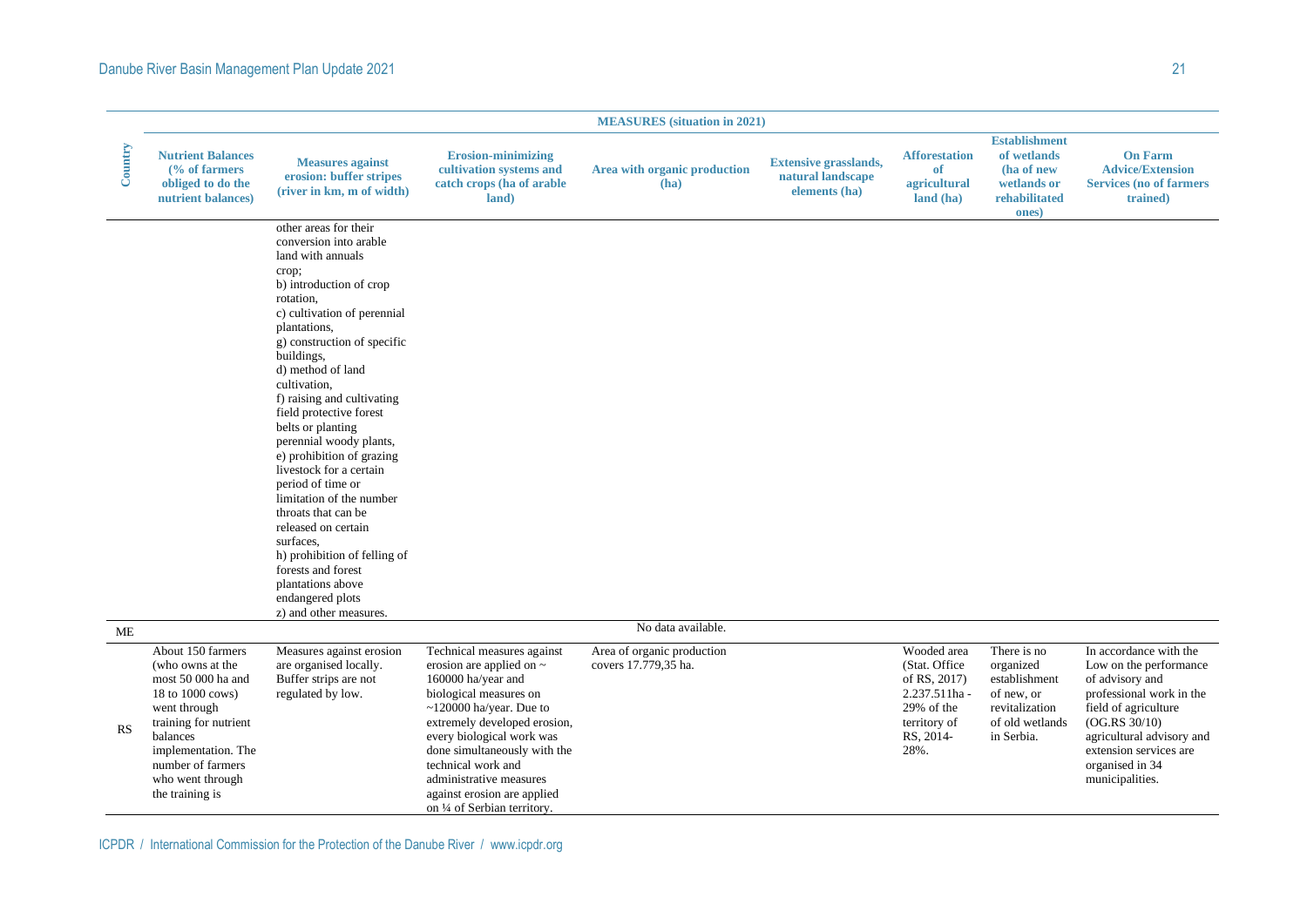|           |                                                                                                                                                                                                                                                                                                                                                                                                                                     |                                                                                                                                                                                                                                                                                                                                                                                                                                                                                                                                                                                                                                       |                                                                                                                                                                                                                                                                                                                                                                                                                                                                                                                                                                     | <b>MEASURES</b> (situation in 2021)                                                                                                                                              |                                                                                                                                                                                                                                                                                                                                                                                                                                                                                                                                                                                                                                                                                         |                                                                                                                                                                                             |                                                                                                                                                                                                                                                                                                                                                                                                                                                                                                                                                                         |                                                                                                                                                                                                                                                                                                                                                                                                                                                                                                                                                                                                                                |
|-----------|-------------------------------------------------------------------------------------------------------------------------------------------------------------------------------------------------------------------------------------------------------------------------------------------------------------------------------------------------------------------------------------------------------------------------------------|---------------------------------------------------------------------------------------------------------------------------------------------------------------------------------------------------------------------------------------------------------------------------------------------------------------------------------------------------------------------------------------------------------------------------------------------------------------------------------------------------------------------------------------------------------------------------------------------------------------------------------------|---------------------------------------------------------------------------------------------------------------------------------------------------------------------------------------------------------------------------------------------------------------------------------------------------------------------------------------------------------------------------------------------------------------------------------------------------------------------------------------------------------------------------------------------------------------------|----------------------------------------------------------------------------------------------------------------------------------------------------------------------------------|-----------------------------------------------------------------------------------------------------------------------------------------------------------------------------------------------------------------------------------------------------------------------------------------------------------------------------------------------------------------------------------------------------------------------------------------------------------------------------------------------------------------------------------------------------------------------------------------------------------------------------------------------------------------------------------------|---------------------------------------------------------------------------------------------------------------------------------------------------------------------------------------------|-------------------------------------------------------------------------------------------------------------------------------------------------------------------------------------------------------------------------------------------------------------------------------------------------------------------------------------------------------------------------------------------------------------------------------------------------------------------------------------------------------------------------------------------------------------------------|--------------------------------------------------------------------------------------------------------------------------------------------------------------------------------------------------------------------------------------------------------------------------------------------------------------------------------------------------------------------------------------------------------------------------------------------------------------------------------------------------------------------------------------------------------------------------------------------------------------------------------|
| Country   | <b>Nutrient Balances</b><br>$\frac{6}{6}$ of farmers<br>obliged to do the<br>nutrient balances)                                                                                                                                                                                                                                                                                                                                     | <b>Measures against</b><br>erosion: buffer stripes<br>(river in km, m of width)                                                                                                                                                                                                                                                                                                                                                                                                                                                                                                                                                       | <b>Erosion-minimizing</b><br>cultivation systems and<br>catch crops (ha of arable<br>land)                                                                                                                                                                                                                                                                                                                                                                                                                                                                          | Area with organic production<br>(ha)                                                                                                                                             | <b>Extensive grasslands,</b><br>natural landscape<br>elements (ha)                                                                                                                                                                                                                                                                                                                                                                                                                                                                                                                                                                                                                      | <b>Afforestation</b><br>of<br>agricultural<br>land (ha)                                                                                                                                     | <b>Establishment</b><br>of wetlands<br>(ha of new<br>wetlands or<br>rehabilitated<br>ones)                                                                                                                                                                                                                                                                                                                                                                                                                                                                              | <b>On Farm</b><br><b>Advice/Extension</b><br><b>Services (no of farmers)</b><br>trained)                                                                                                                                                                                                                                                                                                                                                                                                                                                                                                                                       |
|           | presented in pro<br>mille.                                                                                                                                                                                                                                                                                                                                                                                                          |                                                                                                                                                                                                                                                                                                                                                                                                                                                                                                                                                                                                                                       |                                                                                                                                                                                                                                                                                                                                                                                                                                                                                                                                                                     |                                                                                                                                                                                  |                                                                                                                                                                                                                                                                                                                                                                                                                                                                                                                                                                                                                                                                                         |                                                                                                                                                                                             |                                                                                                                                                                                                                                                                                                                                                                                                                                                                                                                                                                         |                                                                                                                                                                                                                                                                                                                                                                                                                                                                                                                                                                                                                                |
| RO.       | Romanian farmers<br>have obligations<br>related to<br>implementation of<br>the nutrient balances<br>only in certain<br>conditions, as using<br>irrigation system or<br>if farmers apply<br>chemical fertilizers<br>above fertilizing<br>average quantities,<br>according to the<br>Management Plan<br>for fertilizer at farm<br>level. There are not<br>available data about<br>the % of farmers to<br>do the nutrient<br>balances. | No additional agri-<br>environment measures<br>against erosion (buffer<br>stripes), but there are in<br>force mandatory measures<br>under Nitrate Directive -<br>AP requires additional<br>buffer strips besides the<br>ones stipulated in<br>Romanian Water Law<br>107/1996 with further<br>amendments (where the<br>buffer strips must have a<br>width between 2 m to 50<br>m, depending by the width<br>of water courses, type and<br>use of water resources or<br>hydrotechnical works).<br>The additional buffer<br>strips must have a width:<br>a) 3 m for land with slope<br>$<$ 12%; b) 5 m for land<br>with slope $> 12\%$ . | Applied being considered an<br>important measure for<br>prevention of soil erosion. In<br>2020 the surface of reclaimed<br>land with technical works for<br>erosion control was 158,869<br>ha, representing around 1.2%<br>of arable land (source:<br>Ministry of Agriculture and<br>Rural Development). This<br>measure is also found in<br>Action Plan: - covering the<br>sloping lands with<br>agricultural crops during the<br>winter period; - maintaining<br>a minimum amount of<br>vegetation to cover the land<br>during rainy, snowy or frosty<br>periods. | In 2021, the area of organic<br>production covered 484719 ha,<br>representing over 3% of the<br>agricultural area (source:<br>Ministry of Agriculture and<br>Rural Development). | In 2021 the surface<br>with extensive<br>grasslands, natural<br>landscape elements was<br>750513 ha.<br>representing over 5%<br>of the of the<br>agricultural area<br>(source: Ministry of<br>Agriculture and Rural<br>Development). These<br>represent the surfaces<br>with commitments for<br>agri-environmental for<br>extensive grassland<br>management under EU<br>financing National<br>Programme for Rural<br>Development - Pilar II<br>CAP (grasslands with<br>high natural value,<br>important grasslands<br>for birds and<br>butterflies, important<br>agriculture land as<br>feeding areas for the<br>Lesser Spotted Eagle<br>(Aquila Pomarina) and<br>bustard (Otis Tarda). | According to<br>the data of<br>Ministry of<br>Agriculture<br>and Rural<br>Development<br>the<br>afforestation<br>has registered<br>a slight<br>increasing<br>less than 1%<br>$(2013-2019).$ | There are<br>measures and<br>studies<br>proposed in the<br>Program of<br>Measures of<br>the updated<br>River Basin<br>Management<br>Plan, which<br>were<br>implemented<br>particularly in<br>the second and<br>will continue to<br>be<br>implemented in<br>the third<br>planning cycle.<br>Project Danube<br>Floodplain<br>$areas - 102549$<br>ha (Danube<br>flood plains<br>with the<br>reconnection<br>potential).<br><b>Flood Risk</b><br>Management<br>Plan, and<br><b>RBMP</b><br>measures -<br>3600 ha<br>(natural water<br>retention<br>measures -<br>wetlands). | Ministry of Agriculture<br>and Rural Development<br>trained 5235 persons in<br>the topic of<br>implementation of agri-<br>environment obligations.<br>Number of farmers<br>trained by knowledge<br>and training providers<br>on Code of Good<br><b>Agricultural Practices</b><br>(male/female<br>disaggregated) - 6057<br>farmers received a one-<br>day training. Out of<br>them 4181 farmers<br>received a second one-<br>day training. 280<br>discussions groups were<br>set-up, supported by 180<br>champion farmers and<br>50 communal platforms<br>hosting manure<br>management good<br>practices and<br>demonstrations. |
| <b>BG</b> | Statutory<br>management                                                                                                                                                                                                                                                                                                                                                                                                             | The National Standards<br>for Good Agricultural and                                                                                                                                                                                                                                                                                                                                                                                                                                                                                                                                                                                   | National standard 5. To limit<br>the erosion of sloping areas:                                                                                                                                                                                                                                                                                                                                                                                                                                                                                                      | The total areas on which the<br>methods of organic production                                                                                                                    | Area of extensive<br>grasslands in 2020, is                                                                                                                                                                                                                                                                                                                                                                                                                                                                                                                                                                                                                                             | The total area<br>of forests and                                                                                                                                                            | Project Danube<br>Floodplain                                                                                                                                                                                                                                                                                                                                                                                                                                                                                                                                            | Activity of the National<br><b>Agricultural Advisory</b>                                                                                                                                                                                                                                                                                                                                                                                                                                                                                                                                                                       |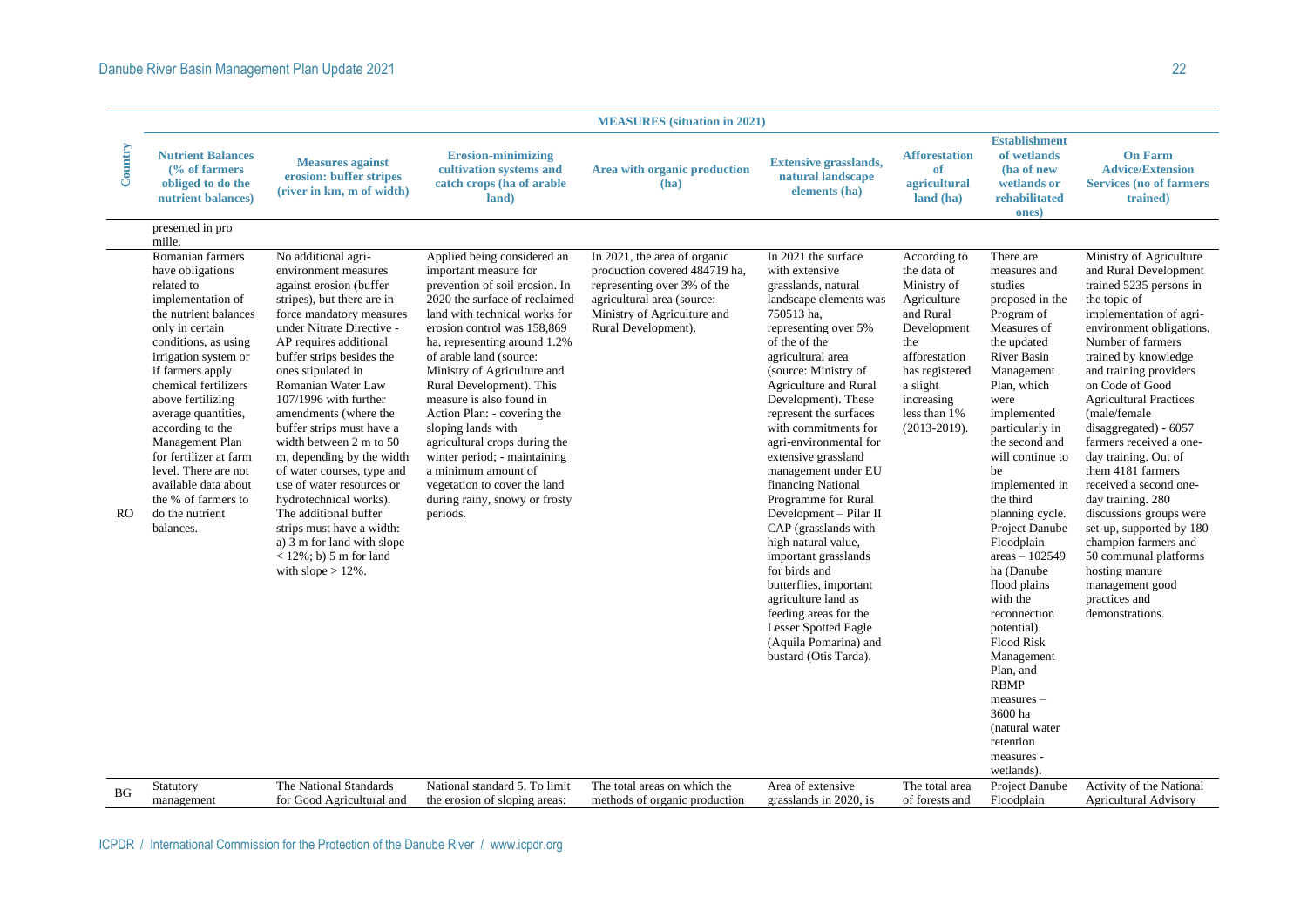|         | <b>MEASURES</b> (situation in 2021)                                                                                                                                                                                                                                                                                                                                                                                                                                                                                                                                                                                                                                                                                                                                                                                                                                                                    |                                                                                                                                                                                                                                                                                                                                                                                                                                                                                                                                                                                                                                                                                                                                                                                                                                                                                                                                                                                                                                                                                                     |                                                                                                                                                                                                                                                                                                                                      |                                                                                                                                                                                                                                                                                                                                                                        |                                                                                                                               |                                                                                                                                                                                                                                                                                                                                                                                                                                                                                                                                                                                                                                                                                 |                                                                                                                                                                                                |                                                                                                                                                                                                                                                                                                                                                                                                                                                                                                                                                                                                                                                 |
|---------|--------------------------------------------------------------------------------------------------------------------------------------------------------------------------------------------------------------------------------------------------------------------------------------------------------------------------------------------------------------------------------------------------------------------------------------------------------------------------------------------------------------------------------------------------------------------------------------------------------------------------------------------------------------------------------------------------------------------------------------------------------------------------------------------------------------------------------------------------------------------------------------------------------|-----------------------------------------------------------------------------------------------------------------------------------------------------------------------------------------------------------------------------------------------------------------------------------------------------------------------------------------------------------------------------------------------------------------------------------------------------------------------------------------------------------------------------------------------------------------------------------------------------------------------------------------------------------------------------------------------------------------------------------------------------------------------------------------------------------------------------------------------------------------------------------------------------------------------------------------------------------------------------------------------------------------------------------------------------------------------------------------------------|--------------------------------------------------------------------------------------------------------------------------------------------------------------------------------------------------------------------------------------------------------------------------------------------------------------------------------------|------------------------------------------------------------------------------------------------------------------------------------------------------------------------------------------------------------------------------------------------------------------------------------------------------------------------------------------------------------------------|-------------------------------------------------------------------------------------------------------------------------------|---------------------------------------------------------------------------------------------------------------------------------------------------------------------------------------------------------------------------------------------------------------------------------------------------------------------------------------------------------------------------------------------------------------------------------------------------------------------------------------------------------------------------------------------------------------------------------------------------------------------------------------------------------------------------------|------------------------------------------------------------------------------------------------------------------------------------------------------------------------------------------------|-------------------------------------------------------------------------------------------------------------------------------------------------------------------------------------------------------------------------------------------------------------------------------------------------------------------------------------------------------------------------------------------------------------------------------------------------------------------------------------------------------------------------------------------------------------------------------------------------------------------------------------------------|
| Country | <b>Nutrient Balances</b><br>$\frac{6}{6}$ of farmers<br>obliged to do the<br>nutrient balances)                                                                                                                                                                                                                                                                                                                                                                                                                                                                                                                                                                                                                                                                                                                                                                                                        | <b>Measures against</b><br>erosion: buffer stripes<br>(river in km, m of width)                                                                                                                                                                                                                                                                                                                                                                                                                                                                                                                                                                                                                                                                                                                                                                                                                                                                                                                                                                                                                     | <b>Erosion-minimizing</b><br>cultivation systems and<br>catch crops (ha of arable<br>land)                                                                                                                                                                                                                                           | Area with organic production<br>(ha)                                                                                                                                                                                                                                                                                                                                   | <b>Extensive grasslands,</b><br>natural landscape<br>elements (ha)                                                            | <b>Afforestation</b><br>of<br>agricultural<br>land (ha)                                                                                                                                                                                                                                                                                                                                                                                                                                                                                                                                                                                                                         | <b>Establishment</b><br>of wetlands<br>(ha of new<br>wetlands or<br>rehabilitated<br>ones)                                                                                                     | <b>On Farm</b><br><b>Advice/Extension</b><br><b>Services (no of farmers)</b><br>trained)                                                                                                                                                                                                                                                                                                                                                                                                                                                                                                                                                        |
|         | requirement (SMR) 1<br>includes the<br>obligations of<br>farmers in<br>accordance with the<br>Program of measures<br>to limit and prevent<br>pollution with<br>nitrates from<br>agricultural sources<br>in vulnerable areas<br>according to Order<br>No RD 09-222 /<br>27.02.2020 of the<br>Minister of<br>Agriculture, Food<br>and Forestry and<br>Order № RD -237 /<br>17.03.2020 of the<br>Minister of<br>Environment and<br>Water.<br>SMR 1 applies to<br>holdings and<br>agricultural activities<br>within nitrate<br>vulnerable zones.<br>In order to avoid the<br>risk of excess nitrates<br>in plants and soil,<br>fertilization<br>recommendations<br>shall be made on the<br>basis of a balance<br>between the amount<br>of nitrogen required<br>for crop development<br>and the nitrogen that<br>can be supplied to<br>crops from the soil<br>and by fertilization,<br>taking into account: | <b>Environmental Condition</b><br>(GAEC) of the land are<br>mandatory for<br>implementation by all<br>farmers, owners and / or<br>users of agricultural land<br>who are beneficiaries of:<br>- direct payments;<br>- the following measures<br>from the Rural<br>Development Program<br>(2014-2020): Agri-<br>environment and climate;<br>Organic farming:<br>Payments under<br>NATURA 2000 and the<br>Water Framework<br>Directive; Payments for<br>areas with natural or other<br>specific constraints.<br>National standard 1. It is<br>prohibited to use mineral<br>and organic nitrogen<br>fertilizers in the buffer<br>strips: - with a width of at<br>least 5 meters on flat<br>areas, along surface water<br>bodies (rivers, streams,<br>canals, lakes, dams, sea),<br>except for rice cells; -<br>with a width of at least 10<br>meters on flat areas when<br>fertilizing with a liquid<br>fraction of manure;<br>- with a width of at least<br>10 meters when fertilizing<br>areas with a slope;<br>- with a width of at least<br>50 meters when fertilizing<br>areas with a sharp slope. | - for arable land - tillage is<br>carried out perpendicular to<br>the slope or horizontally;<br>- for permanent crops -<br>strengthening of the inter-<br>rows by partial / complete<br>grassing, or sowing / planting<br>with other crops, and / or the<br>tillage is carried out<br>perpendicular to the slope or<br>horizontally. | are applied (areas in transition<br>and organic areas) in 2019<br>amount to 226 thousand ha - by<br>39.2% more than in 2018.<br>Their share in the total utilized<br>agricultural area in the country<br>reached 4.5%, compared to<br>3.2% in the previous year.<br>(source: Ministry of<br><b>Agriculture and Rural</b><br>Development, Agricultural<br>Report 2020). | 143095 ha. Area of<br>natural landscape<br>elements after<br>overlapping of<br>respective GIS layers,<br>was in 2020 3966 ha. | forest<br>territories as<br>of 31.12.2020<br>is 4,270,995<br>ha, of which<br>afforested<br>area<br>3,919,888 ha.<br>The area of<br>the forest<br>territories is 3<br>952575 ha<br>$(92.54\%)$ .<br>The area of<br>agricultural<br>territories<br>with the<br>characteristics<br>of a forest<br>within the<br>meaning of<br>Article 2 of<br>the Forest Act<br>("forests on<br>agricultural<br>territories") is<br>318,420 ha<br>$(7.46\%)$ .<br>As the way of<br>reporting the<br>areas in 2019<br>and $2020$ is<br>different, for<br>comparability<br>of the data the<br>analysis is<br>made on the<br>basis of the<br>total area<br>(forest and<br>agricultural<br>territory). | areas $-24738$<br>ha (BG part of<br>Danube flood<br>plains with the<br>reconnection<br>potential) and<br>12219 ha<br>(Yantra River)<br>flood plains<br>with the<br>reconnection<br>potential). | Service NAAS under<br>measure 2 "Consulting<br>services, farm<br>management services<br>and farm replacement<br>services" of the RDP<br>$2014 - 2020$<br>According to sub-<br>measure 2.1.2. The<br>NAAS provides free of<br>charge to small farms six<br>main advisory packages,<br>contributing both to the<br>economic development<br>of small farms through<br>modernization and<br>technological renewal,<br>and to improving<br>environmental<br>protection and<br>combating climate<br>change.<br>The total number of<br>submitted applications<br>for receiving a<br>consulting package<br>under sub-measure 2.1.2<br>in 2019 is 2,470. |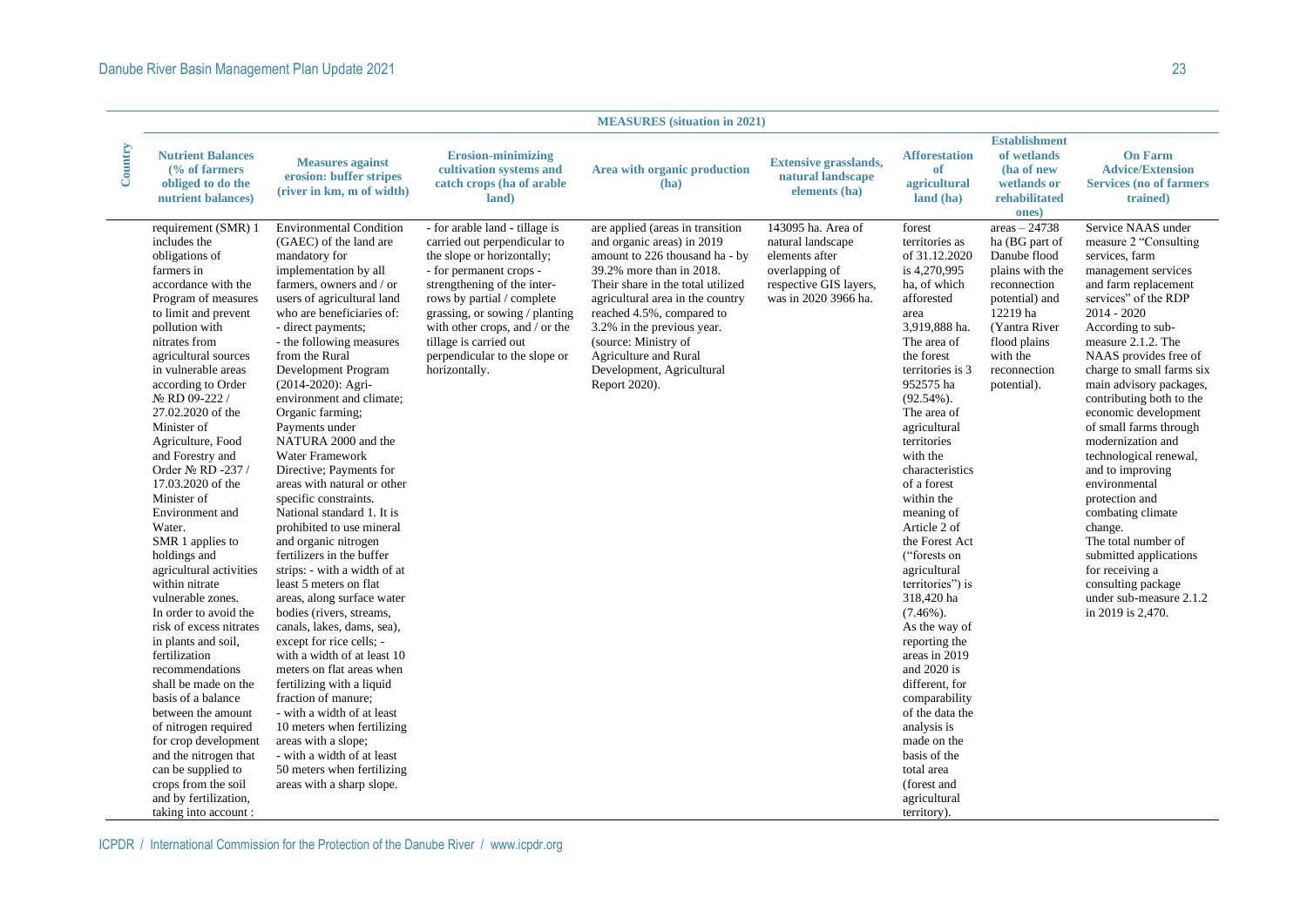### Danube River Basin Management Plan Update 2021 24

|         |                                                                                                                                                                                                                                                                                                                                                                                                                                                                                                                                                                     |                                                                                 |                                                                                            | <b>MEASURES</b> (situation in 2021)  |                                                                    |                                                                                                                                                                                                                                                                                                                                                                                                                                                                                                                                                                                                                           |                                                                                            |                                                                                          |
|---------|---------------------------------------------------------------------------------------------------------------------------------------------------------------------------------------------------------------------------------------------------------------------------------------------------------------------------------------------------------------------------------------------------------------------------------------------------------------------------------------------------------------------------------------------------------------------|---------------------------------------------------------------------------------|--------------------------------------------------------------------------------------------|--------------------------------------|--------------------------------------------------------------------|---------------------------------------------------------------------------------------------------------------------------------------------------------------------------------------------------------------------------------------------------------------------------------------------------------------------------------------------------------------------------------------------------------------------------------------------------------------------------------------------------------------------------------------------------------------------------------------------------------------------------|--------------------------------------------------------------------------------------------|------------------------------------------------------------------------------------------|
| Country | <b>Nutrient Balances</b><br>(% of farmers<br>obliged to do the<br>nutrient balances)                                                                                                                                                                                                                                                                                                                                                                                                                                                                                | <b>Measures against</b><br>erosion: buffer stripes<br>(river in km, m of width) | <b>Erosion-minimizing</b><br>cultivation systems and<br>catch crops (ha of arable<br>land) | Area with organic production<br>(ha) | <b>Extensive grasslands,</b><br>natural landscape<br>elements (ha) | <b>Afforestation</b><br>of<br>agricultural<br>land (ha)                                                                                                                                                                                                                                                                                                                                                                                                                                                                                                                                                                   | <b>Establishment</b><br>of wetlands<br>(ha of new<br>wetlands or<br>rehabilitated<br>ones) | <b>On Farm</b><br><b>Advice/Extension</b><br><b>Services (no of farmers)</b><br>trained) |
|         | - the amount of<br>nitrogen contained in<br>the soil before<br>planting / sowing;<br>- the amounts of<br>nitrogen coming<br>from the<br>mineralization of the<br>organic matter;<br>- imported in the soil<br>nitrogen compounds<br>from organic<br>fertilizers;<br>- imported in the soil<br>nitrogen compounds<br>from mineral<br>fertilizers.<br>Nitrogen fertilization<br>rates are determined<br>after performing<br>agrochemical<br>analysis of the soil<br>and analysis of<br>organic fertilizer,<br>using software to<br>calculate the nitrogen<br>balance. |                                                                                 |                                                                                            |                                      |                                                                    | - The total<br>area (forest<br>and<br>agricultural<br>territory) has<br>increased by<br>6665 ha-<br>from 4264330<br>ha to<br>4270995 ha.<br>This increase<br>is mainly due<br>to the<br>development<br>of previously<br>undeveloped<br>areas<br>occupied by<br>forests in the<br>inventories<br>for the year.<br>The area of<br>the forest<br>territories has<br>decreased by<br>196776 ha-<br>from 4149351<br>ha to<br>3952575 ha.<br>The area of<br>forests on<br>agricultural<br>territories has<br>increased by<br>203441 ha-<br>from 114979<br>ha to 318420<br>ha.<br>Source:<br>Annual<br>Report for<br>2020 of the |                                                                                            |                                                                                          |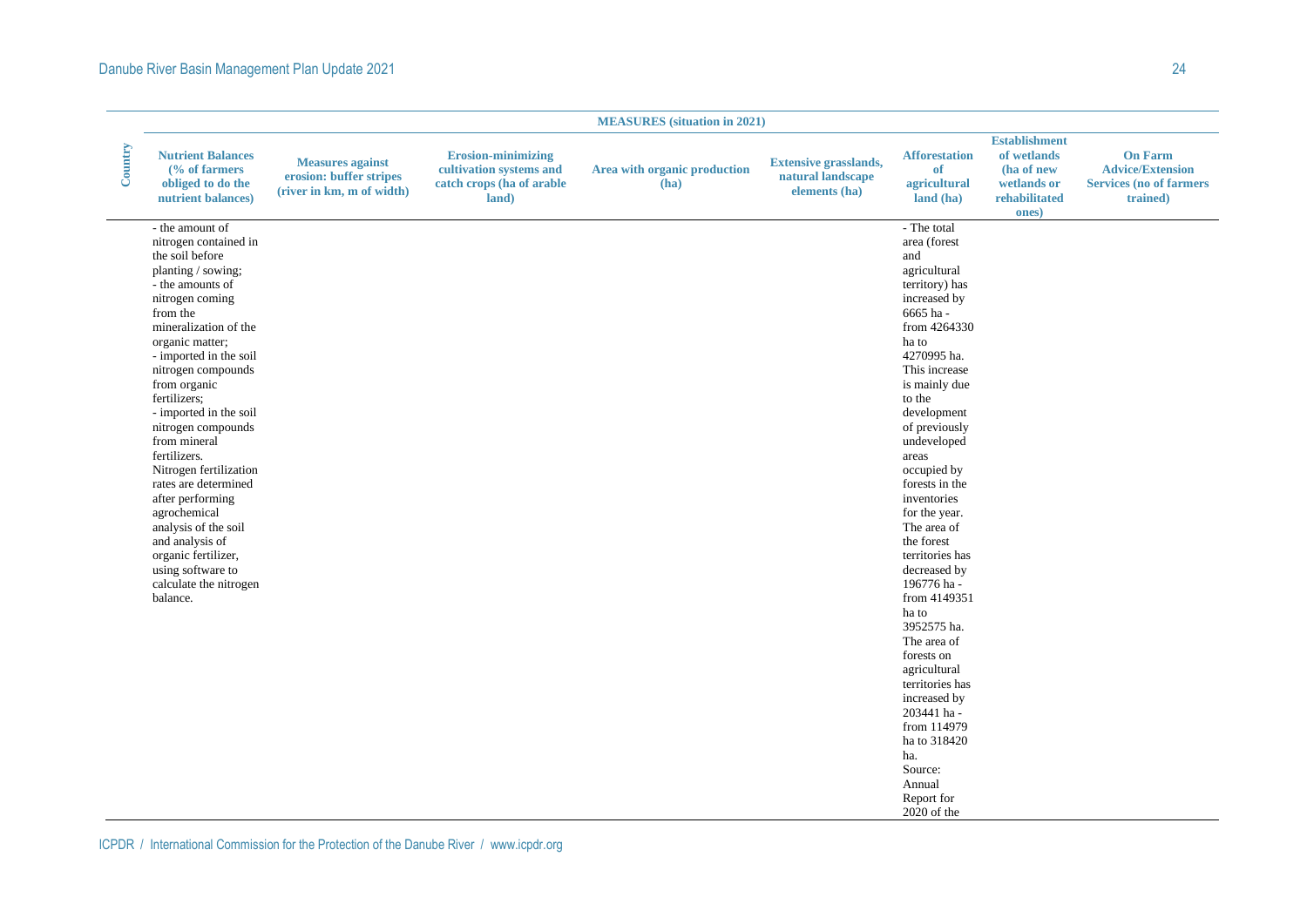|         |                                                                                                 |                                                                                                                                                                                                                                                                                                                                                                                                                                                                                                                                                                                                                                                                                                                                                                                                                                                                                                                                        |                                                                                                                                                            | <b>MEASURES</b> (situation in 2021)                                                                                                                                                                                                                                                                                                                                                                      |                                                                    |                                                                                                                                                                                                                                                                                                                                                                                                                                                                                                          |                                                                                            |                                                                                                                                                                                                                                                                                                                                                                                                                                                                                                                                                                                                                                                                                                                                                                                                                                       |
|---------|-------------------------------------------------------------------------------------------------|----------------------------------------------------------------------------------------------------------------------------------------------------------------------------------------------------------------------------------------------------------------------------------------------------------------------------------------------------------------------------------------------------------------------------------------------------------------------------------------------------------------------------------------------------------------------------------------------------------------------------------------------------------------------------------------------------------------------------------------------------------------------------------------------------------------------------------------------------------------------------------------------------------------------------------------|------------------------------------------------------------------------------------------------------------------------------------------------------------|----------------------------------------------------------------------------------------------------------------------------------------------------------------------------------------------------------------------------------------------------------------------------------------------------------------------------------------------------------------------------------------------------------|--------------------------------------------------------------------|----------------------------------------------------------------------------------------------------------------------------------------------------------------------------------------------------------------------------------------------------------------------------------------------------------------------------------------------------------------------------------------------------------------------------------------------------------------------------------------------------------|--------------------------------------------------------------------------------------------|---------------------------------------------------------------------------------------------------------------------------------------------------------------------------------------------------------------------------------------------------------------------------------------------------------------------------------------------------------------------------------------------------------------------------------------------------------------------------------------------------------------------------------------------------------------------------------------------------------------------------------------------------------------------------------------------------------------------------------------------------------------------------------------------------------------------------------------|
| Country | <b>Nutrient Balances</b><br>$\frac{6}{6}$ of farmers<br>obliged to do the<br>nutrient balances) | <b>Measures against</b><br>erosion: buffer stripes<br>(river in km, m of width)                                                                                                                                                                                                                                                                                                                                                                                                                                                                                                                                                                                                                                                                                                                                                                                                                                                        | <b>Erosion-minimizing</b><br>cultivation systems and<br>catch crops (ha of arable<br>land)                                                                 | Area with organic production<br>(ha)                                                                                                                                                                                                                                                                                                                                                                     | <b>Extensive grasslands,</b><br>natural landscape<br>elements (ha) | <b>Afforestation</b><br>of<br>agricultural<br>land (ha)                                                                                                                                                                                                                                                                                                                                                                                                                                                  | <b>Establishment</b><br>of wetlands<br>(ha of new<br>wetlands or<br>rehabilitated<br>ones) | <b>On Farm</b><br><b>Advice/Extension</b><br><b>Services (no of farmers</b><br>trained)                                                                                                                                                                                                                                                                                                                                                                                                                                                                                                                                                                                                                                                                                                                                               |
|         |                                                                                                 |                                                                                                                                                                                                                                                                                                                                                                                                                                                                                                                                                                                                                                                                                                                                                                                                                                                                                                                                        |                                                                                                                                                            |                                                                                                                                                                                                                                                                                                                                                                                                          |                                                                    | Executive<br>Forest<br>Agency,<br>Ministry of<br>Agriculture,<br>Food and<br>Forestry.                                                                                                                                                                                                                                                                                                                                                                                                                   |                                                                                            |                                                                                                                                                                                                                                                                                                                                                                                                                                                                                                                                                                                                                                                                                                                                                                                                                                       |
| MD      | There exist no legal<br>provisions to keep<br>the Nutrient Balance<br>by farmers.               | From 2009 till 2012, area<br>under forest protection<br>strips has decreased by<br>3%. In August 2014, GoM<br>ratified Program for Soil<br>Fertility Improvement and<br>Increase 2011-2020 which<br>stipulates applying of<br>mitigation measures<br>against erosion. In January<br>2014, GoM approved<br>National Plan on<br>extending the forest<br>vegetation areas for 2014-<br>2018. The proposed<br>measures provide for<br>afforestation of the<br>degraded lands, the strips<br>for the protection of rivers<br>and water basins, as well<br>as the strips for protection<br>of farmlands over an area<br>of at least 13,000 hectares.<br>The national plan also<br>aims at protecting the soil<br>against erosion and<br>improving the water<br>balance. The estimated<br>cost of the actions<br>envisaged in the plan<br>amounts to about 295<br>million lei, with the<br>money earmarked from<br>the state budget, National | Systems are being applied,<br>but precise data are<br>unavailable. Estimate data<br>433000 ha of arable land in<br>the MD part of the Put River<br>basin). | Inn 2006, the organically<br>farmed area amounted from<br>11000 to 12.392 hectares. By<br>2015, area under organic<br>farming has to increased up to<br>31.100 ha. The production<br>volume shall be increased to<br>about 75.000 tons (mainly,<br>wine, sunflower oil, walnuts,<br>lavender oil, honey, and dried<br>and frozen fruits) – these data<br>were provided by three<br>certification bodies. |                                                                    | A total of<br>592,3 ha of<br>afforestation<br>of agricultural<br>land for the<br>period 2007-<br>2012 was<br>realized<br>within the<br>Bulgarian<br>part of the<br>Danube River<br>District.<br>According to<br>the annual<br>report of the<br>Executive<br>Forest<br>Agency for<br>2013 the total<br>area of the<br>forest<br>territories for<br>the whole<br>county has<br>increased<br>with 16 706<br>ha in 2013<br>compared to<br>2012.<br>Afforested<br>area increased<br>with 15 788<br>ha in 2013 | Ca. 200 ha<br>(Middle $&$<br>Low Prut).                                                    | Agricultural extension<br>services are well<br>developed through a<br>network of non-state<br>institutions, private<br>companies, technical<br>assistance projects, and<br>farmer organizations.<br>The foundations for the<br>extension system are<br>offered by the non-<br>governmental<br>organization National<br>Rural Development<br>Agency (ACSA), which<br>includes a network of 35<br><b>Regional Centres</b><br>Service Providers, 425<br>consultants (350 local,<br>and 75 regional). On an<br>annual basis, the<br>network provides over<br>250 thousand advisory<br>services, including<br>around 3500 seminars<br>and training programs,<br>approximately 3000<br>written<br>recommendations, 2500<br>round tables and<br>meetings, over 45<br>thousand on-site visits<br>and approximately 200<br>thousand individual |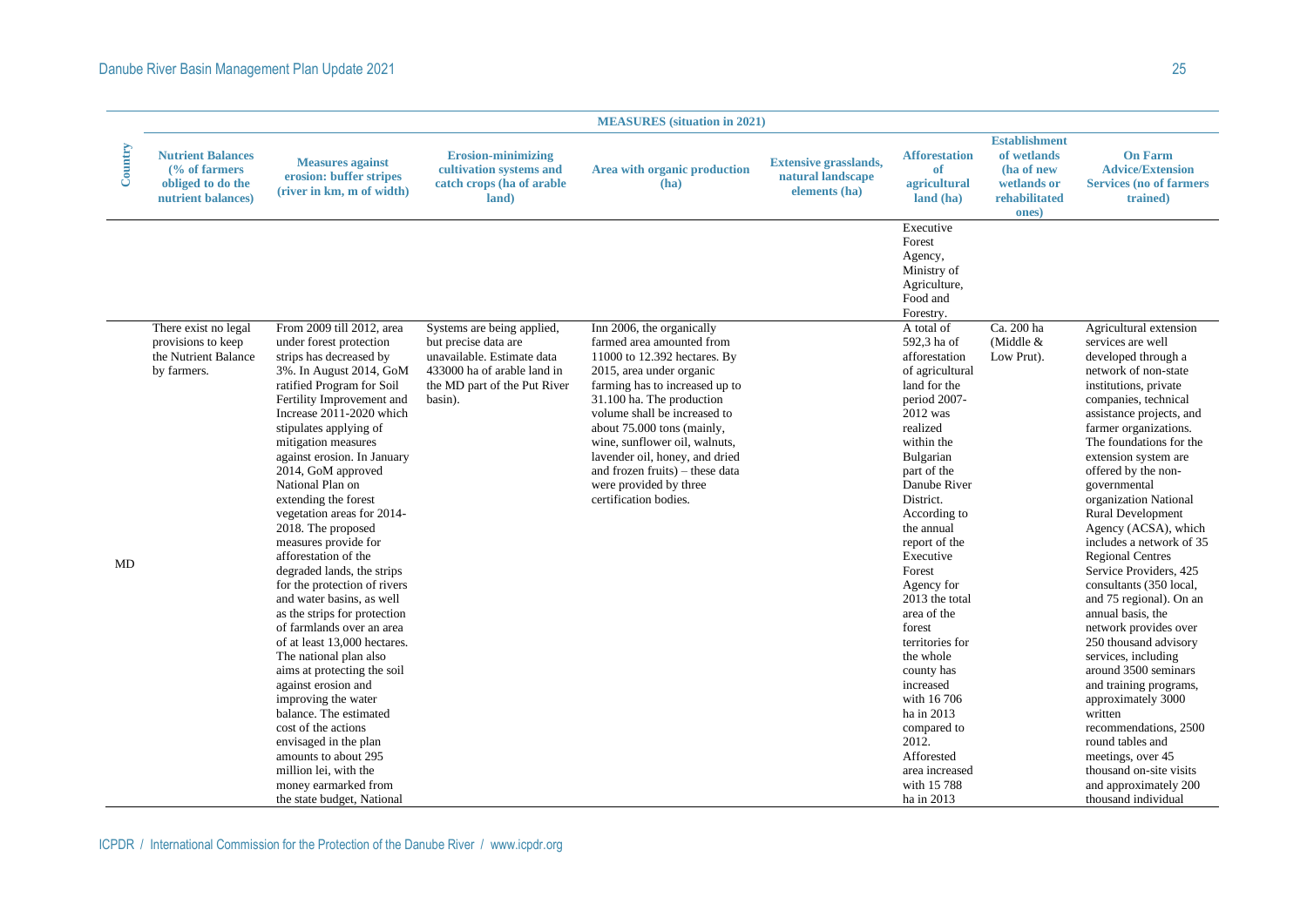|         |                                                                                                                                                                                                                                                                                                                                                                                                                                                                                                                                                                        |                                                                                                                                                                                                                                                                                                                                                                                                                                                                       |                                                                                                                                                                                                                                                                                                                              | <b>MEASURES</b> (situation in 2021)                                                                                                                                                                                                                                                                                                                                                                                                                                                                                                                                                                                                                                                                                                                                                                                                                                                                                                                                                                                                                                                                                                                            |                                                                    |                                                                                                                                                                                                                                          |                                                                                                                                                                                                                                                                                                                                                                                                                                                                           |                                                                                                                                                                                                                                                                                                                                                                                                                                                                                                                                                                                                                                                                                                                                                                                                                  |
|---------|------------------------------------------------------------------------------------------------------------------------------------------------------------------------------------------------------------------------------------------------------------------------------------------------------------------------------------------------------------------------------------------------------------------------------------------------------------------------------------------------------------------------------------------------------------------------|-----------------------------------------------------------------------------------------------------------------------------------------------------------------------------------------------------------------------------------------------------------------------------------------------------------------------------------------------------------------------------------------------------------------------------------------------------------------------|------------------------------------------------------------------------------------------------------------------------------------------------------------------------------------------------------------------------------------------------------------------------------------------------------------------------------|----------------------------------------------------------------------------------------------------------------------------------------------------------------------------------------------------------------------------------------------------------------------------------------------------------------------------------------------------------------------------------------------------------------------------------------------------------------------------------------------------------------------------------------------------------------------------------------------------------------------------------------------------------------------------------------------------------------------------------------------------------------------------------------------------------------------------------------------------------------------------------------------------------------------------------------------------------------------------------------------------------------------------------------------------------------------------------------------------------------------------------------------------------------|--------------------------------------------------------------------|------------------------------------------------------------------------------------------------------------------------------------------------------------------------------------------------------------------------------------------|---------------------------------------------------------------------------------------------------------------------------------------------------------------------------------------------------------------------------------------------------------------------------------------------------------------------------------------------------------------------------------------------------------------------------------------------------------------------------|------------------------------------------------------------------------------------------------------------------------------------------------------------------------------------------------------------------------------------------------------------------------------------------------------------------------------------------------------------------------------------------------------------------------------------------------------------------------------------------------------------------------------------------------------------------------------------------------------------------------------------------------------------------------------------------------------------------------------------------------------------------------------------------------------------------|
| Country | <b>Nutrient Balances</b><br>$\frac{6}{6}$ of farmers<br>obliged to do the<br>nutrient balances)                                                                                                                                                                                                                                                                                                                                                                                                                                                                        | <b>Measures against</b><br>erosion: buffer stripes<br>(river in km, m of width)                                                                                                                                                                                                                                                                                                                                                                                       | <b>Erosion-minimizing</b><br>cultivation systems and<br>catch crops (ha of arable<br>land)                                                                                                                                                                                                                                   | Area with organic production<br>(ha)                                                                                                                                                                                                                                                                                                                                                                                                                                                                                                                                                                                                                                                                                                                                                                                                                                                                                                                                                                                                                                                                                                                           | <b>Extensive grasslands,</b><br>natural landscape<br>elements (ha) | <b>Afforestation</b><br>of<br><i>agricultural</i><br>land (ha)                                                                                                                                                                           | <b>Establishment</b><br>of wetlands<br>(ha of new<br>wetlands or<br>rehabilitated<br>ones)                                                                                                                                                                                                                                                                                                                                                                                | <b>On Farm</b><br><b>Advice/Extension</b><br><b>Services (no of farmers)</b><br>trained)                                                                                                                                                                                                                                                                                                                                                                                                                                                                                                                                                                                                                                                                                                                         |
|         |                                                                                                                                                                                                                                                                                                                                                                                                                                                                                                                                                                        | Ecological Fund and<br>external donations.                                                                                                                                                                                                                                                                                                                                                                                                                            |                                                                                                                                                                                                                                                                                                                              |                                                                                                                                                                                                                                                                                                                                                                                                                                                                                                                                                                                                                                                                                                                                                                                                                                                                                                                                                                                                                                                                                                                                                                |                                                                    | compared to<br>2012.                                                                                                                                                                                                                     |                                                                                                                                                                                                                                                                                                                                                                                                                                                                           | consultations. From<br>2010 till 2014, total<br>number of trained<br>farmers is ca. 4000 (all<br>MD).                                                                                                                                                                                                                                                                                                                                                                                                                                                                                                                                                                                                                                                                                                            |
| UA      | There exist no legal<br>provisions to keep<br>the Nutrient Balance.<br>According to the<br>"Rules for ensuring<br>soil fertility and the<br>use of certain<br>agrochemicals" for<br>the nutrient<br>management in the<br>NVZ the volume of<br>nutrients to be<br>applied shall be<br>calculated in view of<br>the nutrient supply of<br>the soil and the<br>nutrient demand of<br>the crop that is<br>necessary for a crop<br>yield adjusted to the<br>conditions of the<br>actual. Soil analysis<br>in every 5 year is an<br>important element of<br>this assessment. | According the Item 87 of<br>the Water Code buffer<br>stripes for small rivers are<br>2.5 m of width, for middle<br>rivers-50 m, for big<br>rivers $-100$ m. On slopes<br>the width of buffer strips<br>doubles. Other measures<br>against erosion: crop<br>rotation, crop nutrient<br>management with soil<br>testing, the use of organic<br>fertilizer, avoiding of deep<br>ploughing, contour<br>ploughing, strip cropping,<br>livestock grazing<br>practices, etc. | Environment-friendly<br>practices which included<br>erosion-minimizing<br>cultivation system (crop<br>rotation, crop nutrient<br>management with soil<br>testing, the use of organic<br>fertilizer, avoiding of deep<br>ploughing, contour<br>ploughing, strip cropping,)<br>are stimulated by State<br>(financial support). | According to various estimates<br>the organically farmed area<br>amounted 280 000 hectares.<br>The Law on organic<br>manufacture is accepted on 21<br>April 2011. Besides, the Law<br>about safety and quality of food<br>operates in the country. The<br>Government Programme on<br>development of organic<br>farming is accepted.<br>According to the monitoring<br>conducted by the Ministry of<br>Economy, in 2019 the total area<br>of agricultural land with<br>organic status and transition<br>period amounted to 467,980 ha<br>$(1.1\% \text{ of the total area of})$<br>agricultural land in Ukraine).<br>At the same time, there were<br>617 operators of the organic<br>market, 470 of them were<br>agricultural producers.<br>According to the International<br><b>Independent Scientific</b><br>Research Institute of Organic<br>Agriculture (FiBL), in 2017<br>Ukraine ranks eleventh in<br>Europe over the total area of<br>agricultural land certified as<br>organic. Certification bodies<br>have been created with the help<br>of Switzerland. A new program<br>"Organic Trade for<br>Development in Eastern<br>Europe" (OT4D) was launched |                                                                    | Forestation<br>area:<br>2016: 63 231;<br>2017: 64 713;<br>2018: 51 519<br>2019: 48 837;<br>2020: 44 798.<br>Including<br>forest<br>planting and<br>sowing:<br>2016: 2 783;<br>2017: 2072;<br>2018: 2 239<br>2019: 2 180;<br>2020: 2 272. | <b>Black See</b><br>region of<br>Ukraine has<br>600 thousand<br>ha of wetlands.<br>One has the<br>status of the<br>international<br>importance<br>(Danube<br>playni).<br>Programs of<br>rehabilitated<br>systems in<br>Lower Danube<br>(irelands)<br>Tatarin,<br>Ermakov, lakes<br>Katlabukh,<br>Saf'yany) are<br>ongoing in<br>cooperation<br>with Wild<br>World Fund.<br>About 12 000<br>ha (33 objects)<br>will be restored<br>at performance<br>of the Tizsa<br>RBMP. | The Low on Farm<br>Advice activity has been<br>adopted on 17.06.2004,<br>some changes have been<br>brought in 2010. The<br>three-level system of<br>advisory services is<br>created. Public National<br>association of Advisory<br>services has been<br>registered:<br>www.dorada.org.ua.<br>Agricultural extension<br>services are well<br>developed through a<br>network of non-state<br>institutions, private<br>companies, technical<br>assistance projects, and<br>farmer organizations.<br>The foundations for the<br>extension system were<br>established with the<br>technical assistance of a<br>number of the European<br>countries. In Tisza basin<br>(Zakarpatska region)<br>operate 3 Regional<br>Centres, in Prut basin - 7<br>Regional Centres, in<br>Lower Danube part $-2$<br>Regional Centres. |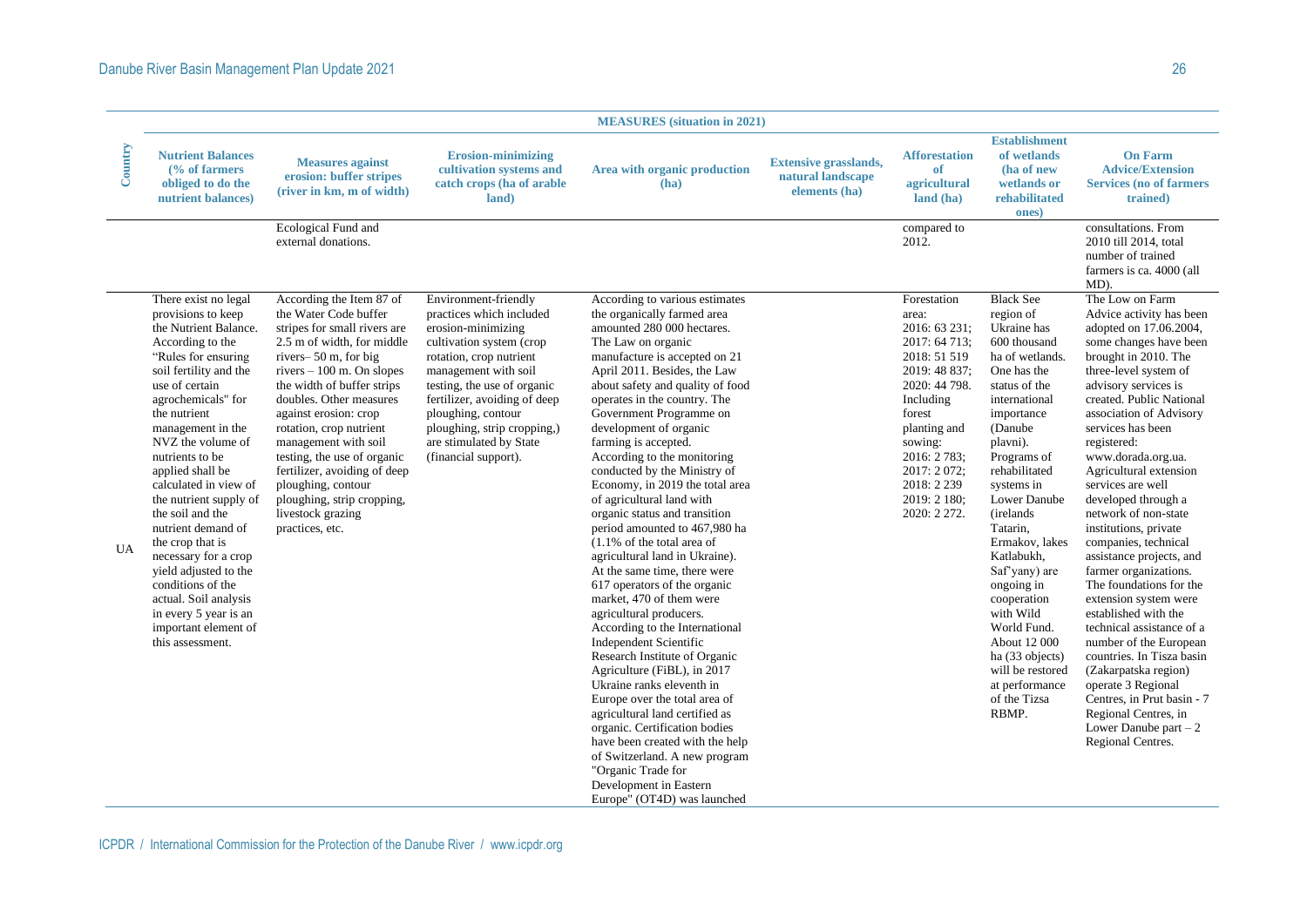|                                                                                                 |                                                                                 |                                                                                             | <b>MEASURES</b> (situation in 2021)                                                        |                                                                    |                                                         |                                                                                            |                                                                                          |
|-------------------------------------------------------------------------------------------------|---------------------------------------------------------------------------------|---------------------------------------------------------------------------------------------|--------------------------------------------------------------------------------------------|--------------------------------------------------------------------|---------------------------------------------------------|--------------------------------------------------------------------------------------------|------------------------------------------------------------------------------------------|
| <b>Nutrient Balances</b><br>$\frac{6}{6}$ of farmers<br>obliged to do the<br>nutrient balances) | <b>Measures against</b><br>erosion: buffer stripes<br>(river in km, m of width) | <b>Erosion-minimizing</b><br>cultivation systems and<br>catch crops (ha of arable)<br>land) | Area with organic production<br>(ha)                                                       | <b>Extensive grasslands,</b><br>natural landscape<br>elements (ha) | <b>Afforestation</b><br>0ľ<br>agricultural<br>land (ha) | <b>Establishment</b><br>of wetlands<br>(ha of new<br>wetlands or<br>rehabilitated<br>ones) | <b>On Farm</b><br><b>Advice/Extension</b><br><b>Services</b> (no of farmers)<br>trained) |
|                                                                                                 |                                                                                 |                                                                                             | in 2021 with the support of the<br>Swiss State Secretariat for<br>Economic Affairs (SECO). |                                                                    |                                                         |                                                                                            |                                                                                          |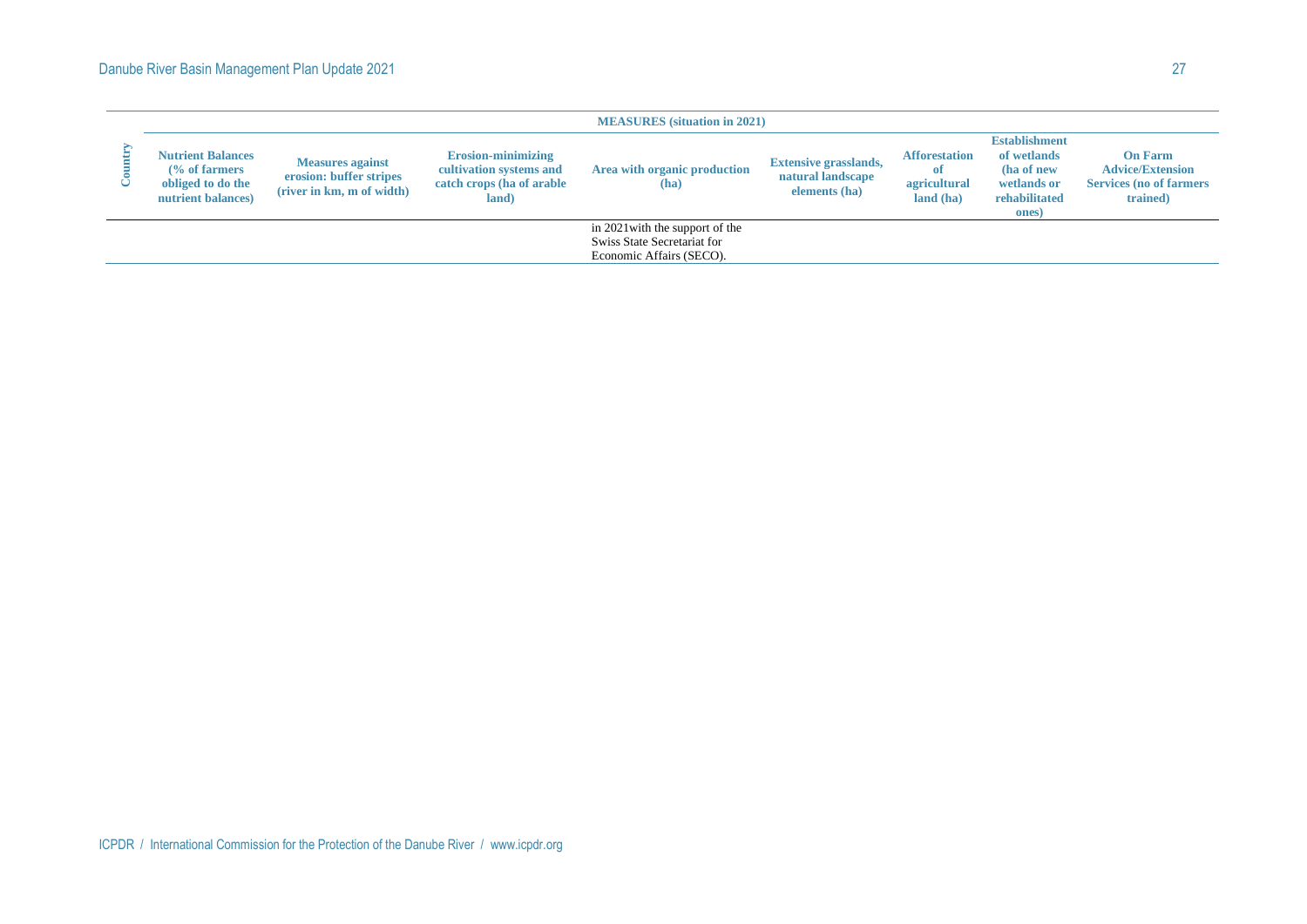### **Table 3: Indicators for measure implementation**

|                | <b>Nitrates Directive Nitrate</b><br><b>Vulnerable Zones*</b> |                      |                                                         | <b>Common Agricultural Policy* cross-compliance</b>     |                                                                                |                                                                                                                                            | Common Agricultural Policy* agri-environmental<br>measures                                                                                 |                                                                                                                                                   |                                                                                                                                                                                                                                                                                         |
|----------------|---------------------------------------------------------------|----------------------|---------------------------------------------------------|---------------------------------------------------------|--------------------------------------------------------------------------------|--------------------------------------------------------------------------------------------------------------------------------------------|--------------------------------------------------------------------------------------------------------------------------------------------|---------------------------------------------------------------------------------------------------------------------------------------------------|-----------------------------------------------------------------------------------------------------------------------------------------------------------------------------------------------------------------------------------------------------------------------------------------|
| <b>Country</b> | 2006                                                          | 2021                 | <b>Determined area</b><br>for direct support<br>in 2006 | <b>Determined area</b><br>for direct support<br>in 2021 | <b>Direct payments</b><br>in the period of<br>2006-2021                        | <b>Area with</b><br><b>Rural</b><br><b>Development</b><br><b>Programme</b><br>support for<br>agri-<br>environmental<br>measures in<br>2006 | <b>Area with</b><br><b>Rural</b><br><b>Development</b><br><b>Programme</b><br>support for<br>agri-<br>environmental<br>measures in<br>2021 | <b>Rural</b><br><b>Development</b><br><b>Programme</b><br>payments*** for<br>agri-<br>environmental<br>measures in the<br>period of 2006-<br>2021 | <b>Remarks</b>                                                                                                                                                                                                                                                                          |
|                | % of total<br>$area**$                                        | % of total<br>area** | % of total utilised<br>agricultural area                | % of total utilised<br>agricultural area                | <b>EUR</b>                                                                     | % of total<br>utilised<br>agricultural<br>area                                                                                             | % of total<br>utilised<br>agricultural<br>area                                                                                             | <b>EUR</b>                                                                                                                                        |                                                                                                                                                                                                                                                                                         |
| DE             | 100.0                                                         | 100.0                | 100.0                                                   | 100.0                                                   | BW:<br>1,450,000,000<br>BY:<br>11,200,000,000<br>German DRB:<br>12,650,000,000 | 69.0                                                                                                                                       | 70.0                                                                                                                                       | 651,000,000                                                                                                                                       | *Estimated costs from 2010 - 2021                                                                                                                                                                                                                                                       |
| AT             | 100.0                                                         | 100.0                | 73.0                                                    | 86.6                                                    | 9,854,746,000                                                                  | 94.2                                                                                                                                       | 80.4                                                                                                                                       | 6,986,222,000                                                                                                                                     | 2006 and 2019 respectively; total<br>payments for period 2006-2019                                                                                                                                                                                                                      |
| CZ             | 39.9                                                          | 42.0                 | 99.5                                                    | 99.49                                                   | 10,658,370,000                                                                 | 34.4                                                                                                                                       | 27.3                                                                                                                                       | 1,710,640,571                                                                                                                                     | Direct payments – These are<br>national ceilings for two periods i.e.<br>2007 - 2013 and 2014 - 2020                                                                                                                                                                                    |
| SK             | 75.4 (% of<br>UUA)                                            | $62.2$ (% of<br>UUA) | 95.5                                                    | 96.0                                                    | 5,640,330,000                                                                  | 19.7                                                                                                                                       | 14.5                                                                                                                                       | 381,613,739                                                                                                                                       | $NVZ = %$ of total UAA in 2020; all<br>payments are to 2020. Only<br>measures corresponding with Art.<br>28, 29, 30 (of RDP 2014-2020) or<br>relevant measures in RDP 2004-<br>2006 (Agri-environment and animal<br>welfare), and RDP 207-2013 (Axis<br>II without LFAs) are considered |
| HU             | 47.0                                                          | 70.0                 | 86.1                                                    | 90.2                                                    | 15,945,995,200                                                                 | 23.4                                                                                                                                       | 12.4                                                                                                                                       | 2,372,219,618                                                                                                                                     | 2006 and 2021                                                                                                                                                                                                                                                                           |
| SI             | 100.0                                                         | 100.0                | 92.2                                                    | 96.2                                                    | 2,023,512,710                                                                  | 44.0                                                                                                                                       | 20.00                                                                                                                                      | 447,965,672                                                                                                                                       | Data refer to whole Slovenia. Data<br>on % of total utilised agricultural<br>area: year 2020. Data on direct<br>payments: time period $2006 - 2020$ .<br>Data on agri-environmental<br>measures: time period 2007-2020                                                                  |